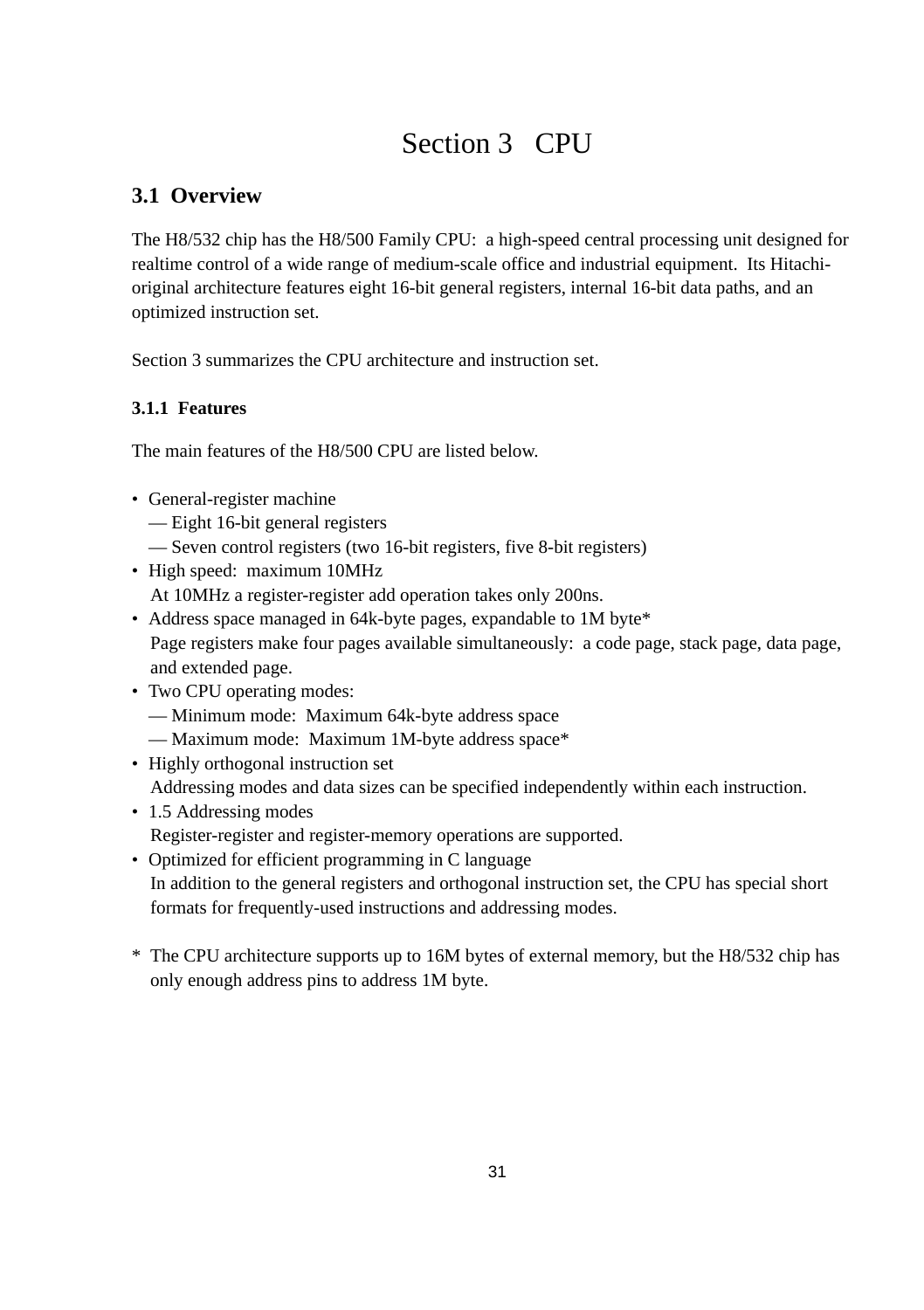### **3.1.2 Address Space**

The address space size depends on the operating mode.

The H8/532 MCU has five operating modes, which are selected by the input to the mode pins (MD2 to MD0) when the chip comes out of a reset. The CPU, however, has only two operating modes. The MCU operating mode determines the CPU operating mode, which in turn determines the maximum address space size as indicated in figure 3-1.



**Figure 3-1 CPU Operating Modes**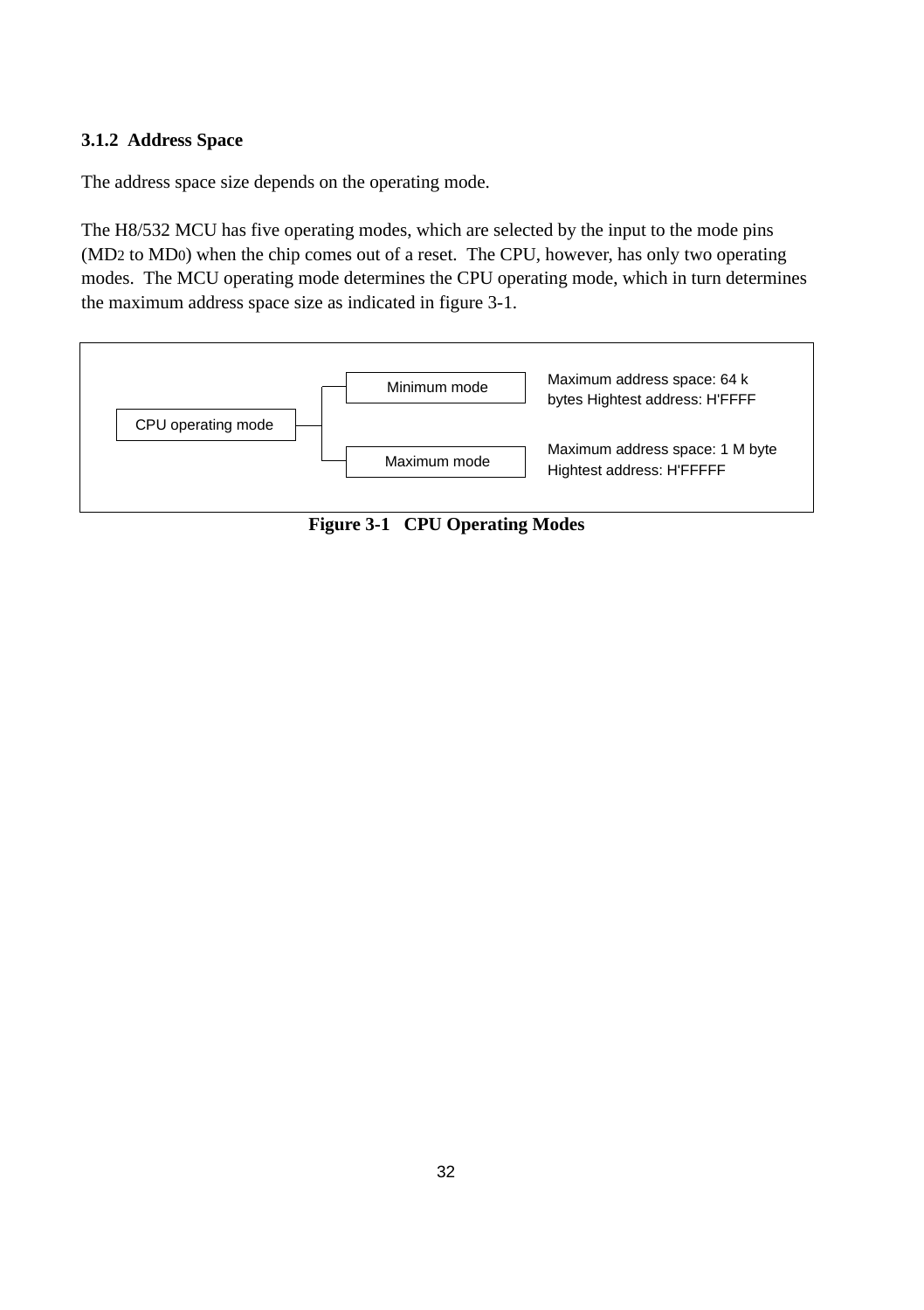#### **3.1.3 Register Configuration**

Figure 3-2 shows the register structure of the CPU. There are two groups of registers: the general registers (Rn) and control registers (CR).



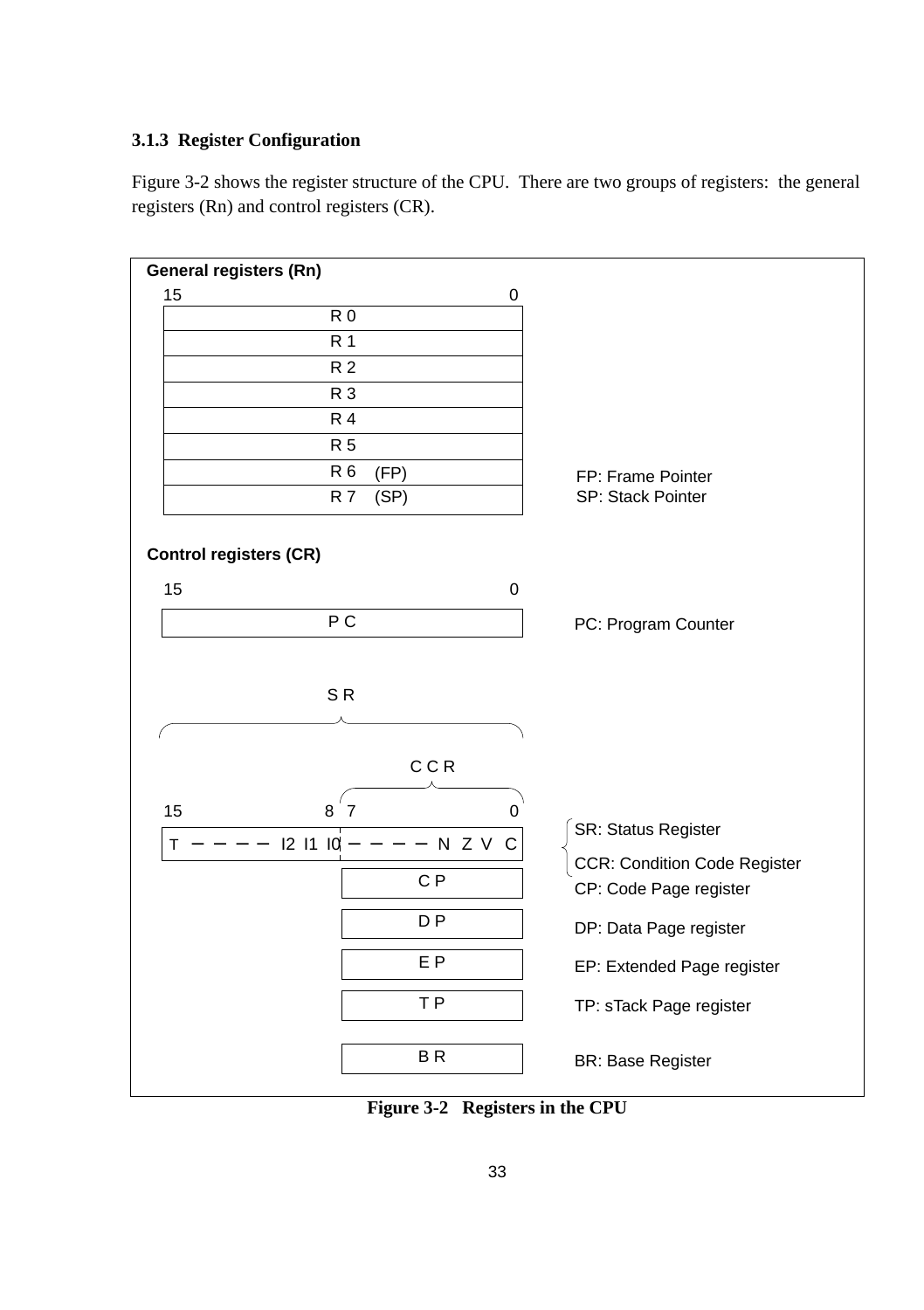# **3.2 CPU Register Descriptions**

# **3.2.1 General Registers**

All eight of the 16-bit general registers are functionally alike; there is no distinction between data registers and address registers. When these registers are accessed as data registers, either byte or word size can be selected.

R6 and R7, in addition to functioning as general registers, have special assignments.

R7 is the stack pointer, used implicitly in exception handling and subroutine calls. It can be designated by the name SP, which is synonymous with R7. As indicated in figure 3-3, it points to the top of the stack. It is also used implicitly by the LDM and STM instructions, which load and store multiple registers from and to the stack and pre-decrement or post-increment R7 accordingly.

R6 functions as a frame pointer (FP). The LINK and UNLK use R6 implicitly to reserve or release a stack frame.



**Figure 3-3 Stack Pointer**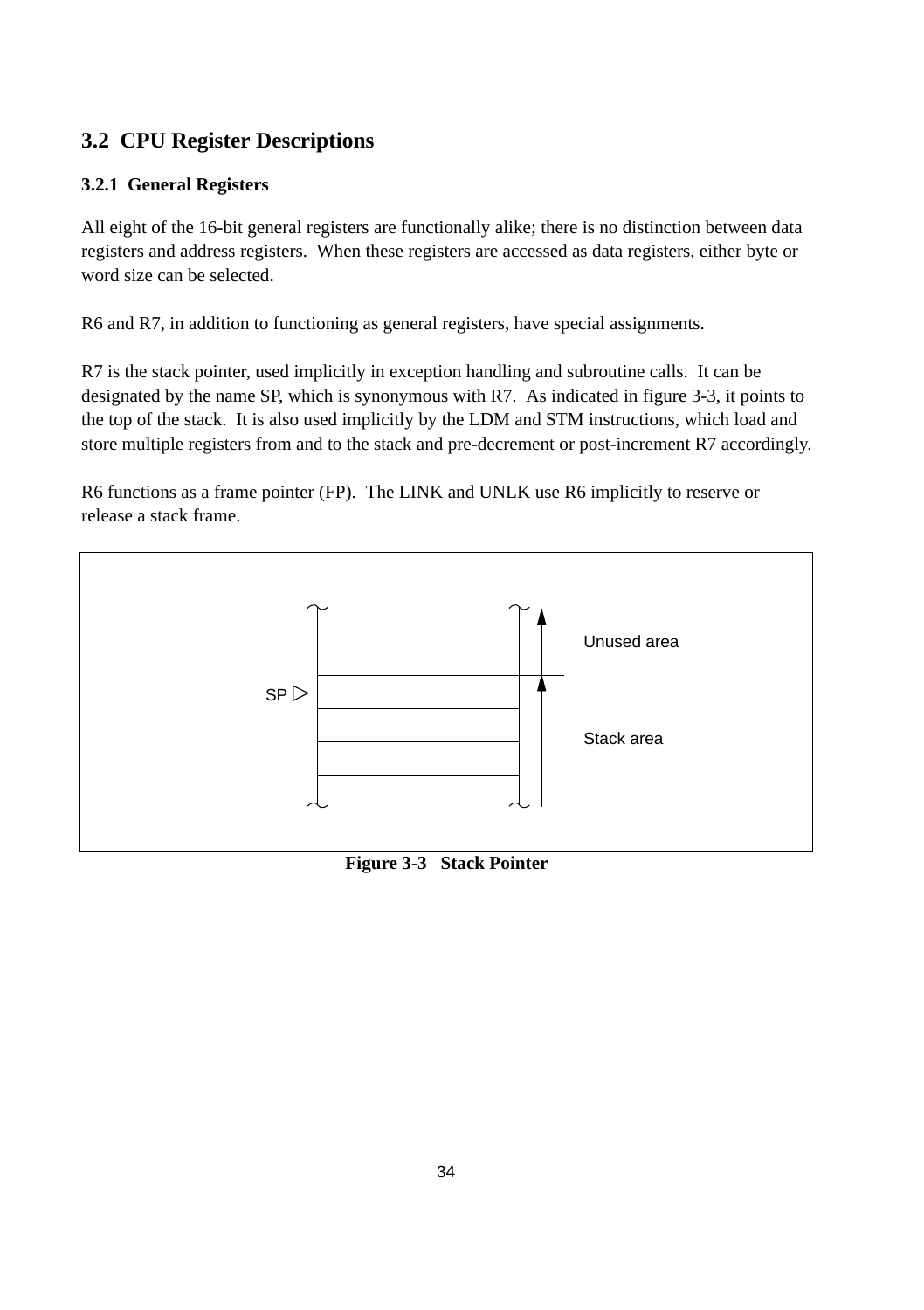#### **3.2.2 Control Registers**

The CPU control registers (CR) include a 16-bit program counter (PC), a 16-bit status register (SR), four 8-bit page registers, and one 8-bit base register (BR).

**Program Counter (PC):** This 16-bit register indicates the address of the next instruction the CPU will execute.

**Status Register (SR):** This 16-bit register contains internal status information. The lower half of the status register is referred to as the condition code register (CCR): it can be accessed as a separate condition code byte.



**Bit 15—Trace (T):** When this bit is set to "1," the CPU operates in trace mode and generates a trace exception after every instruction. See section 4.4, "Trace" for a description of the trace exception-handling sequence.

When the value of this bit is "0," instructions are executed in normal continuous sequence. This bit is cleared to "0" at a reset.

**Bits 14 to 11—Reserved:** These bits cannot be modified and are always read as "0."

**Bits 10 to 8—Interrupt Mask (I2, I1, I0):** These bits indicate the interrupt request mask level (0 to 7). As shown in table 3-1, an interrupt request is not accepted unless it has a higher level than the value of the mask. A nonmaskable interrupt (NMI), which has level 8, is accepted at any mask level. After an interrupt is accepted, I2, I1, and I0 are changed to the level of the interrupt. Table 3-2 indicates the values of the I bits after an interrupt is accepted.

A reset sets all three of bits (I2, I1, and I0) to "1," masking all interrupts except NMI.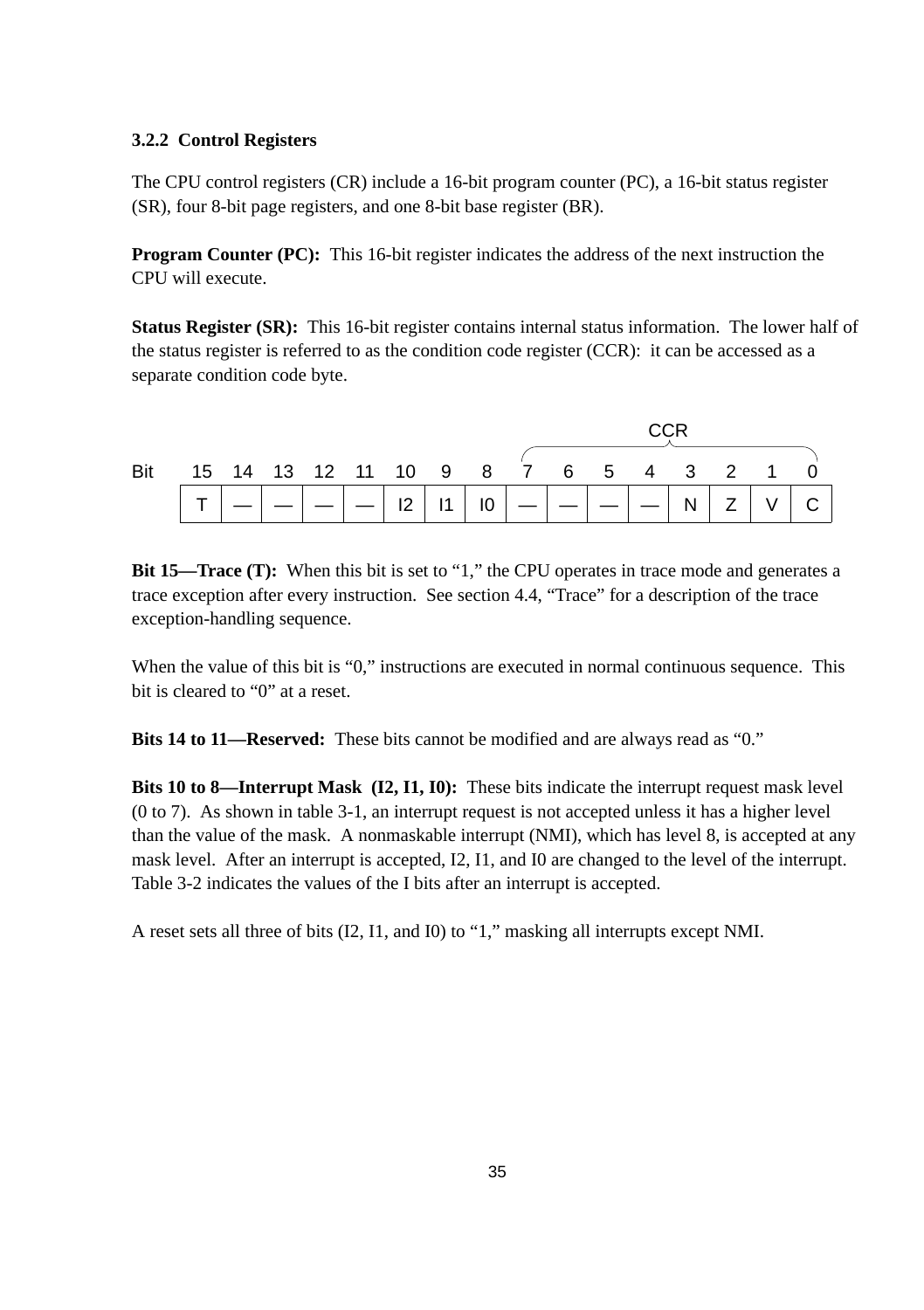|                 | Mask  |    | <b>Mask Bits</b> |    |                            |
|-----------------|-------|----|------------------|----|----------------------------|
| <b>Priority</b> | Level | 12 | 11               | 10 | <b>Interrupts Accepted</b> |
| High            |       | 1  | 1                | 1  | NMI                        |
|                 | 6     | 1  | 1                | 0  | Level 7 and NMI            |
|                 | 5     | 1  | 0                | 1  | Levels 6 to 7 and NMI      |
|                 | 4     | 1  | 0                | 0  | Levels 5 to 7 and NMI      |
|                 | 3     | 0  | 1                | 1  | Levels 4 to 7 and NMI      |
|                 | 2     | 0  | 1                | 0  | Levels 3 to 7 and NMI      |
|                 |       | O  | 0                | 1  | Levels 2 to 7 and NMI      |
| <b>OW</b>       |       |    | O                |    | Levels 1 to 7 and NMI      |

### **Table 3-1 Interrupt Mask Levels**

**Table 3-2 Interrupt Mask Bits after an Interrupt is Accepted**

| <b>Level of Interrupt Accepted</b> | $12 \,$ | 11 |  |
|------------------------------------|---------|----|--|
| <b>NMI</b> (8)                     |         |    |  |
|                                    |         |    |  |
| 6                                  |         |    |  |
| 5                                  |         |    |  |
| 4                                  |         |    |  |
| 3                                  |         |    |  |
| 2                                  |         |    |  |
|                                    |         |    |  |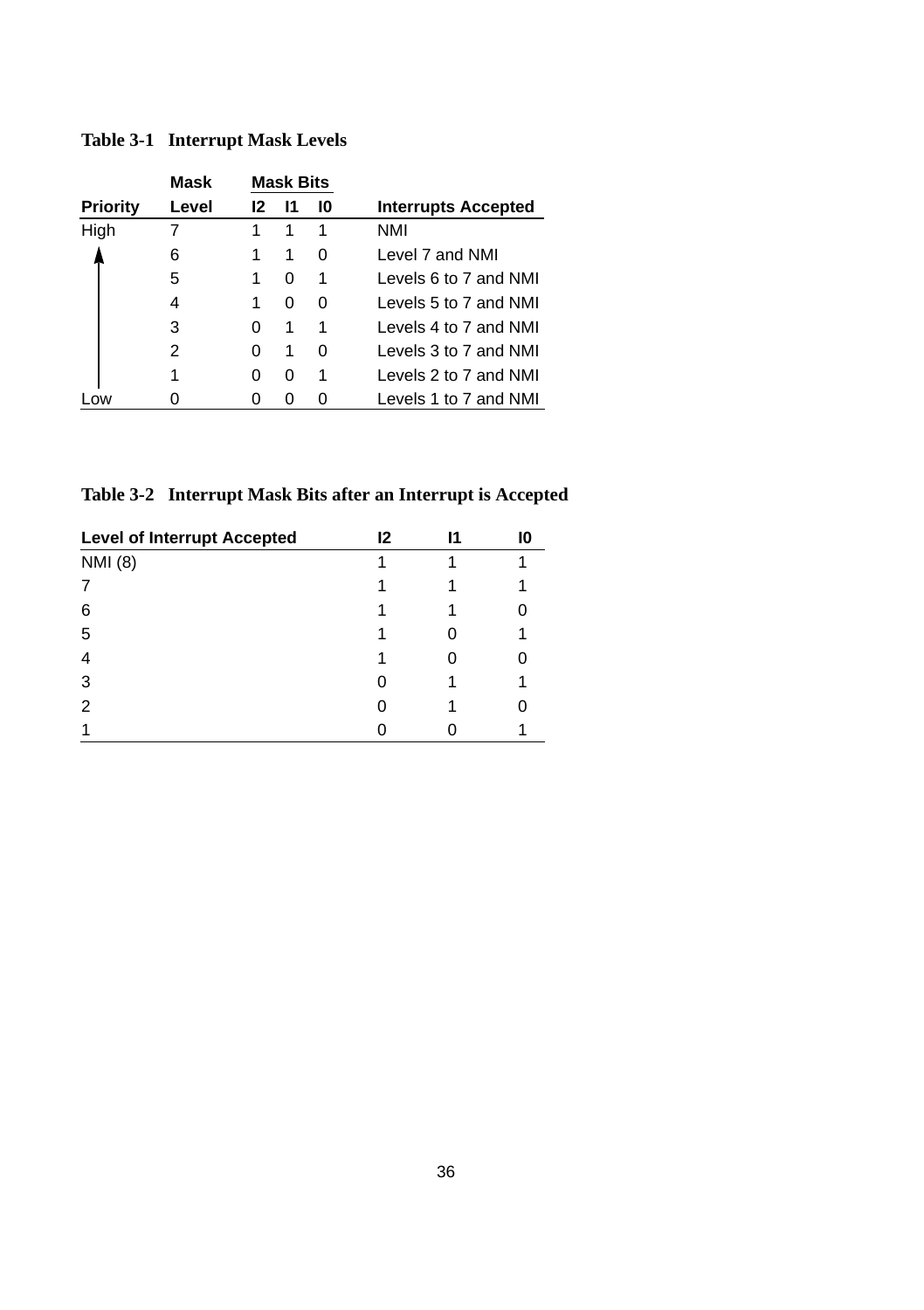**Bits 7 to 4—Reserved:** These bits cannot be modified and are always read as "0."

**Bit 3—Negative (N):** This bit indicates the most significant bit (sign bit) of the result of an instruction.

**Bit 2—Zero (Z):** This bit is set to "1" to indicate a zero result and cleared to "0" to indicate a nonzero result.

**Bit 1—Overflow (V):** This bit is set to "1" when an arithmetic overflow occurs, and cleared to "0" at other times.

**Bit 0—Carry (C):** This bit is set to "1" when a carry or borrow occurs at the most significant bit, and is cleared to "0" (or left unchanged) at other times.

The specific changes that occur in the condition code bits when each instruction is executed are listed in appendix A.1 "Instruction Tables." See the *H8/500 Series Programming Manual* for further details.

**Page Registers:** The code page register (CP), data page register (DP), extended page register (EP), and stack page register (TP) are 8-bit registers that are used only in the maximum mode. No use of their contents is made in the minimum mode.

In the maximum mode, the page registers combine with the program counter and general registers to generate 24-bit effective addresses as shown in figure 3-4, thereby expanding the program area, data area, and stack area.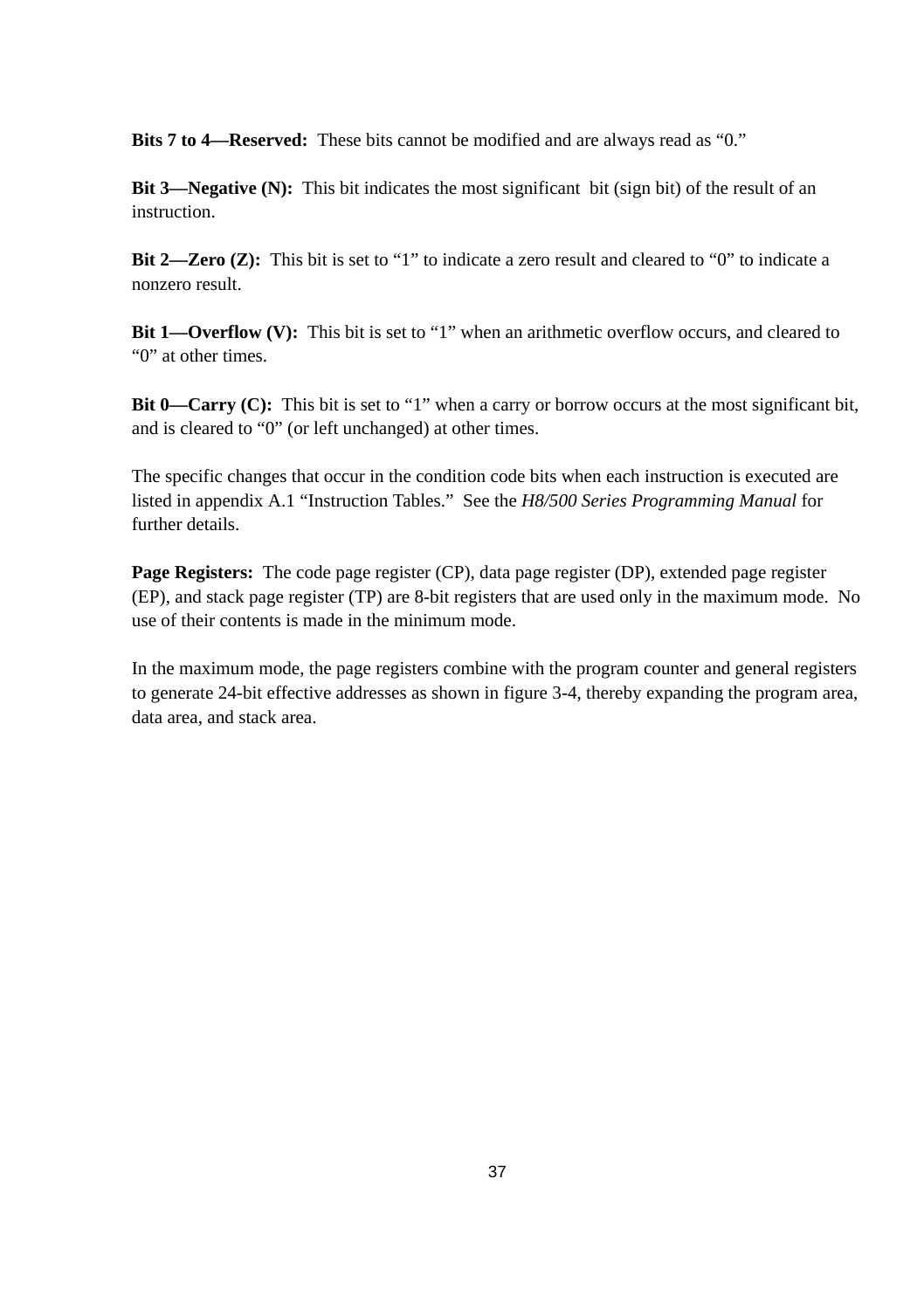

**Figure 3-4 Combinations of Page Registers with Other Registers**

**Code Page Register (CP):** The code page register and the program counter combine to generate a 24-bit program code address. In the maximum mode, the code page register is initialized at a reset to a value loaded from the vector table, and both the code page register and program counter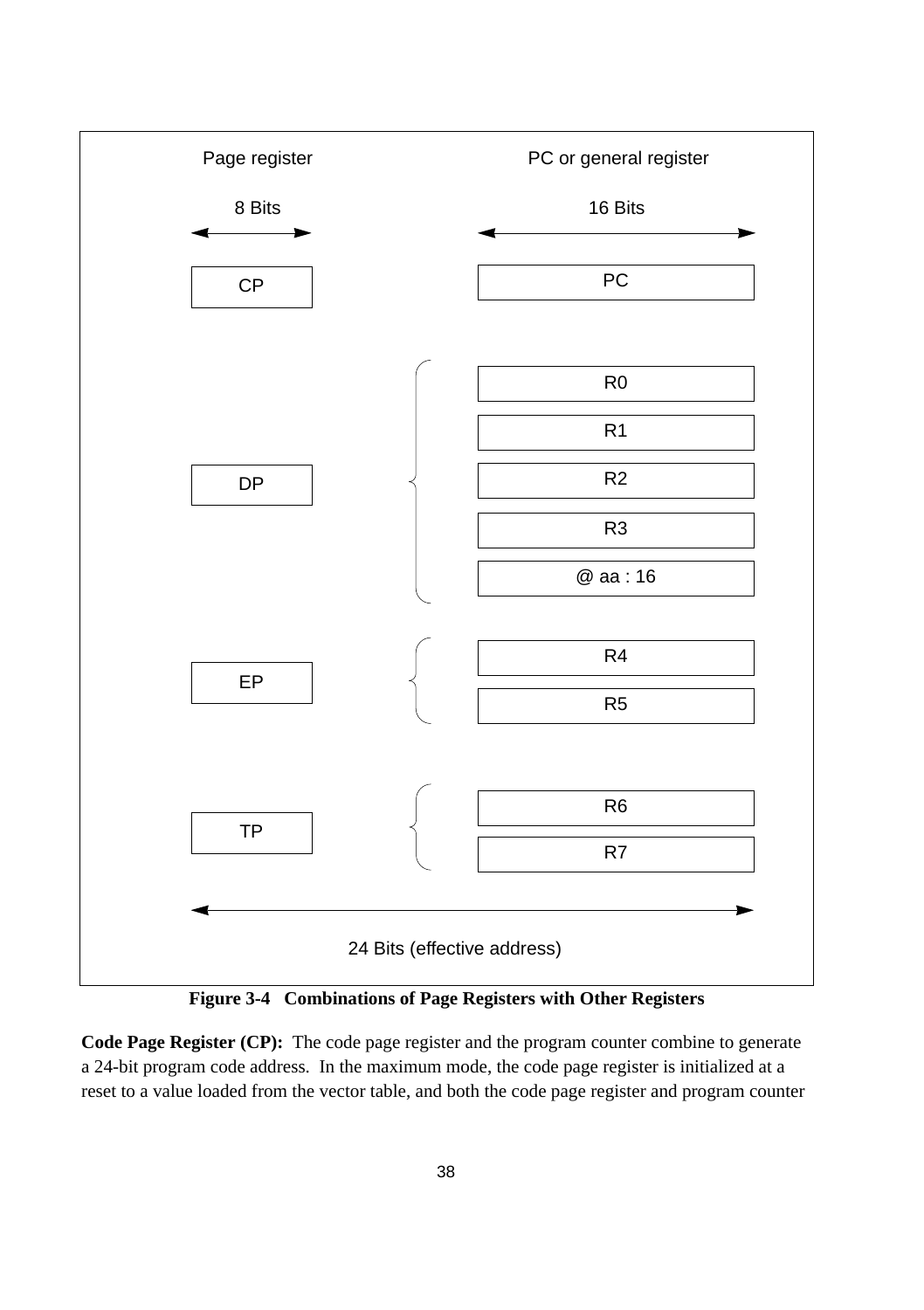are saved and restored in exception handling.

**Data Page Register (DP):** The data page register combines with general registers R0 to R3 to generate a 24-bit effective address. The data page register contains the upper 8 bits of the address. It is used to calculate effective addresses in the register indirect addressing mode using R0 to R3, and in the 16-bit absolute addressing mode (@aa:16).

The data page register is rewritten by the LDC instruction.

**Extended Page Register (EP):** The extended page register combines with general register R4 or R5 to generate a 24-bit operand address. The extended page register contains the upper 8 bits of the address. It is used to calculate effective addresses in the register indirect addressing mode using R4 or R5.

The extended page can be used as an additional data page.

**Stack Page Register (TP):** The stack page register combines with R6 (FP) or R7 (SP) to generate a 24-bit stack address. The stack page register contains the upper 8 bits of the address. It is used to calculate effective addresses in the register indirect addressing mode using R6 or R7, in exception handling, and subroutine calls.

**Base Register (BR):** This 8-bit register stores the base address used in the short absolute addressing mode (@aa:8). In this addressing mode a 16-bit effective address in page 0 is generated by using the contents of the base register as the upper 8 bits and an address given in the instruction code as the lower 8 bits. See figure 3-5.



In the short absolute addressing mode the address is always located in page 0.

**Figure 3-5 Short Absolute Addressing Mode and Base Register**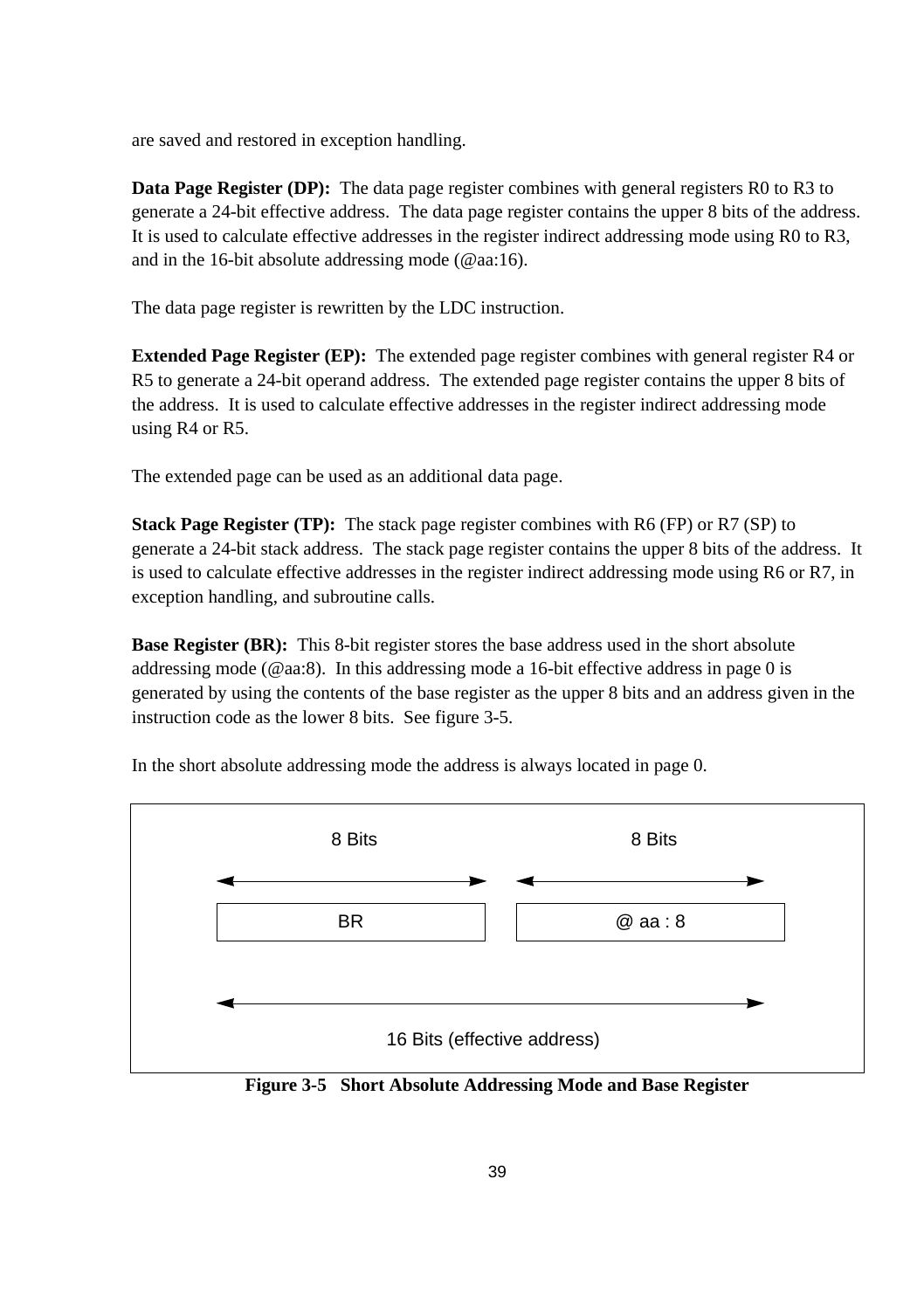#### **3.2.3 Initial Register Values**

When the CPU is reset, its internal registers are initialized as shown in table 3-3. Note that the stack pointer (R7) and base register (BR) are not initialized to fixed values. Also, of the page registers used in maximum mode, only the code page register (CP) is initialized; the other three page registers come out of the reset state with undetermined values.

Accordingly, in the minimum mode the first instruction executed after a reset should initialize the stack pointer. The base register must also be initialized before the short absolute addressing mode (@aa:8) is used.

In the maximum mode, the first instruction executed after a reset should initialize the stack page register (TP) and the next instruction should initialize the stack pointer. Later instructions should initialize the base register and the other page registers as necessary.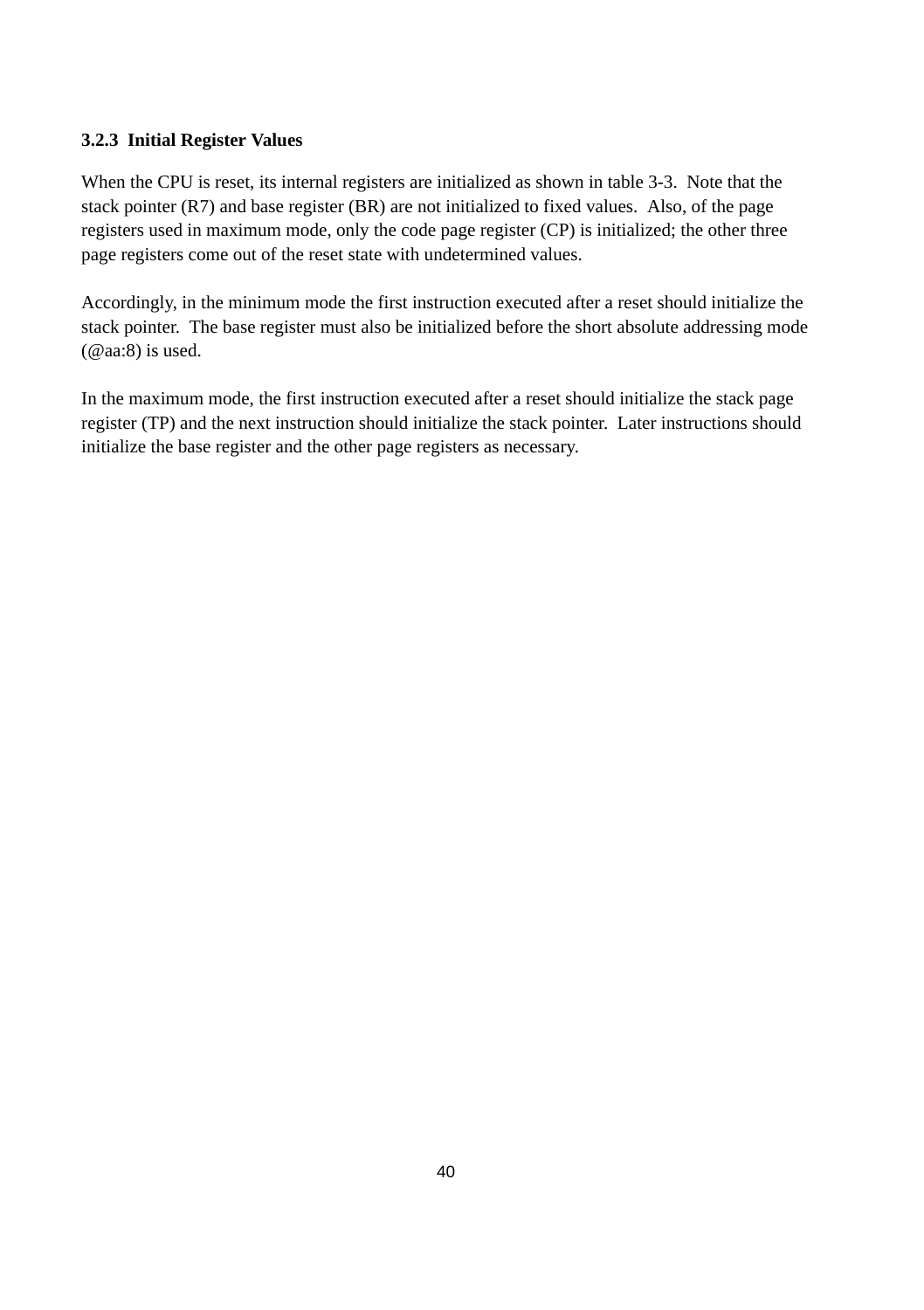### **Table 3-3 Initial Values of Registers**

|                          |                          | <b>Initial Value</b>     |
|--------------------------|--------------------------|--------------------------|
| <b>Register</b>          | <b>Minimum Mode</b>      | <b>Maximum Mode</b>      |
| General registers        |                          |                          |
| 15<br>0                  | Undetermined             | Undetermined             |
| $R7 - R0$                |                          |                          |
| Control registers        |                          |                          |
| 15<br>0                  | Loaded from vector table | Loaded from vector table |
| PC                       |                          |                          |
| <b>SR</b>                |                          |                          |
|                          |                          |                          |
| <b>CCR</b>               |                          |                          |
|                          |                          |                          |
| 15<br>87<br>0            | H'070x                   | H'070x                   |
| $--- 121110$ :<br>- NZVC | (x: undetermined)        | (x: undetermined)        |
| 7<br>0                   |                          |                          |
| <b>CP</b>                | Undetermined             | Loaded from vector table |
| 7<br>0                   |                          |                          |
| <b>DP</b>                | Undetermined             | Undetermined             |
| 0                        |                          |                          |
| EP                       | Undetermined             | Undetermined             |
| 0                        |                          |                          |
| <b>TP</b>                | Undetermined             | Undetermined             |
| 0                        |                          |                          |
| <b>BR</b>                | Undetermined             | Undetermined             |

# **3.3 Data Formats**

The H8/500 can process 1-bit data, 4-bit BCD data, 8-bit (byte) data, 16-bit (word) data, and 32 bit (longword) data.

- Bit manipulation instructions operate on 1-bit data.
- Decimal arithmetic instructions operate on 4-bit BCD data.
- Almost all instructions operate on byte and word data.
- Multiply and divide instructions operate on longword data.

#### **3.3.1 Data Formats in General Registers**

Data of all the sizes above can be stored in general registers as shown in table 3-4.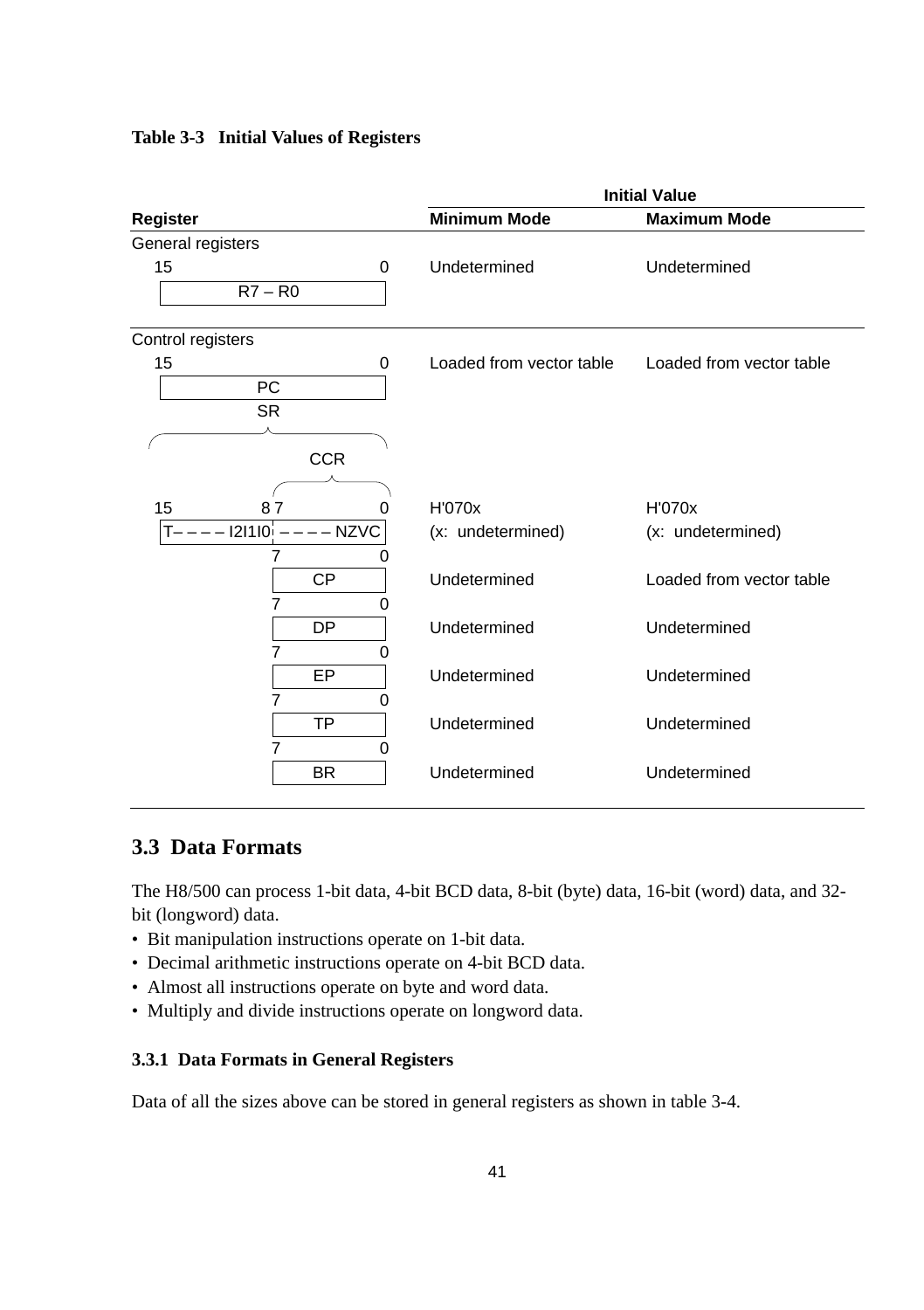Bit data locations are specified by bit number. Bit 15 is the most significant bit. Bit 0 is the least significant bit. BCD and byte data are stored in the lower 8 bits of a general register. Word data use all 16 bits of a general register. Longword data use two general registers: the upper 16 bits are stored in Rn (n must be an even number); the lower 16 bits are stored in  $Rn+1$ .

Operations performed on BCD data or byte data do not affect the upper 8 bits of the register.

| ສ              |                                                                                                                         |
|----------------|-------------------------------------------------------------------------------------------------------------------------|
|                |                                                                                                                         |
|                | 15<br>$\mathbf 0$                                                                                                       |
| Rn             | 13<br>15<br>14<br>12<br>11<br>10<br>9<br>8<br>$\overline{7}$<br>6<br>5<br>3<br>$\overline{2}$<br>4<br>$\mathbf{1}$<br>0 |
|                |                                                                                                                         |
|                |                                                                                                                         |
|                | 8<br>15<br>$\overline{7}$<br>$4 \quad 3$<br>0                                                                           |
| Rn             | Don't-care<br>Upper digit<br>Lower digit                                                                                |
|                |                                                                                                                         |
|                |                                                                                                                         |
|                | 15<br>8<br>$\overline{7}$<br>0                                                                                          |
| Rn             | Don't-care<br><b>LSB</b><br><b>MSB</b>                                                                                  |
|                |                                                                                                                         |
|                |                                                                                                                         |
|                | 15<br>0                                                                                                                 |
| Rn             | <b>MSB</b><br><b>LSB</b>                                                                                                |
|                |                                                                                                                         |
|                | 31<br>16                                                                                                                |
| Rn*<br>$Rn+1*$ | <b>MSB</b><br>Upper 16 bits                                                                                             |
|                | Lower 16 bits<br><b>LSB</b>                                                                                             |
|                | 15<br>$\mathbf 0$                                                                                                       |
|                |                                                                                                                         |

### **Table 3-4 General Register Data Formats Data Type Register No. Data Structure**

 $*$  For longword data n must be even  $(0, 2, 4, 0, 6)$ .

#### **3.3.2 Data Formats in Memory**

Table 3-5 indicates the data formats in memory.

Instructions that access bit data in memory have byte or word operands. The instruction specifies a bit number to indicate a specific bit in the operand.

Access to word data in memory must always begin at an even address. Access to word data starting at an odd address causes an address error. The upper 8 bits of word data are stored in address n (where n is an even number); the lower 8 bits are stored in address  $n+1$ .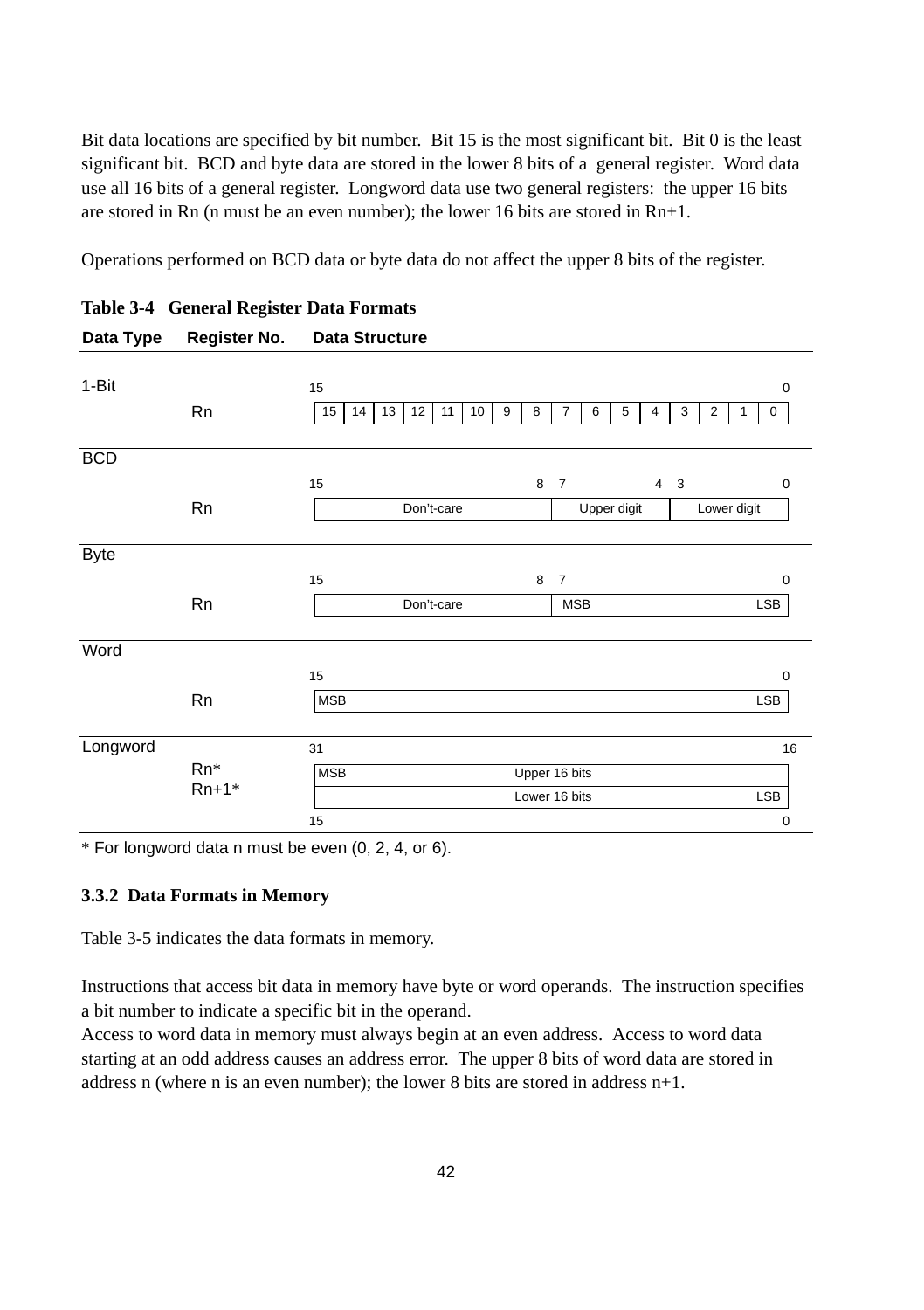#### **Table 3-5 Data Formats in Memory**



When the stack is accessed in exception processing (to save or restore the program counter, code page register, or status register), word access is always performed, regardless of the actual data size. Similarly, when the stack is accessed by an instruction using the pre-decrement or postincrement register indirect addressing mode specifying  $R7$  ( $@-R7$  or  $@R7+$ ), which is the stack pointer, word access is performed regardless of the operand size specified in the instruction. An address error will therefore occur if the stack pointer indicates an odd address. Programs should be coded so that the stack pointer always indicates an even address.

Table 3-6 shows the data formats on the stack.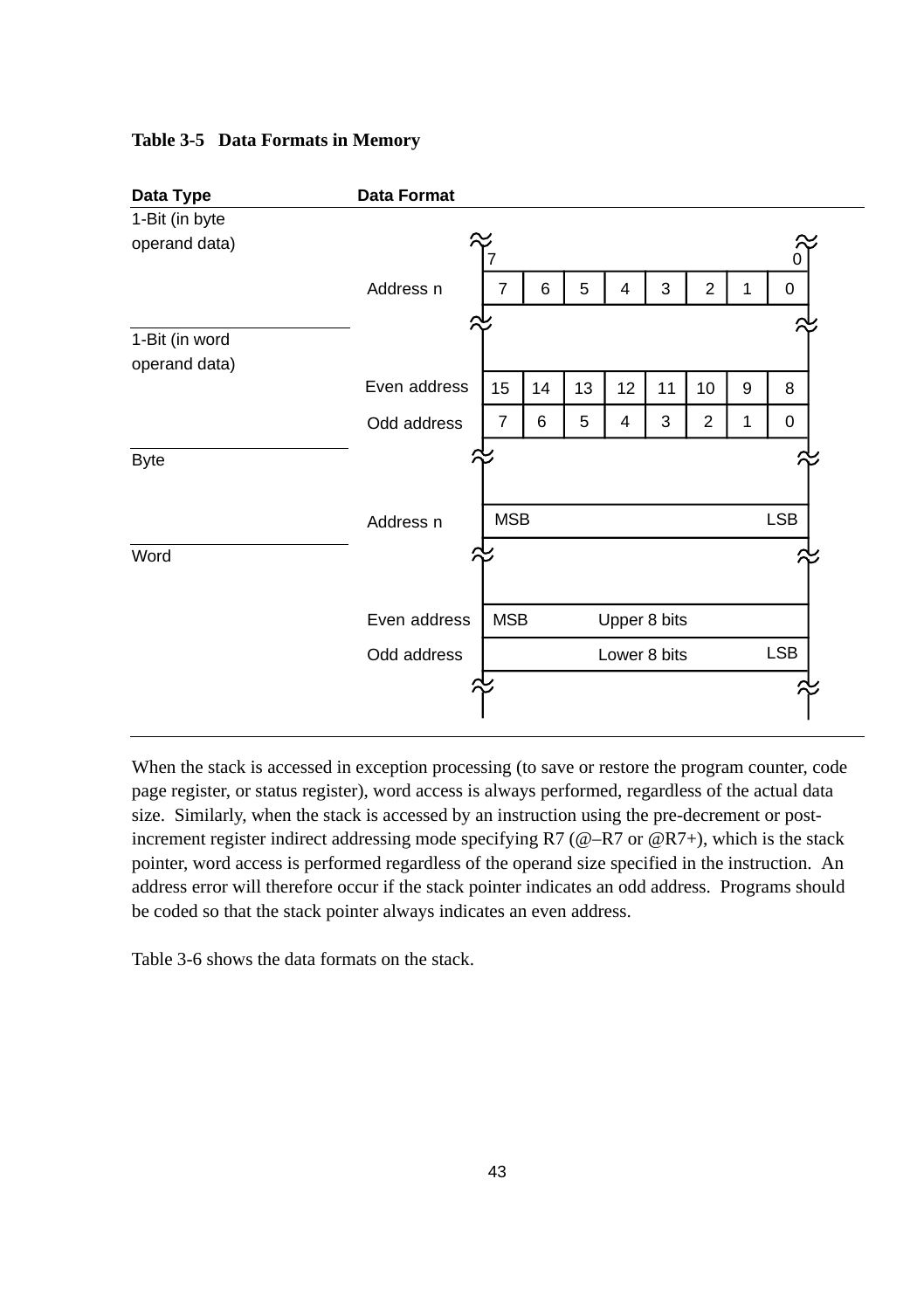#### **Table 3-6 Data Formats on the Stack**



# **3.4 Instructions**

### **3.4.1 Basic Instruction Formats**

There are two basic CPU instruction formats: the general format and the special format.

**General format:** This format consists of an effective address (EA) field, an effective address extension field, and an operation code (OP) field. The effective address is placed before the operation code because this results in faster execution of the instruction.

| Effective address field        | Effective address extension                                                                                                                                                               | Operation code                                                                                                                                                                            |
|--------------------------------|-------------------------------------------------------------------------------------------------------------------------------------------------------------------------------------------|-------------------------------------------------------------------------------------------------------------------------------------------------------------------------------------------|
| • Effective address field:     | address of an operand.                                                                                                                                                                    | One byte containing information used to calculate the effective                                                                                                                           |
| • Effective address extension: | Zero to two bytes containing a displacement value, immediate<br>data, or an absolute address. The size of the effective address<br>extension is specified in the effective address field. |                                                                                                                                                                                           |
| • Operation code:              | the address calculated from the effective address information.<br>one-byte prefix code.                                                                                                   | Defines the operation to be carried out on the operand located at<br>Some instructions (DADD, DSUB, MOVFPE, MOVTPE) have<br>an extended format in which the operand code is preceded by a |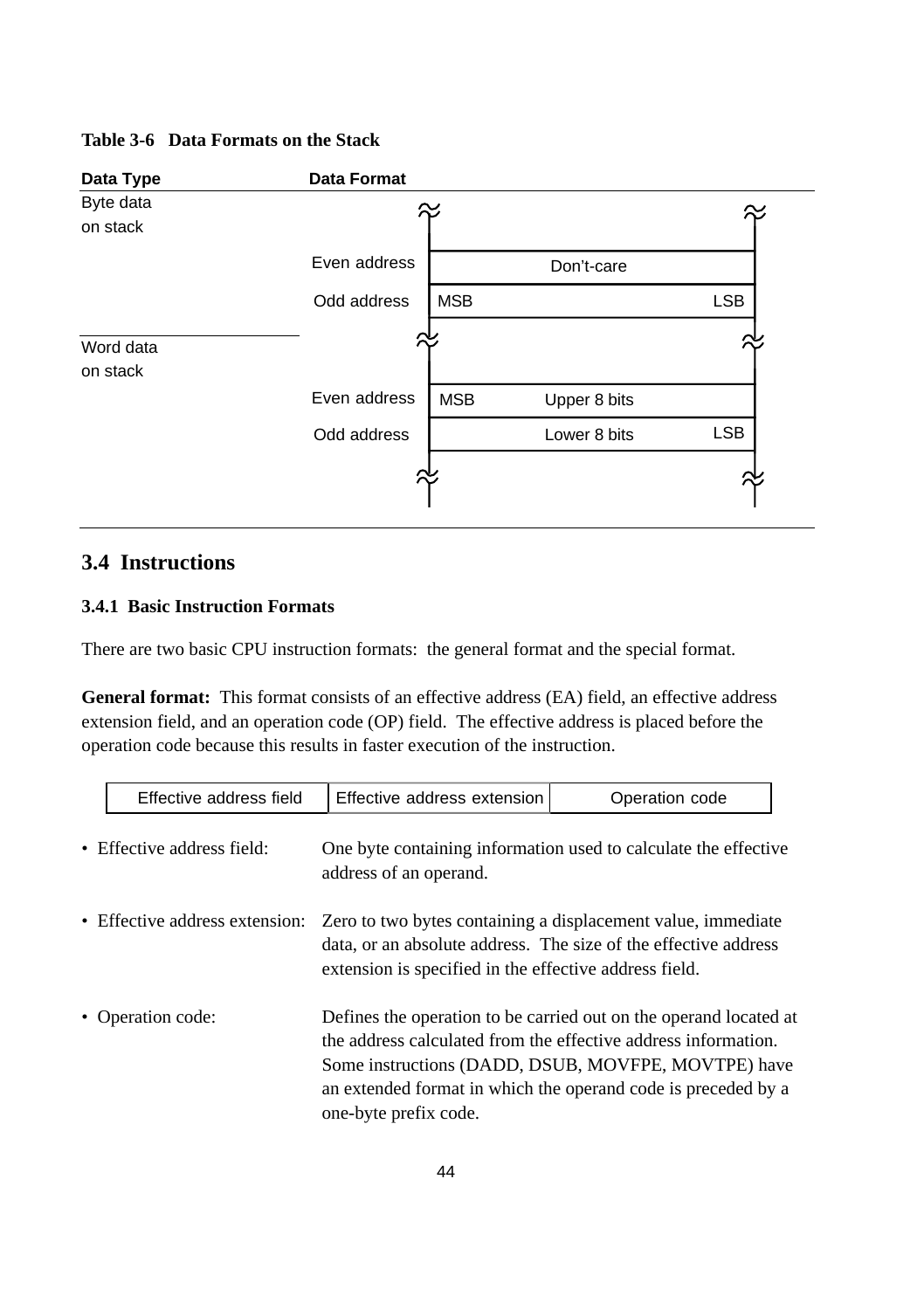• (Example of prefix code in DADD instruction)

| Effective address | Prefix code | Operation code |
|-------------------|-------------|----------------|
|                   |             |                |
| 10100rrr          | 00000000    | 10100rrr       |

**Special Format:** In this format the operation code comes first, followed by the effective address field and effective address extension. This format is used in branching instructions, system control instructions, and other instructions that can be executed faster if the operation is specified before the operand.

| Operation code | Effective address field | Effective address extension |
|----------------|-------------------------|-----------------------------|
|----------------|-------------------------|-----------------------------|

- Operation code: One or two bytes defining the operation to be performed by the instruction.
- Effective address field and effective address extension: Zero to three bytes containing information used to calculate an effective address.

### **3.4.2 Addressing Modes**

The CPU supports 7 addressing modes: (1) register direct; (2) register indirect; (3) register indirect with displacement; (4) register indirect with pre-decrement or post-increment; (5) immediate; (6) absolute; and (7) PC-relative.

Due to the highly orthogonal nature of the instruction set, most instructions having operands can use any applicable addressing mode from (1) through (6). The PC-relative mode (7) is used by branching instructions.

In most instructions, the addressing mode is specified in the effective address field. The effectiveaddress extension, if present, contains a displacement, immediate data, or an absolute address.

Table 3-7 indicates how the addressing mode is specified in the effective address field.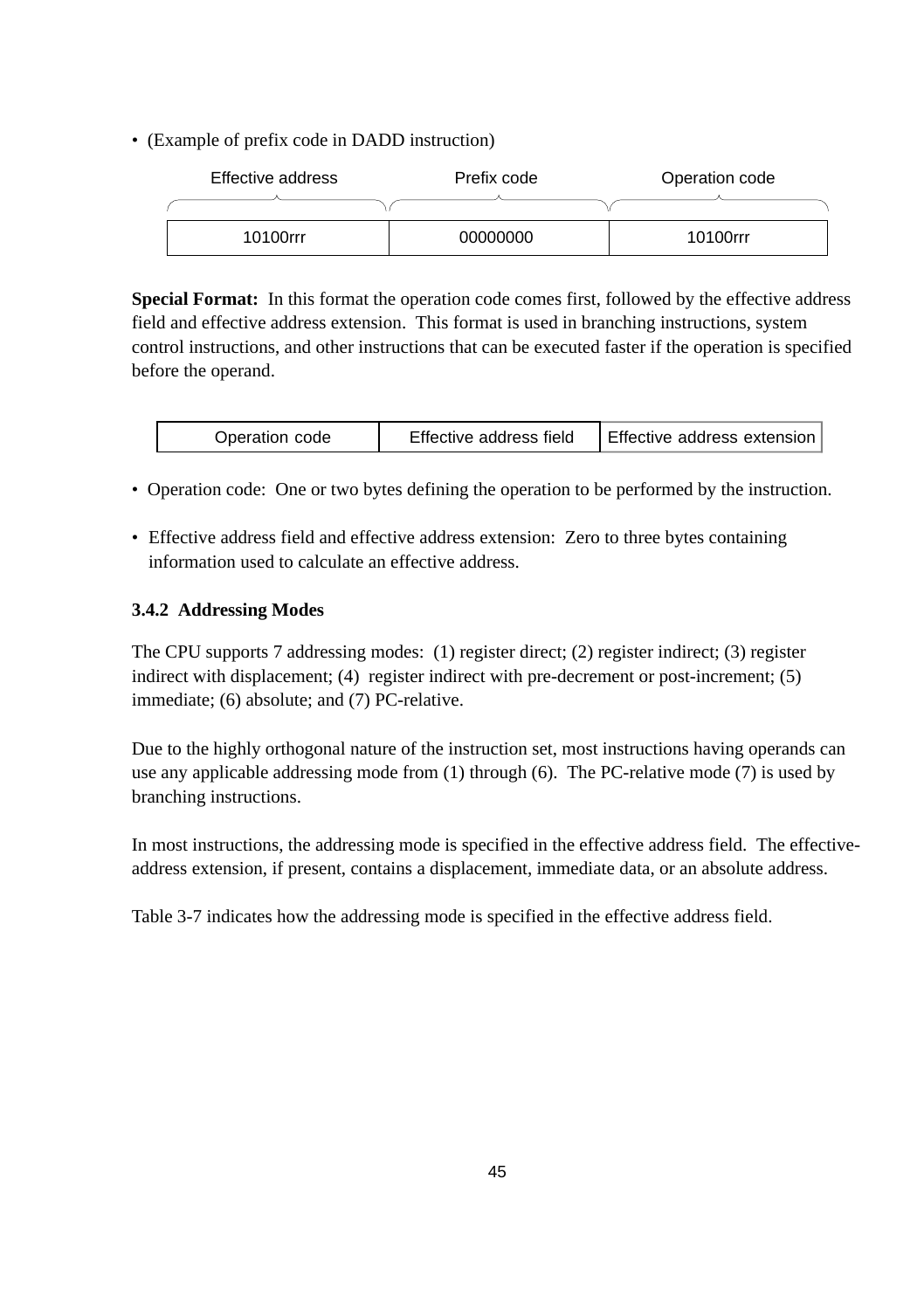| No. | <b>Addressing Mode</b>                   | <b>Mnemonic</b> | <b>EA Field</b>                                                           | <b>EA Extension</b>                         |
|-----|------------------------------------------|-----------------|---------------------------------------------------------------------------|---------------------------------------------|
| 1   | Register direct                          | Rn              | 1010Szrrr<br>$*1$<br>$*2$                                                 | None                                        |
| 2   | Register indirect                        | @Rn             | 1101Szrr                                                                  | None                                        |
| 3   | Register indirect<br>with displacement   | $@$ (d:8,Rn)    | 1110Szrrr                                                                 | Displacement (1 byte)                       |
|     |                                          | $@$ (d:16,Rn)   | $1111$ Szrrr                                                              | Displacement (2 bytes)                      |
| 4   | Register indirect<br>with pre-decrement  | @–Rn            | 1011Szrrr                                                                 | None                                        |
|     | Register indirect<br>with post-increment | $@Rn+$          | 1100Szrrr                                                                 |                                             |
| 5   | Immediate                                | #xx:8           | 00000100                                                                  | Immediate data (1 byte)                     |
|     |                                          | #xx:16          | 00001100                                                                  | Immediate data (2 bytes)                    |
| 6   | Absolute *3                              | @aa:8           | 0000Sz101                                                                 | 1-Byte absolute address<br>(offset from BR) |
|     |                                          | @aa:16          | 0001Sz101                                                                 | 2-Byte absolute address                     |
| 7   | PC-relative                              | disp            | No EA field.<br>Addressing mode<br>is specified in the<br>operation code. | 1- or 2-byte displacement                   |

#### **Table 3-7 Addressing Modes**

**Notes:** \* 1 Sz: Specifies the operand size.

When  $Sz = 0$ : byte operand

When  $Sz = 1$ : word operand

\* 2 rrr: Register number field, specifying a general register number.

 $000 - R0 001 - R1 010 - R2 011 - R3$ 

 $100 - R4$   $101 - R5$   $110 - R6$   $111 - R7$ 

\* 3 The @aa:8 addressing mode is also referred to as the short absolute addressing mode.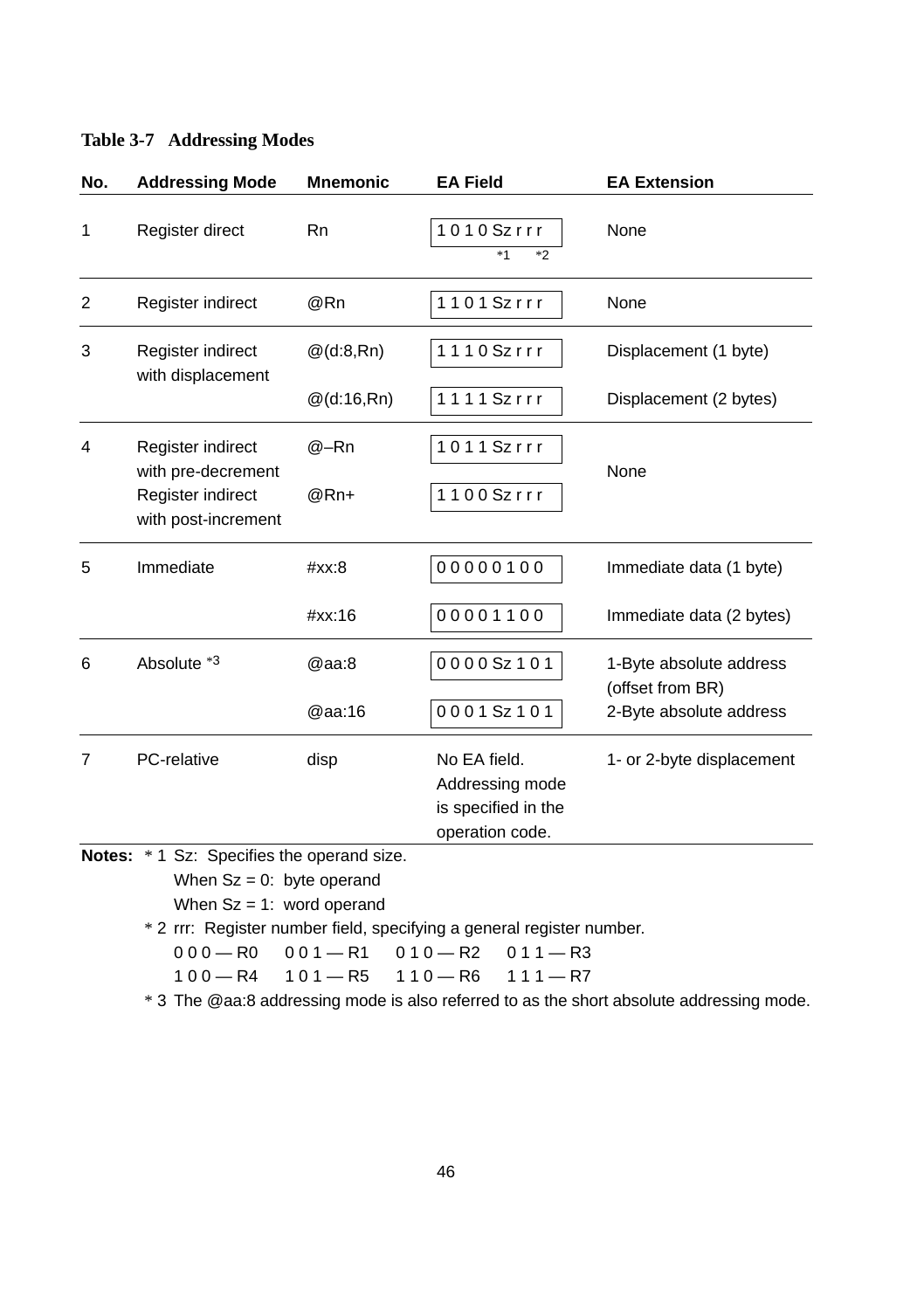# **3.4.3 Effective Address Calculation**

Table 3-8 explains how the effective address is calculated in each addressing mode.

# **Table 3-8 Effective Address Calculation**

| No.            |                                                                          | <b>Addressing Mode Effective Address Calculation</b>                                                     | <b>Effective Address</b>                                         |
|----------------|--------------------------------------------------------------------------|----------------------------------------------------------------------------------------------------------|------------------------------------------------------------------|
| 1              | Register direct<br><b>Rn</b><br>1010Sz  <br>rrr                          |                                                                                                          | Operand is contents of<br><b>Rn</b>                              |
| $\overline{2}$ | Register indirect<br>@Rn<br>1101Sz<br>rrr                                |                                                                                                          | 23<br>15<br>0<br>$DP * 1$<br>Rn<br>Or TP or EP *2                |
| 3              | Register indirect<br>with displacement<br>$@$ (d:8,Rn)<br>$1110Sz$ $irr$ | 8 Bits<br>15<br>0<br>Rn<br>15<br>0<br>Ŧ<br>Displacement with<br>sign extension                           | 23<br>15<br>0<br>$DP * 1$<br>Result<br>Or TP or EP <sup>*2</sup> |
|                | @(d:16,Rn)<br>1111Sz<br>rrr                                              | 16 Bits<br>15<br>0<br><b>Rn</b><br>15<br>0<br>Displacement<br>(IF)                                       | 23<br>15<br>0<br>$DP * 1$<br>Result<br>Or TP or EP *2            |
| 4              | Register indirect<br>with pre-decrement<br>@-Rn<br>1011Sz<br>rrr         | 15<br>0<br>Rn<br>1 or 2<br>F<br>Rn is decremented by $-1$ or $-2$<br>before instruction execution.*3*4*5 | 23<br>15<br>0<br>$DP * 1$<br>Result<br>Or TP or EP <sup>*2</sup> |
|                | Register indirect<br>with post-increment<br>@Rn+<br>1100Sz<br>rrr        | Rn is incremented by $+1$ or $+2$<br>after instruction execution.*3*4*5                                  | 23<br>15<br>0<br>DP *1<br><b>Rn</b><br>Or TP or EP *2            |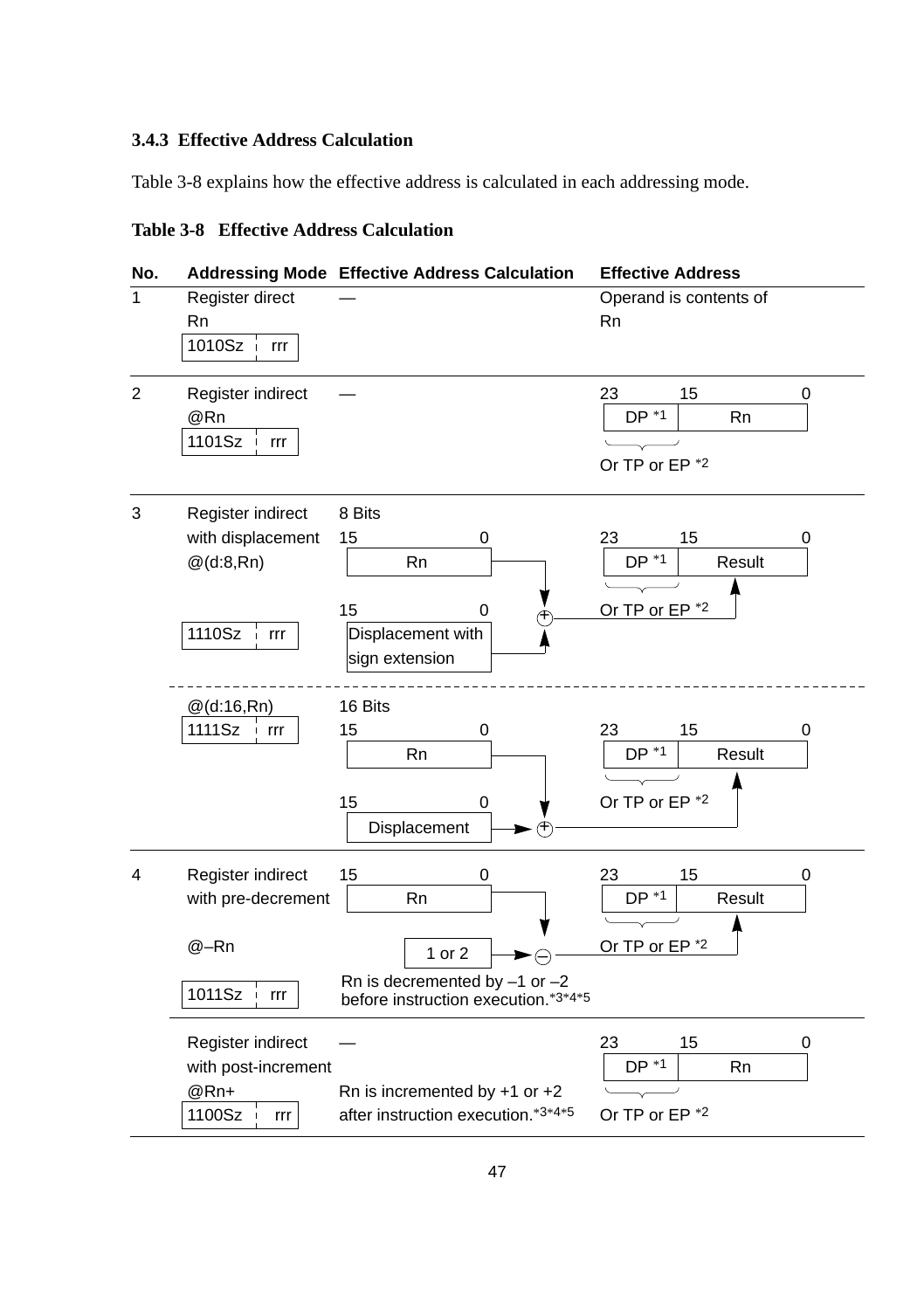#### **Table 3-8 Effective Address Calculation (cont)**

| No.                  |                      | <b>Addressing Mode Effective Address Calculation</b> | <b>Effective Address</b> |
|----------------------|----------------------|------------------------------------------------------|--------------------------|
| 5                    | Absolute address     |                                                      | 23<br>15<br>0            |
|                      | @aa:8                |                                                      | H'00<br><b>BR</b>        |
|                      | 0000Sz101            |                                                      | EA extension data        |
|                      | @aa:16               |                                                      | 23<br>15<br>0            |
|                      | 0001Sz101            |                                                      | DP<br>EA extension data  |
| 6                    | Immediate            |                                                      | Operand is 1-byte EA     |
|                      | #xx:8                |                                                      | extension data.          |
|                      | 00000100             |                                                      |                          |
|                      | #xx:16               |                                                      | Operand is 2-byte EA     |
|                      | 00001100             |                                                      | extension data.          |
| $\overline{7}$       | PC-relative          | 8 Bits                                               |                          |
|                      | disp:8               | 15<br>0                                              | 23<br>15<br>0            |
|                      | No EA code           | PC                                                   | $CP *1$<br>Result        |
| Specified in OP code |                      |                                                      |                          |
|                      |                      | 15<br>O                                              |                          |
|                      |                      | Displacement with                                    |                          |
|                      |                      | sign extension                                       |                          |
|                      | disp:16              | 16 Bits                                              | 23<br>15<br>0            |
|                      | No EA code           | 15<br>0                                              | $CP *1$<br>Result        |
|                      | Specified in OP code | PC                                                   |                          |
|                      |                      | Œ<br>15<br>0                                         |                          |
|                      |                      | Displacement                                         |                          |

**Notes:** \* 1 The page register is ignored in minimum mode.

- \* 2 The page register used in addressing modes 2, 3, and 4 depends on the general register : DP for R0, R1, R2, or R3; EP for R4 or R5; TP for R6 or R7.
- \* 3 Decrement by –1 for a byte operand, and by –2 for a word operand.
- \* 4 The pre-decrement or post-increment is always ±2 when R7 is specified, even if the operand is byte size.
- \* 5 The drawing below shows what happens when the @-SP and @ SP+ addressing modes are used to save and restore the stack pointer.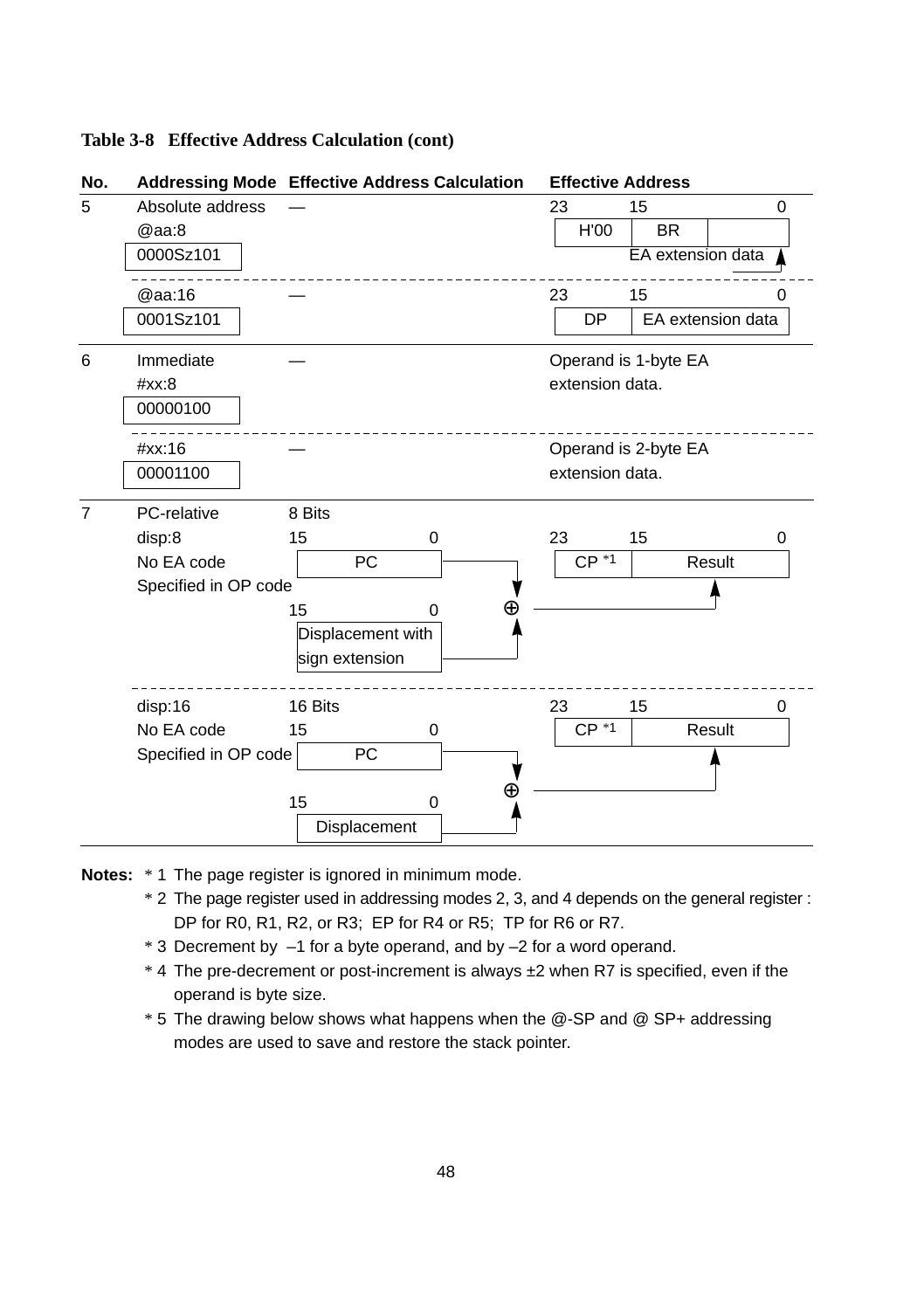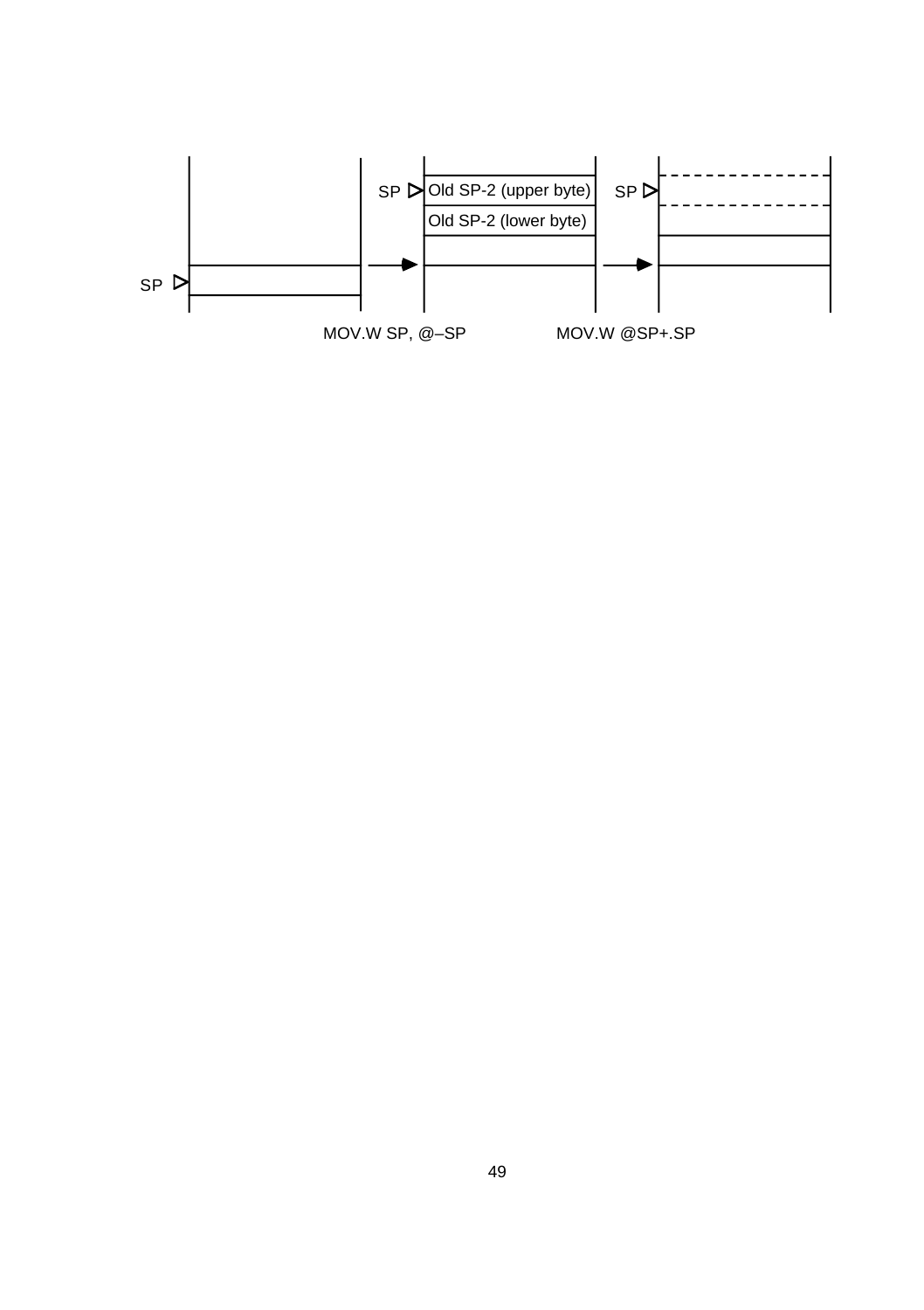# **3.5 Instruction Set**

# **3.5.1 Overview**

The main features of the CPU instruction set are:

- A general-register architecture.
- Orthogonality. Addressing modes and data sizes can be specified independently in each instruction.
- 1.5 addressing modes (supporting register-register and register-memory operations)
- Affinity for high-level languages, particularly C, with short formats for frequently-used instructions and addressing modes.
- Standard mnemonics, common throughout the H Series.

The CPU instruction set includes 63 types of instructions, listed by function in table 3-9.

| <b>Function</b>       | <b>Instructions</b>                           | <b>Types</b> |
|-----------------------|-----------------------------------------------|--------------|
| Data transfer         | MOV, LDM, STM, XCH, SWAP, MOVTPE, MOVFPE      | 7            |
| Arithmetic operations | ADD, SUB, ADDS, SUBS, ADDX, SUBX, DADD, DSUB, | 17           |
|                       | MULXU, DIVXU, CMP, EXTS, EXTU, TST, NEG, CLR, |              |
|                       | TAS                                           |              |
| Logic operations      | AND, OR, XOR, NOT                             | 4            |
| Shift                 | SHAL, SHAR, SHLL, SHLR, ROTL, ROTR, ROTXL,    | 8            |
|                       | <b>ROTXR</b>                                  |              |
| Bit manipulation      | BSET, BCLR, BTST, BNOT                        | 4            |
| <b>Branch</b>         | Bcc*, JMP, PJMP, BSR, JSR, PJSR, RTS, PRTD,   | 11           |
|                       | PRTS, RTD, SCB $//F, /NE, /EO)$               |              |
| System control        | TRAPA, TRAP/VS, RTE, SLEEP, LDC, STC, ANDC,   | 12           |
|                       | ORC, XORC, NOP, LINK, UNLK                    |              |
|                       | Total                                         | 63           |

#### **Table 3-9 Instruction Classification**

\* Bcc is a conditional branch instruction in which cc represents a condition code.

Tables 3-10 to 3-16 give a concise summary of the instructions in each functional category. The MOV, ADD, and CMP instructions have special short formats, which are listed in table 3-17. For detailed descriptions of the instructions, refer to the *H8/500 Series Programming Manual*.

The notation used in tables 3-10 to 3-17 is defined below.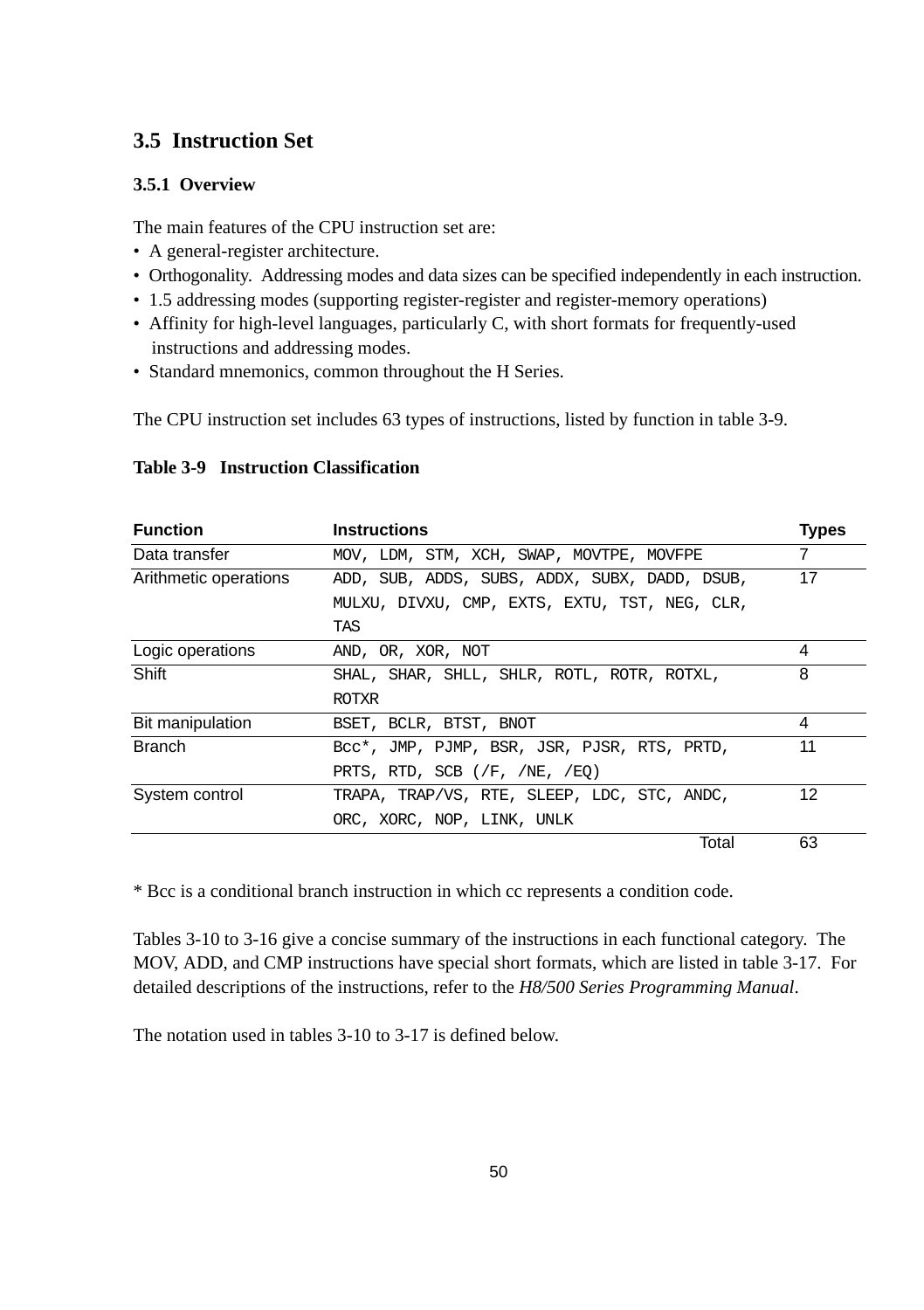# **Operation Notation**

| Rd                              | General register (destination) |
|---------------------------------|--------------------------------|
| $\rm Rs$                        | General register (source)      |
| Rn                              | General register               |
| (EAd)                           | Destination operand            |
| (EAs)                           | Source operand                 |
| <b>CCR</b>                      | Condition code register        |
| $\overline{N}$                  | N (negative) bit of CCR        |
|                                 | Z (zero) bit of CCR            |
| $\frac{Z}{V}$ $\frac{V}{C}$     | V (overflow) bit of CCR        |
|                                 | C (carry) bit of CCR           |
| $\overline{\text{CR}}$          | Control register               |
| PC                              | Program counter                |
| CP                              | Code page register             |
| SP                              | Stack pointer                  |
| <b>FP</b>                       | Frame pointer                  |
| #IMM                            | Immediate data                 |
| disp                            | Displacement                   |
| $\pm$                           | Addition                       |
|                                 | Subtraction                    |
|                                 | Multiplication                 |
|                                 | Division                       |
| $\frac{\mathsf{x}}{\mathsf{y}}$ | <b>AND</b> logical             |
|                                 | OR logical                     |
| $\overline{\oplus}$             | <b>Exclusive OR logical</b>    |
| $\frac{1}{\sqrt{1}}$            | Move                           |
|                                 | Exchange                       |
|                                 | Not                            |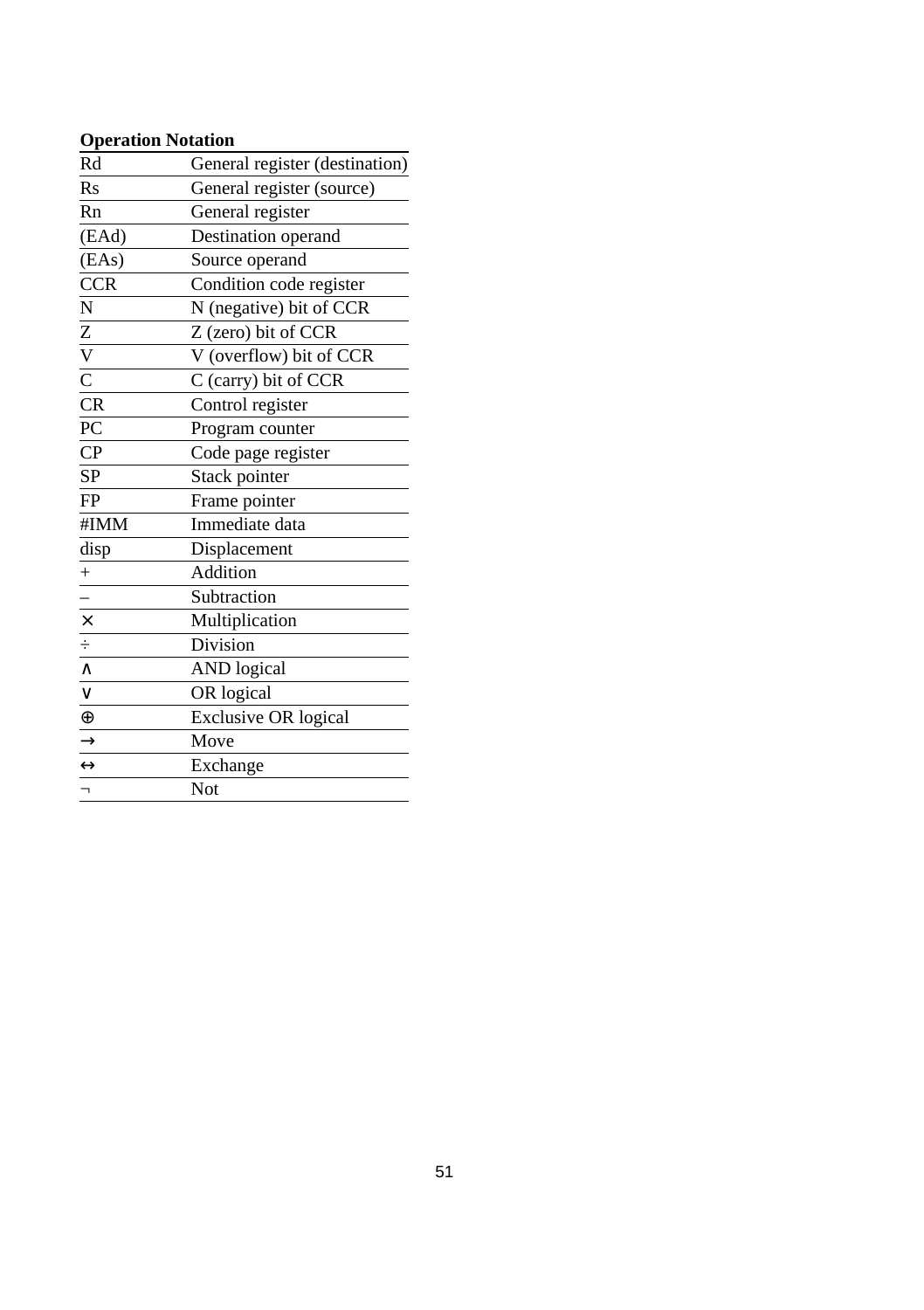### **3.5.2 Data Transfer Instructions**

Table 3-10 describes the seven data transfer instructions.

| <b>Instruction</b> |               | Size*                                       | <b>Function</b>                                            |
|--------------------|---------------|---------------------------------------------|------------------------------------------------------------|
| Data               | <b>MOV</b>    |                                             | $( EAs) \rightarrow (EAd), \#IMM \rightarrow (EAd)$        |
| transfer           | MOV: G        | B/W                                         | Moves data between two general registers, or between       |
|                    | MOV: E        | B                                           | a general register and memory, or moves immediate data     |
|                    | MOV: I        | W                                           | to a general register or memory.                           |
|                    | MOV : F       | B/W                                         |                                                            |
|                    | MOV: L        | B/W                                         |                                                            |
|                    | MOV: S        | B/W                                         |                                                            |
|                    | <b>LDM</b>    | W                                           | Stack $\rightarrow$ Rn (register list)                     |
|                    |               |                                             | Pops data from the stack to one or more registers.         |
|                    | <b>STM</b>    | Rn (register list) $\rightarrow$ stack<br>W |                                                            |
|                    |               |                                             | Pushes data from one or more registers onto the stack.     |
|                    | <b>XCH</b>    | W                                           | $Rs \leftrightarrow Rd$                                    |
|                    |               |                                             | Exchanges data between two general registers.              |
|                    | <b>SWAP</b>   | B                                           | Rd (upper byte) $\leftrightarrow$ Rd (lower byte)          |
|                    |               |                                             | Exchanges the upper and lower bytes in a general register. |
|                    | <b>MOVTPE</b> | B                                           | $Rn \rightarrow (EAd)$                                     |
|                    |               |                                             | Transfers data from a general register to memory in        |
|                    |               |                                             | synchronization with the E clock.                          |
|                    | <b>MOVFPE</b> | $\overline{B}$                              | $( EAs) \rightarrow Rd$                                    |
|                    |               |                                             | Transfers data from memory to a general register in        |
|                    |               |                                             | synchronization with the E clock.                          |

**Table 3-10 Data Transfer Instructions**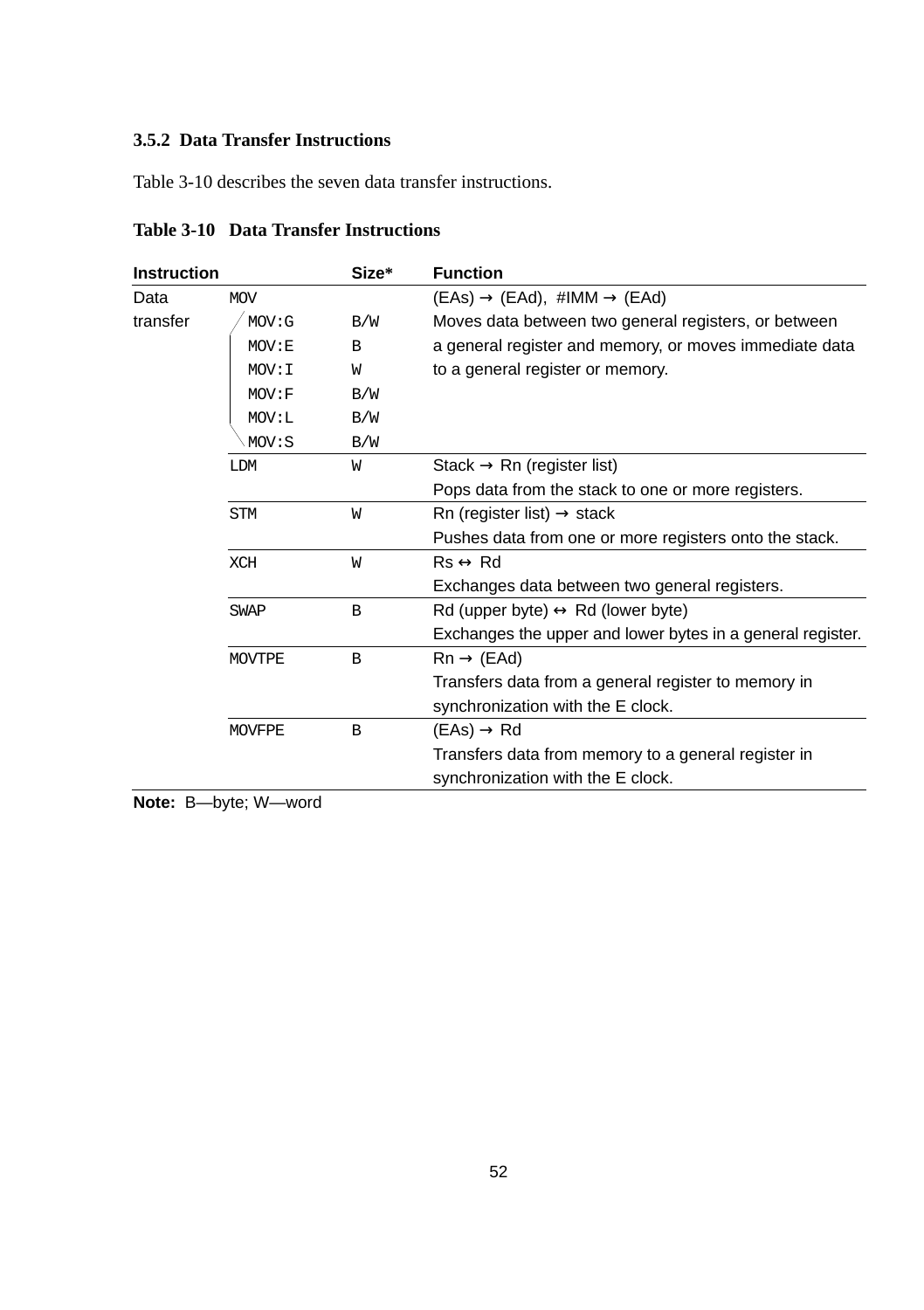### **3.5.3 Arithmetic Instructions**

Table 3-11 describes the 17 arithmetic instructions.

| <b>Instruction</b> |              | <b>Size</b> | <b>Function</b>                                                        |  |  |
|--------------------|--------------|-------------|------------------------------------------------------------------------|--|--|
| Arithmetic         | ADD          |             | $Rd \pm (EAs) \rightarrow Rd$ , $(EAd) \pm \#IMM \rightarrow (EAd)$    |  |  |
| operations         | ADD:G        | B/W         | Performs addition or subtraction on data in a general                  |  |  |
|                    | ADD:Q        | B/W         | register and data in another general register or memory, or            |  |  |
|                    | <b>SUB</b>   | B/W         | on immediate data and data in a general register or memory.            |  |  |
|                    | ADDS         | B/W         |                                                                        |  |  |
|                    | <b>SUBS</b>  | B/W         |                                                                        |  |  |
|                    | ADDX         | B/W         | $Rd \pm (EAs) \pm C \rightarrow Rd$                                    |  |  |
|                    | <b>SUBX</b>  | B/W         | Performs addition or subtraction with carry or borrow on               |  |  |
|                    |              |             | data in a general register and data in another general                 |  |  |
|                    |              |             | register or memory, or on immediate data and data in a                 |  |  |
|                    |              |             | general register or memory.                                            |  |  |
|                    | <b>DADD</b>  | B           | $(Rd)$ 10 ± $(Rs)$ 10 ± $C \rightarrow (Rd)$ 10                        |  |  |
|                    | <b>DSUB</b>  | B           | Performs decimal addition or subtraction on data in two                |  |  |
|                    |              |             | general registers.                                                     |  |  |
|                    | MULXU        | B/W         | $Rd \times (EAs) \rightarrow Rd$                                       |  |  |
|                    |              |             | Performs 8-bit $\times$ 8-bit or 16-bit $\times$ 16-bit unsigned       |  |  |
|                    |              |             | multiplication on data in a general register and data in               |  |  |
|                    |              |             | another general register or memory, or on data in a                    |  |  |
|                    |              |             | general register and immediate data.                                   |  |  |
|                    | <b>DIVXU</b> | B/W         | $Rd \div (EAs) \rightarrow Rd$                                         |  |  |
|                    |              |             | Performs 16-bit $\div$ 8-bit or 32-bit $\div$ 16-bit unsigned division |  |  |
|                    |              |             | on data in a general register and data in another general              |  |  |
|                    |              |             | register or memory, or on data in a general register and               |  |  |
|                    |              |             | immediate data.                                                        |  |  |
|                    | CMP          |             | $Rn - (EAs), (EAd) - #IMM$                                             |  |  |
|                    | CMP:G        | B/W         | Compares data in a general register with data in another               |  |  |
|                    | CMP : E      | B           | general register or memory, or with immediate data, or                 |  |  |
|                    | CMP: I       | W           | compares immediate data with data in memory.                           |  |  |

# **Table 3-11 Arithmetic Instructions**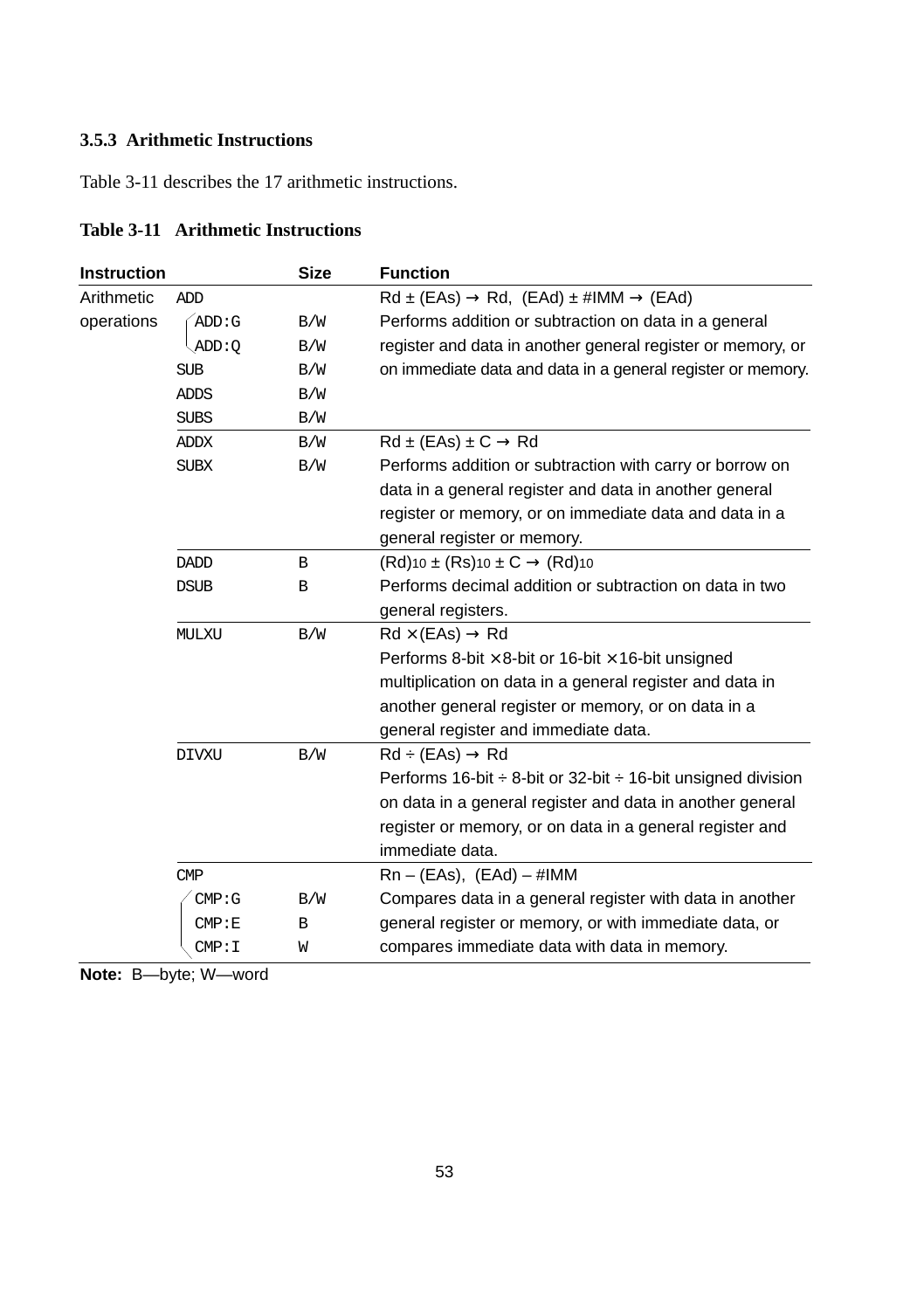| <b>Instruction</b> |                                                                                          | <b>Size</b> | <b>Function</b>                                                     |
|--------------------|------------------------------------------------------------------------------------------|-------------|---------------------------------------------------------------------|
| Arithmetic         | $(bit 7 > of ~<Rd) \rightarrow (bits 15 to 8 > of ~<Rd) \rightarrow$<br><b>EXTS</b><br>B |             |                                                                     |
| operations         |                                                                                          |             | Converts byte data in a general register to word data by            |
|                    |                                                                                          |             | extending the sign bit.                                             |
|                    | <b>EXTU</b>                                                                              | B           | $0 \rightarrow$ (<br>chits 15 to 8> of <rd>)</rd>                   |
|                    |                                                                                          |             | Converts byte data in a general register to word data by            |
|                    |                                                                                          |             | padding with zero bits.                                             |
|                    | <b>TST</b>                                                                               | B/W         | (EAd) – 0                                                           |
|                    |                                                                                          |             | Compares general register or memory contents with 0.                |
| B/W<br><b>NEG</b>  |                                                                                          |             | $0 - (EAd) \rightarrow (EAd)$                                       |
|                    |                                                                                          |             | Obtains the two's complement of general register or                 |
|                    |                                                                                          |             | memory contents.                                                    |
|                    | <b>CLR</b>                                                                               | B/W         | $0 \rightarrow (EAd)$                                               |
|                    |                                                                                          |             | Clears general register or memory contents to 0.                    |
|                    | <b>TAS</b>                                                                               | B           | $(EAd)$ — 0, $(1)_2 \rightarrow$ ( <bit 7=""> of <ead>)</ead></bit> |
|                    |                                                                                          |             | Tests general register or memory contents, then sets the            |
|                    |                                                                                          |             | most significant bit (bit 7) to "1."                                |

### **Table 3-11 Arithmetic Instructions (cont)**

**Note:** B—byte; W—word

### **3.5.4 Logic Operations**

Table 3-12 lists the four instructions that perform logic operations.

| <b>Instruction</b> |            | <b>Size</b> | <b>Function</b>                                                 |
|--------------------|------------|-------------|-----------------------------------------------------------------|
| Logical            | <b>AND</b> | B/W         | $Rd \wedge (EAs) \rightarrow Rd$                                |
| operations         |            |             | Performs a logical AND operation on a general register          |
|                    |            |             | and another general register, memory, or immediate data.        |
|                    | <b>OR</b>  | B/W         | $Rd\vee$ (EAs) $\rightarrow$ Rd                                 |
|                    |            |             | Performs a logical OR operation on a general register and       |
|                    |            |             | another general register, memory, or immediate data.            |
|                    | <b>XOR</b> | B/W         | $Rd\oplus$ (EAs) $\rightarrow$ Rd                               |
|                    |            |             | Performs a logical exclusive OR operation on a general register |
|                    |            |             | and another general register, memory, or immediate data.        |
|                    | <b>NOT</b> | B/W         | $\neg$ (EAd) $\rightarrow$ (EAd)                                |
|                    |            |             | Obtains the one's complement of general register or memory      |
|                    |            |             | contents.                                                       |
| .                  |            |             |                                                                 |

# **Table 3-12 Logic Operation Instructions**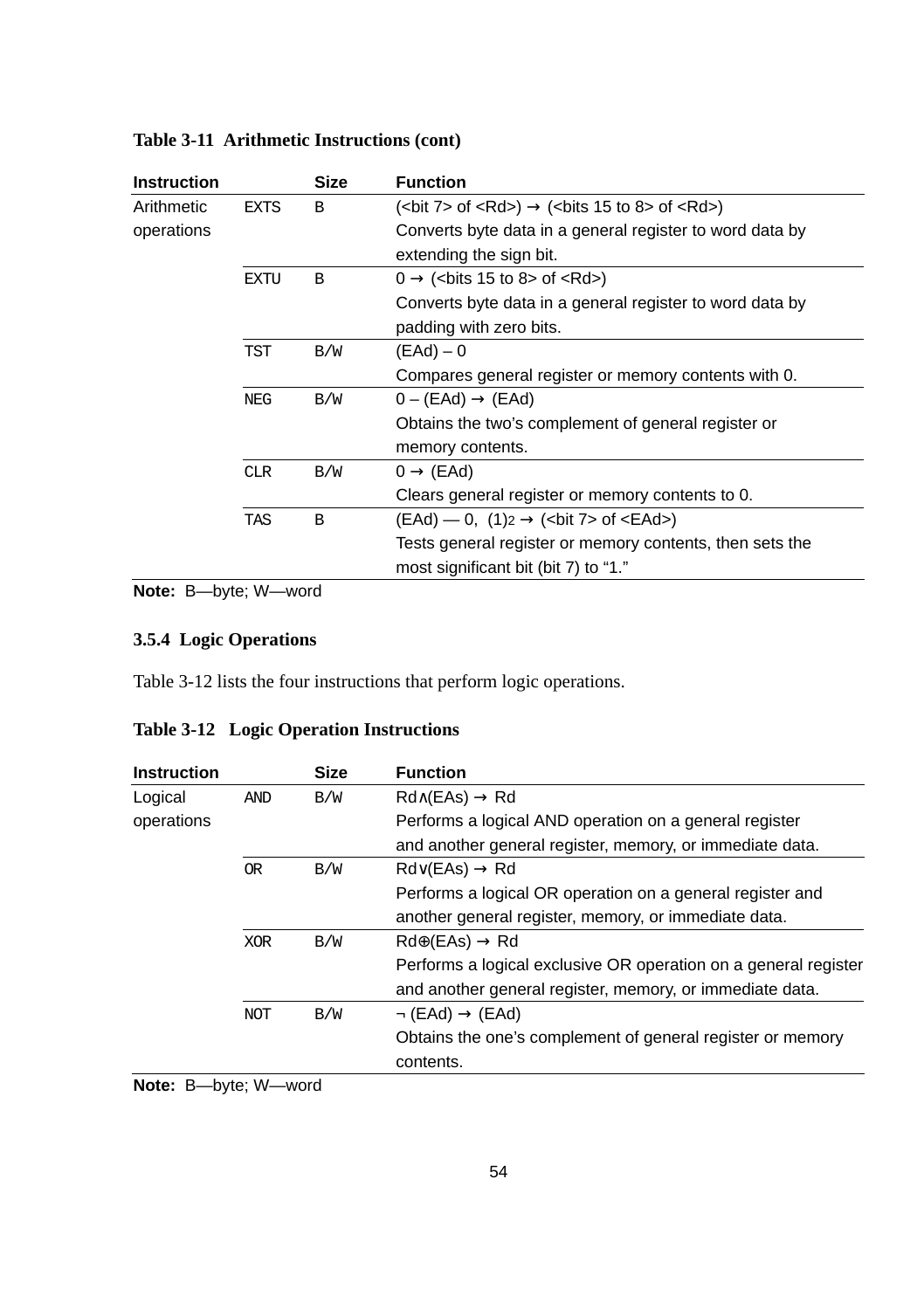### **3.5.5 Shift Operations**

Table 3-13 lists the eight shift instructions.

# **Table 3-13 Shift Instructions**

| <b>Instruction</b>                                      |              | <b>Size</b> | <b>Function</b>                                            |
|---------------------------------------------------------|--------------|-------------|------------------------------------------------------------|
| Shift                                                   | <b>SHAL</b>  | B/W         | $(EAd)$ shift $\rightarrow$ (EAd)                          |
| operations                                              | <b>SHAR</b>  | B/W         | Performs an arithmetic shift operation on general register |
| or memory contents.                                     |              |             |                                                            |
| $(EAd)$ shift $\rightarrow$ (EAd)<br>B/W<br><b>SHLL</b> |              |             |                                                            |
| B/W<br><b>SHLR</b>                                      |              |             | Performs a logical shift operation on general register or  |
|                                                         |              |             | memory contents.                                           |
|                                                         | <b>ROTL</b>  | B/W         | $(EAd)$ shift $\rightarrow$ (EAd)                          |
|                                                         | <b>ROTR</b>  | B/W         | Rotates general register or memory contents.               |
|                                                         | <b>ROTXL</b> | B/W         | (EAd) rotate through carry $\rightarrow$ (EAd)             |
|                                                         | <b>ROTXR</b> | B/W         | Rotates general register or memory contents through the    |
|                                                         |              |             | C (carry) bit.                                             |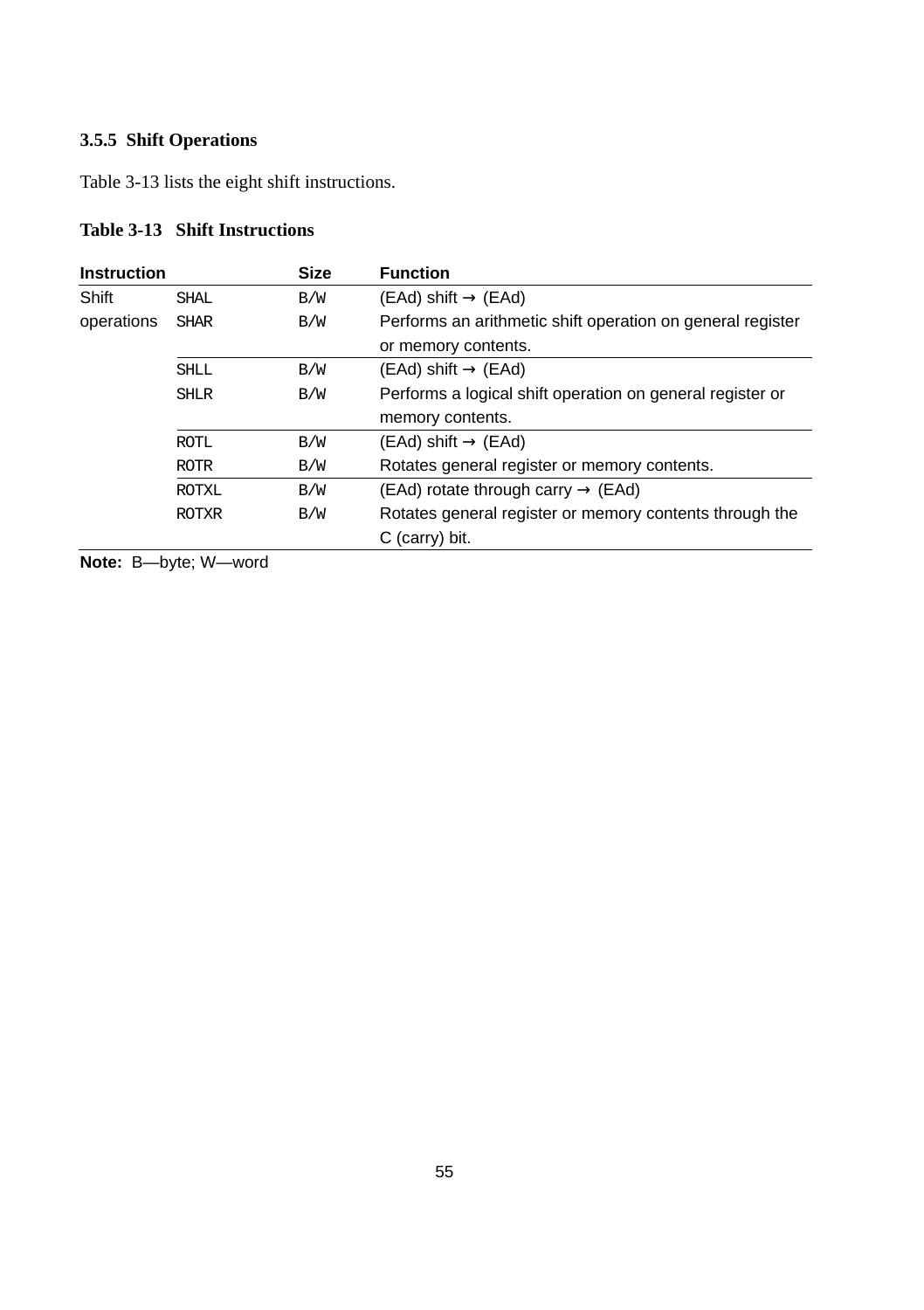### **3.5.6 Bit Manipulations**

Table 3-14 describes the four bit-manipulation instructions.

| <b>Instruction</b><br><b>Size</b> |             |     | <b>Function</b>                                                          |
|-----------------------------------|-------------|-----|--------------------------------------------------------------------------|
| Bit                               | <b>BSET</b> | B/W | $\neg$ ( <bit-no.> of <ead>) <math>\rightarrow</math> Z,</ead></bit-no.> |
| manipu-                           |             |     | $1 \rightarrow$ (<br>cbit-No.> of <ead>)</ead>                           |
| lations                           |             |     | Tests a specified bit in a general register or memory, then              |
|                                   |             |     | sets the bit to "1." The bit is specified by a bit number                |
|                                   |             |     | given in immediate data or a general register.                           |
|                                   | <b>BCLR</b> | B/W | $\neg$ ( <bit-no.> of <ead>) <math>\rightarrow</math> Z,</ead></bit-no.> |
|                                   |             |     | $0 \rightarrow$ (<br>cbit-No.> of <ead>)</ead>                           |
|                                   |             |     | Tests a specified bit in a general register or memory, then              |
|                                   |             |     | clears the bit to "0." The bit is specified by a bit number              |
|                                   |             |     | given in immediate data or a general register.                           |
|                                   | <b>BNOT</b> | B/W | $\neg$ ( <bit-no.> of <ead>) <math>\rightarrow</math> Z,</ead></bit-no.> |
|                                   |             |     | $\rightarrow$ ( <bit-no.> of <ead>)</ead></bit-no.>                      |
|                                   |             |     | Tests a specified bit in a general register or memory, then              |
|                                   |             |     | inverts the bit. The bit is specified by a bit number given              |
|                                   |             |     | in immediate data or a general register.                                 |
|                                   | <b>BTST</b> | B/W | $\neg$ ( <bit-no.> of <ead>) <math>\rightarrow</math> Z</ead></bit-no.>  |
|                                   |             |     | Tests a specified bit in a general register or memory. The               |
|                                   |             |     | bit is specified by a bit number given in immediate data or              |
|                                   |             |     | a general register.                                                      |

# **Table 3-14 Bit-Manipulation Instructions**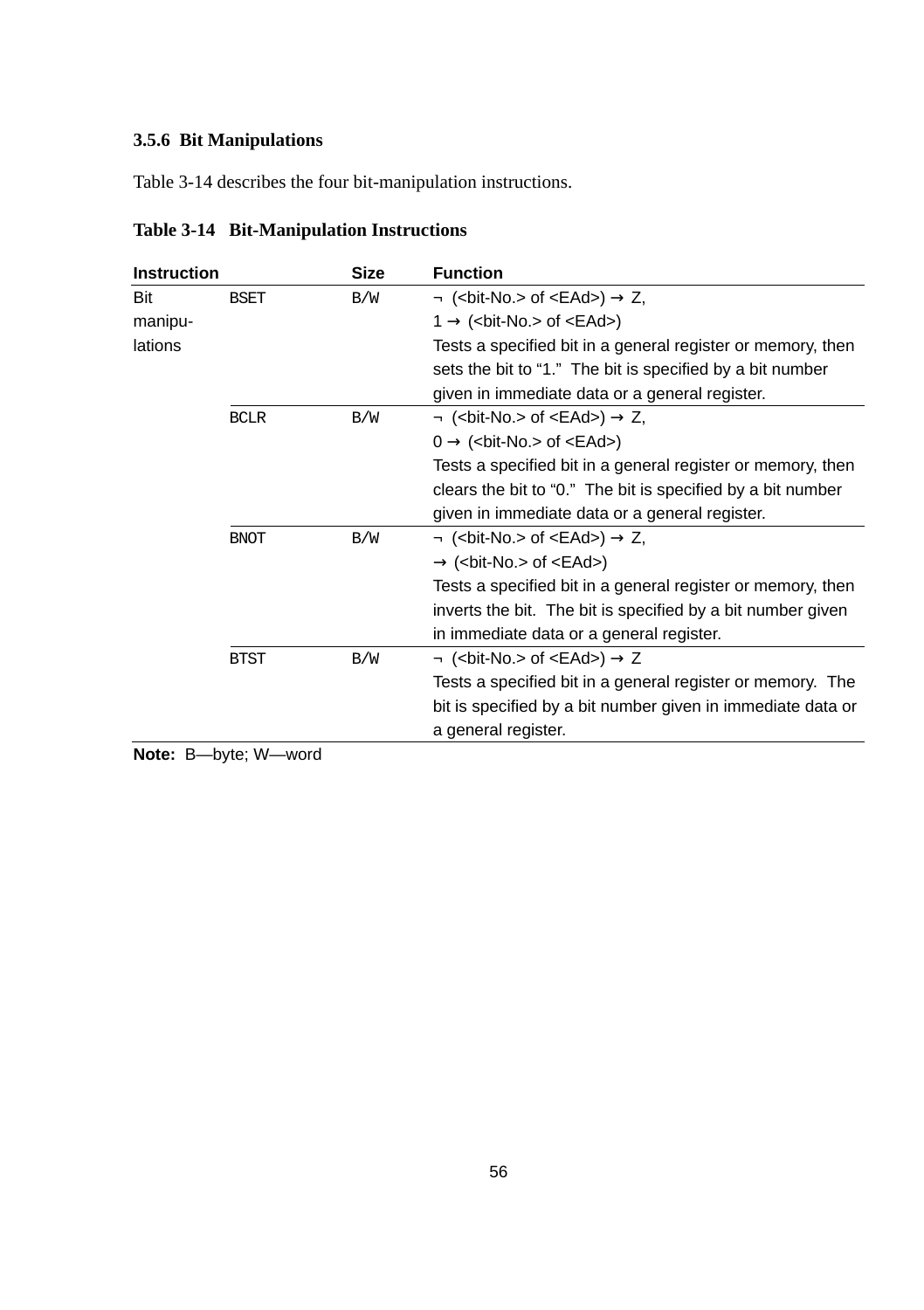### **3.5.7 Branching Instructions**

Table 3-15 describes the 11 branching instructions.

| <b>Instruction</b> |             | <b>Size</b> | <b>Function</b> |                                             |                                                                      |  |  |
|--------------------|-------------|-------------|-----------------|---------------------------------------------|----------------------------------------------------------------------|--|--|
| <b>Branch</b>      | Bcc         |             |                 | Branches if condition cc is true.           |                                                                      |  |  |
|                    |             |             | <b>Mnemonic</b> | <b>Description</b>                          | <b>Condition</b>                                                     |  |  |
|                    |             |             | BRA (BT)        | Always (true)                               | True                                                                 |  |  |
|                    |             |             | BRN (BF)        | Never (false)                               | False                                                                |  |  |
|                    |             |             | <b>BHI</b>      | High                                        | $C \vee Z = 0$                                                       |  |  |
|                    |             |             | <b>BLS</b>      | Low or Same                                 | $C \vee Z = 1$                                                       |  |  |
|                    |             |             | BCC (BHS)       | Carry Clear                                 | $C = 0$                                                              |  |  |
|                    |             |             |                 | (High or Same)                              |                                                                      |  |  |
|                    |             |             | BCS (BLO)       | Carry Set (Low)                             | $C = 1$                                                              |  |  |
|                    |             |             | <b>BNE</b>      | Not Equal                                   | $Z = 0$                                                              |  |  |
|                    |             |             | <b>BEQ</b>      | Equal                                       | $Z = 1$                                                              |  |  |
|                    |             |             | <b>BVC</b>      | <b>Overflow Clear</b>                       | $V = 0$                                                              |  |  |
|                    |             |             | <b>BVS</b>      | Overflow Set                                | $V = 1$                                                              |  |  |
|                    |             |             | <b>BPL</b>      | Plus                                        | $N = 0$                                                              |  |  |
|                    |             |             | BMI             | Minus                                       | $N = 1$                                                              |  |  |
|                    |             |             | BGE             | Greater or Equal                            | $N \oplus V = 0$                                                     |  |  |
|                    |             |             | BLT             | Less Than                                   | $N \oplus V = 1$                                                     |  |  |
|                    |             |             | <b>BGT</b>      | Greater Than                                | $Z \vee (N \oplus V) = 0$                                            |  |  |
|                    |             |             | <b>BLE</b>      | Less or Equal                               | $Z \vee (N \oplus V) = 1$                                            |  |  |
|                    |             |             |                 |                                             |                                                                      |  |  |
|                    | <b>JMP</b>  |             |                 |                                             | Branches unconditionally to a specified address in the same page.    |  |  |
|                    | PJMP        |             |                 |                                             | Branches unconditionally to a specified address in a specified page. |  |  |
|                    | <b>BSR</b>  |             |                 |                                             | Branches to a subroutine at a specified address in the same page.    |  |  |
|                    | <b>JSR</b>  |             |                 |                                             | Branches to a subroutine at a specified address in the same page.    |  |  |
|                    | <b>PJSR</b> |             |                 |                                             | Branches to a subroutine at a specified address in a specified page. |  |  |
|                    | <b>RTS</b>  |             |                 | Returns from a subroutine in the same page. |                                                                      |  |  |

# **Table 3-15 Branching Instructions**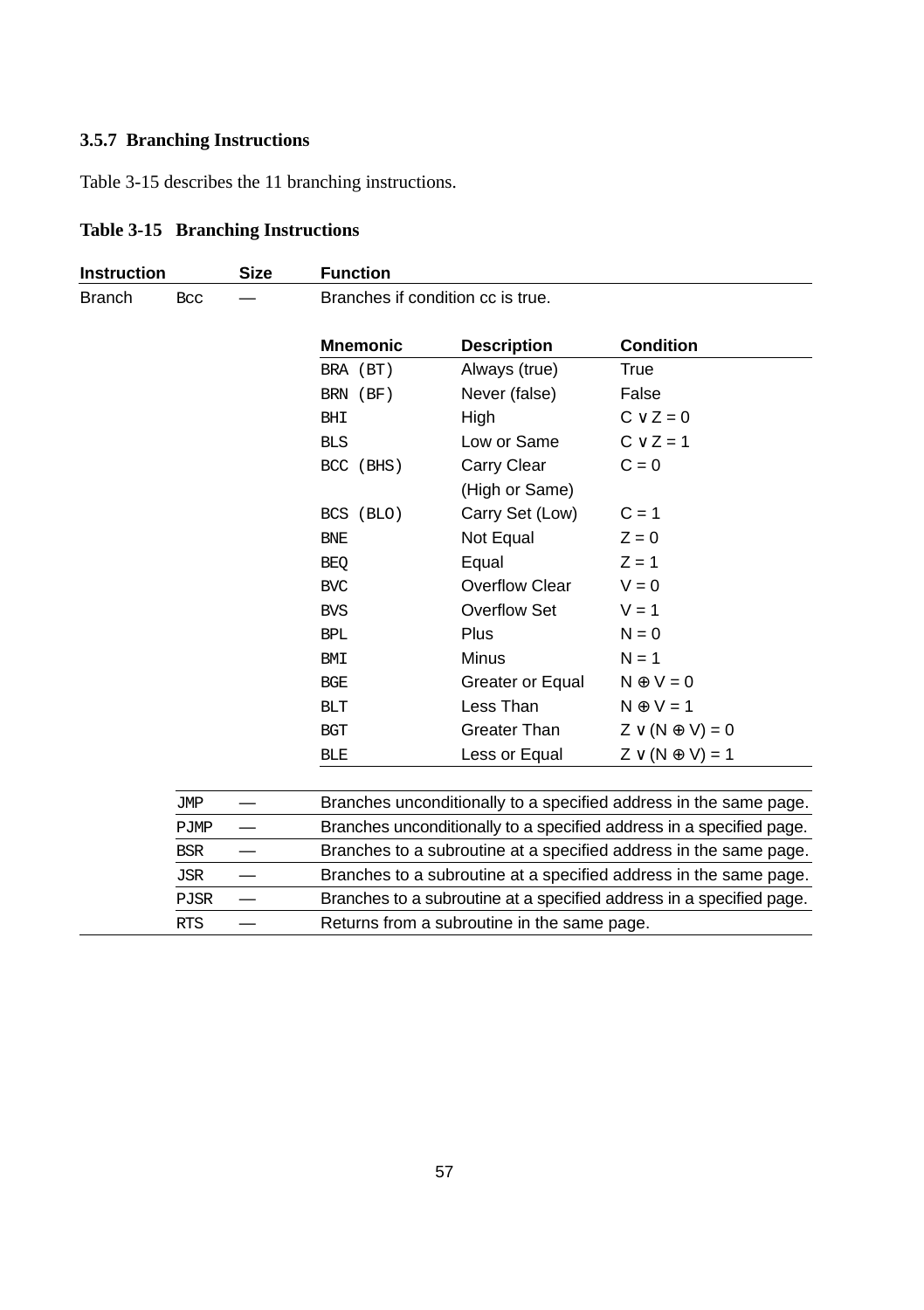| <b>Instruction</b> |            | <b>Size</b> | <b>Function</b>                                           |
|--------------------|------------|-------------|-----------------------------------------------------------|
| <b>Branch</b>      | PRTS       |             | Returns from a subroutine in a different page.            |
|                    | <b>RTD</b> |             | Returns from a subroutine in the same page and adjusts    |
|                    |            |             | the stack pointer.                                        |
|                    | PRTD       |             | Returns from a subroutine in a different page and adjusts |
|                    |            |             | the stack pointer.                                        |
|                    | SCB/F      |             | Controls a loop using a loop counter and/or a specified   |
|                    | SCB/NE     |             | termination condition.                                    |
|                    | SCB/EO     |             |                                                           |

# **Table 3-15 Branching Instructions (cont)**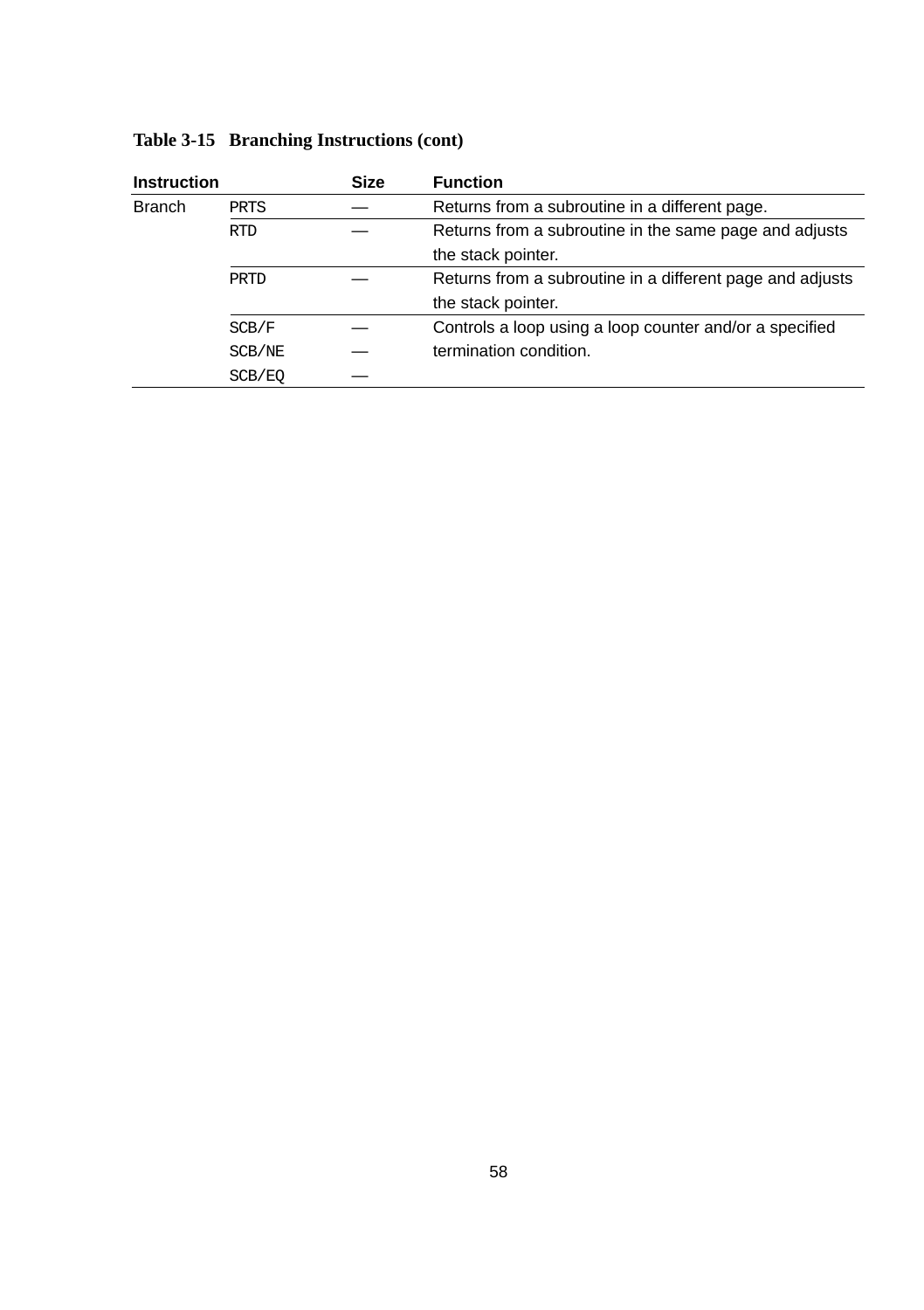#### **3.5.8 System Control Instructions**

Table 3-16 describes the 12 system control instructions.

| Instruction                                                  |             | <b>Size</b> | <b>Function</b>                                                                          |
|--------------------------------------------------------------|-------------|-------------|------------------------------------------------------------------------------------------|
| System                                                       | TRAPA       |             | Generates a trap exception with a specified vector number.                               |
| control                                                      | TRAP/VS     |             | Generates a trap exception if the V bit is set to "1" when                               |
|                                                              |             |             | the instruction is executed.                                                             |
|                                                              | <b>RTE</b>  |             | Returns from an exception-handling routine.                                              |
|                                                              | <b>LINK</b> |             | $FP \rightarrow \textcircled{a-SP}; SP \rightarrow FP; SP + \text{\#IMM} \rightarrow SP$ |
|                                                              |             |             | Creates a stack frame.                                                                   |
|                                                              | <b>UNLK</b> |             | $FP \rightarrow SP$ ; @SP+ $\rightarrow FP$                                              |
|                                                              |             |             | Deallocates a stack frame created by the LINK instruction.                               |
| Causes a transition to the power-down state.<br><b>SLEEP</b> |             |             |                                                                                          |
| $(EAs) \rightarrow CR$<br><b>LDC</b><br>$B/W^*$              |             |             |                                                                                          |
| <b>STC</b><br>$B/W^*$                                        |             |             | Moves immediate data or general register or memory                                       |
|                                                              |             |             | contents to a specified control register.                                                |
|                                                              |             |             | $CR \rightarrow (EAd)$                                                                   |
|                                                              |             |             | Moves control register data to a specified general register                              |
|                                                              |             |             | or memory location.                                                                      |
|                                                              | <b>ANDC</b> | $B/W^*$     | $CR \wedge \#IMM \rightarrow CR$                                                         |
|                                                              |             |             | Logically ANDs a control register with immediate data.                                   |
|                                                              | <b>ORC</b>  | $B/W^*$     | $CR \vee \#IMM \rightarrow CR$                                                           |
|                                                              |             |             | Logically ORs a control register with immediate data.                                    |
|                                                              | <b>XORC</b> | $B/W^*$     | $CR \oplus \#IMM \rightarrow CR$                                                         |
|                                                              |             |             | Logically exclusive-ORs a control register with immediate                                |
|                                                              |             |             | data.                                                                                    |
|                                                              | <b>NOP</b>  |             | $PC + 1 \rightarrow PC$                                                                  |
|                                                              |             |             | No operation. Only increments the program counter.                                       |

**Table 3-16 System Control Instructions**

\* The size depends on the control register.

When using the LDC and STC instructions to stack and unstack the BR, CCR, TP, DP, and EP control registers in the H8/500 family, note the following point.

H8/500 hardware does not permit byte access to the stack. If the LDC.B or STC.B assembler mnemonic is coded with the  $@R7 + (@SP+)$  or  $@-R7 (@-SP)$  addressing mode, the stackpointer addressing mode takes precedence and hardware automatically performs word access.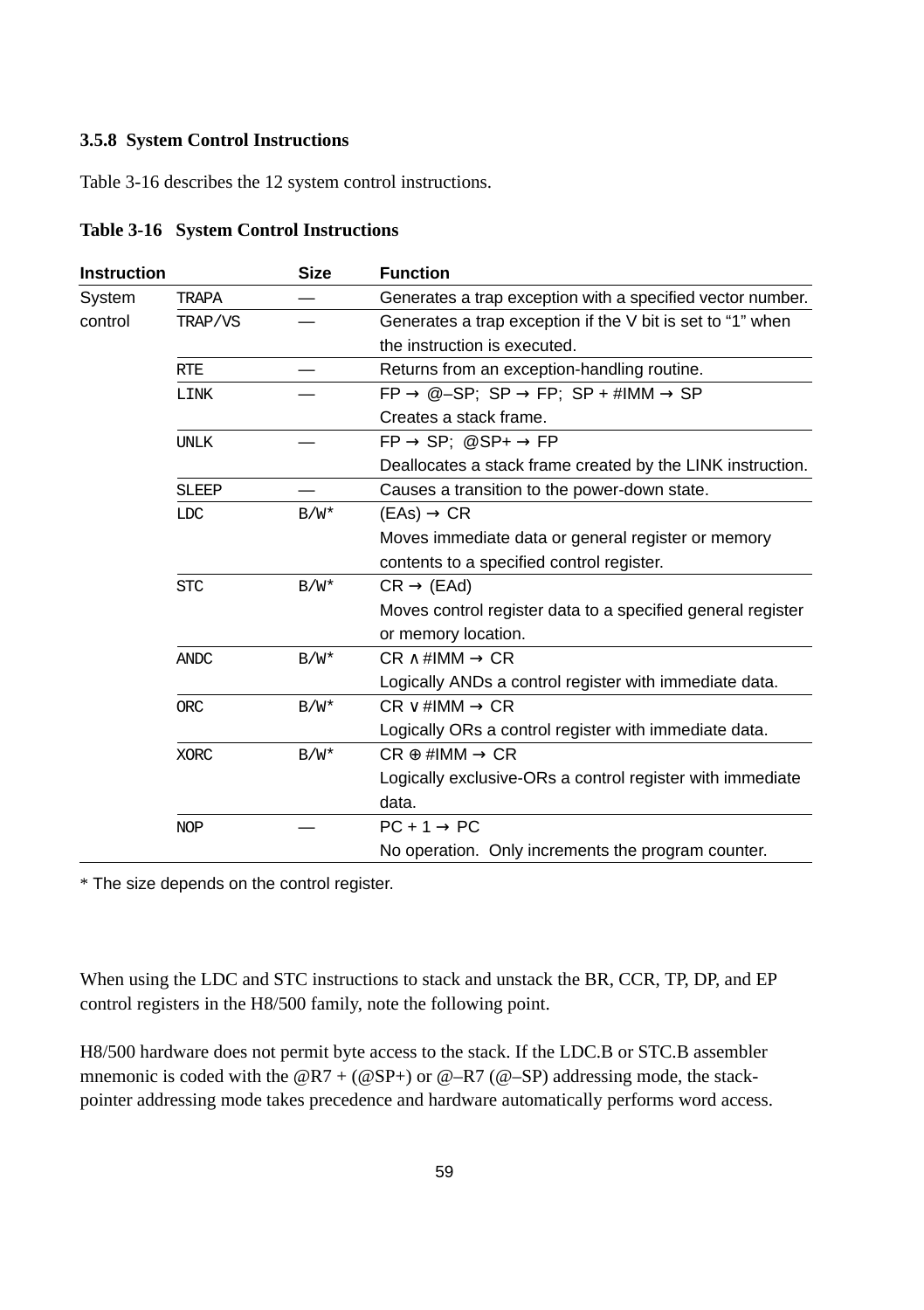Specifically, the LDC.B and STC.B instructions are executed as follows.

The following applies only to the stack-pointer addressing modes. In addressing modes that do not use the stack pointer, byte data access is performed as specified by the assembler mnemonic.

(1) STC.B EP, @–SP

When word data access is applied to EP, both EP and DP are accessed. This instruction stores EP at address SP (old)  $-2$ , and DP at address SP (old)  $-1$ .



```
(2) LDC.B @SP+, EP
```
When word data access is applied to EP, both EP and DP are accessed. This instruction loads EP from address SP (old), and DP from address SP (old) +1, updating the DP value as well as the EP value.



(3) STC.B CCR, @–SP

When word data access is applied to CCR, only CCR is accessed. This instruction stores identical CCR contents at both address  $SP(old) -2$  and address  $SP(old) -1$ .

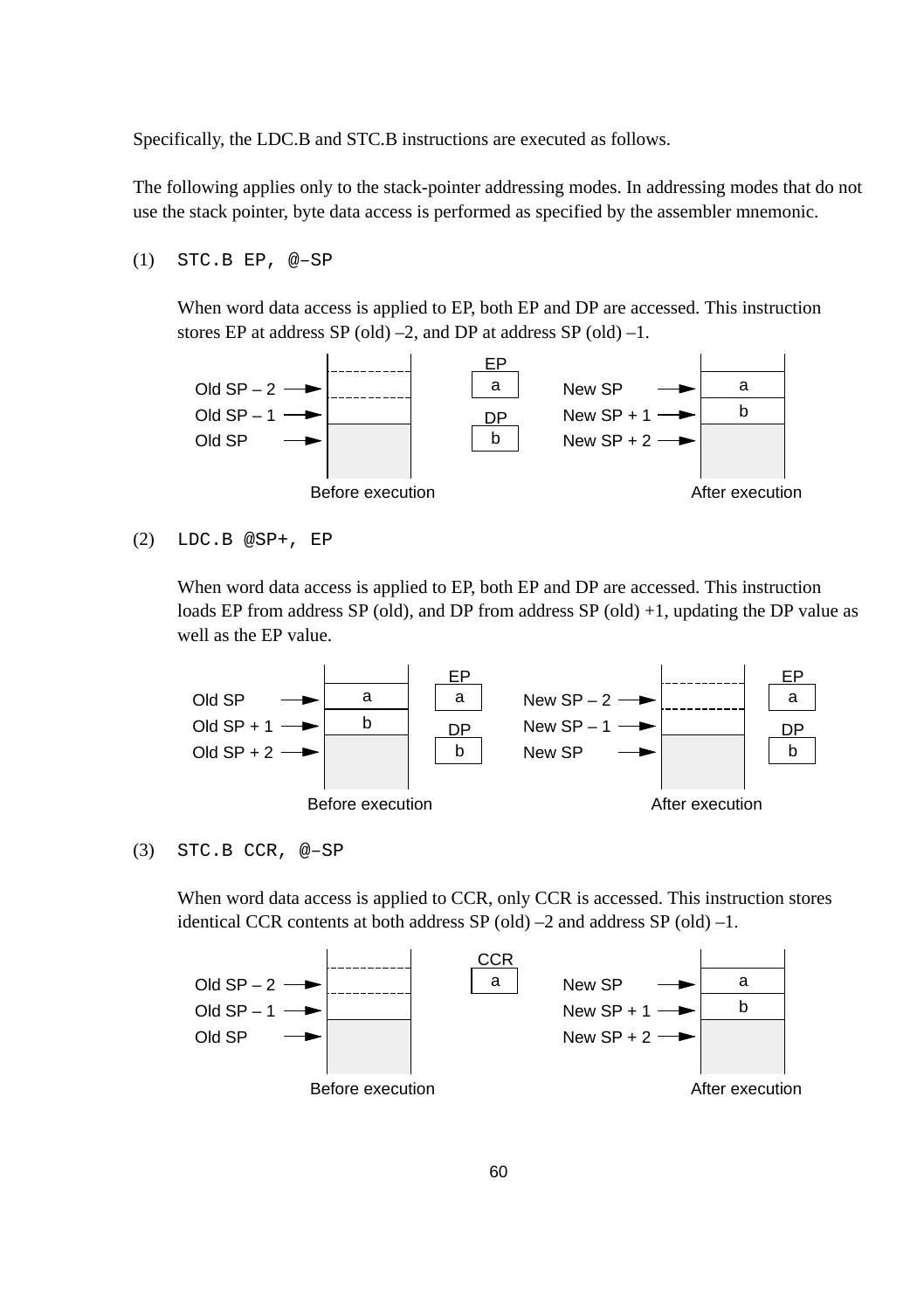When word data access is applied to CCR, only CCR is accessed. This instruction loads CCR from address SP (old) +1. Note that the value in address SP (old) is not loaded.



BR, DP, and TP are accessed in the same way as CCR. When DP is specified, both EP and DP are accessed, but when CCR, BR, DP, or TP is specified, only the specified register is accessed.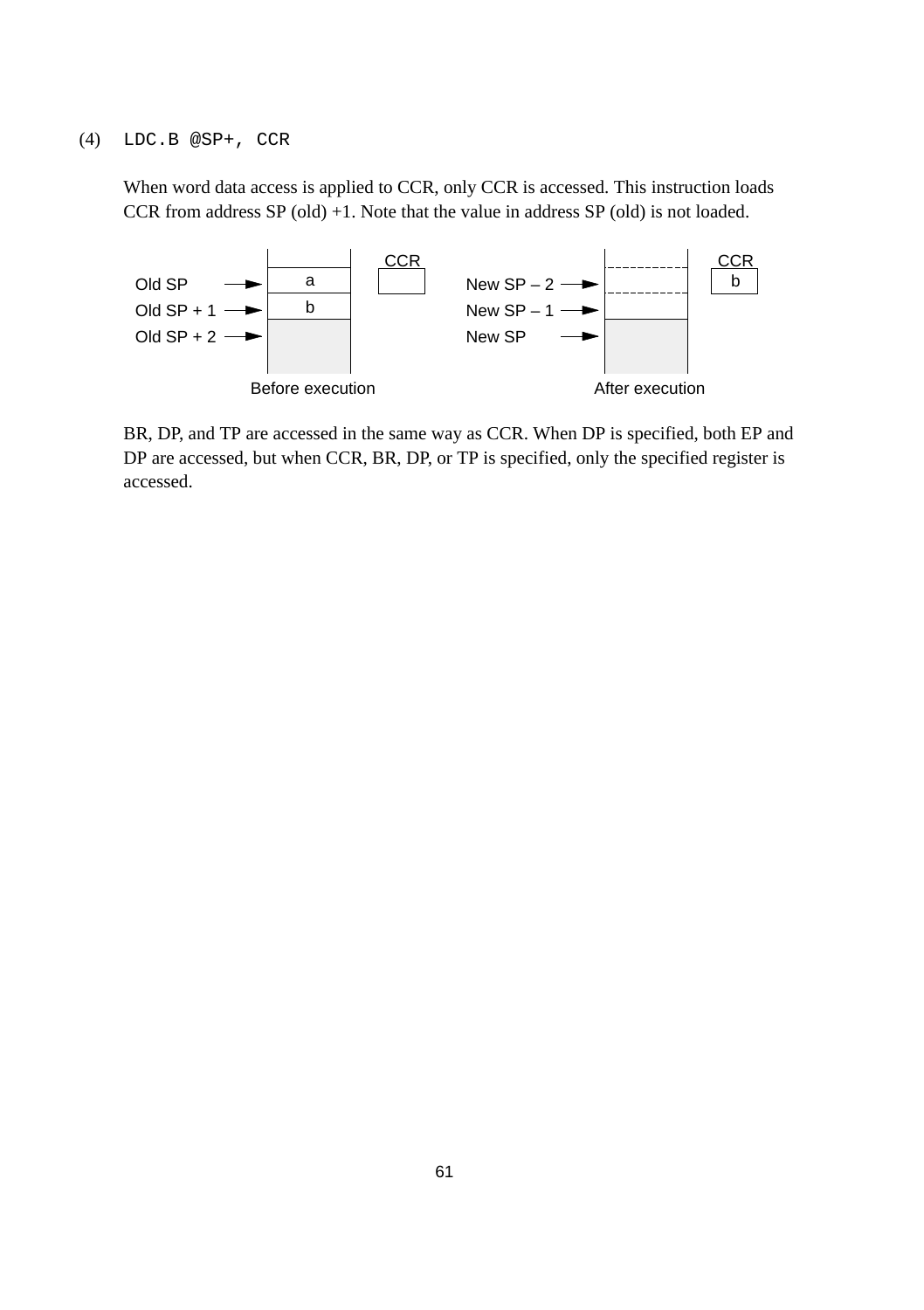#### **3.5.9 Short-Format Instructions**

The ADD, CMP, and MOV instructions have special short formats. Table 3-17 lists these short formats together with the equivalent general formats.

The short formats are a byte shorter than the corresponding general formats, and most of them execute one state faster.

| <b>Short-Format</b><br><b>Instruction</b> | Length | States *2 | <b>Execution Equivalent General-</b><br><b>Format Instruction</b> | Length | <b>Execution</b><br>States *2 |
|-------------------------------------------|--------|-----------|-------------------------------------------------------------------|--------|-------------------------------|
| ADD: $Q$ #xx, Rd $*1$                     | 2      | 2         | $\#xx:8$ , Rd<br>ADD:G                                            | 3      | 3                             |
| CMP: E #xx:8, Rd                          | 2      | 2         | CMP: G.B. #xx: 8.Rd                                               | 3      | 3                             |
| $CMP:I$ # $xx:16$ , Rd                    | 3      | 3         | $CMP:G.W$ # $xx:16$ , Rd                                          | 4      | 4                             |
| MOV: E #xx: 8, Rd                         | 2      | 2         | $MOV: G.B$ $#xx:8, Rd$                                            | 3      | 3                             |
| MOV:I #xx:16,Rd                           | 3      | 3         | MOV: G.W #xx:16.Rd                                                | 4      | 4                             |
| MOV: L @aa:8, Rd                          | 2      | 5         | @aa:8,Rd<br>MOV: G                                                | 3      | 5                             |
| $MOV: S$ Rs, @aa: $8$                     | 2      | 5         | MOV: G<br>Rs, @aa:8                                               | 3      | 5                             |
| $MOV:F @ (d:8, R6)$ , Rd                  | 2      | 5         | $@$ $(d:8$ , R6), Rd<br>MOV: G                                    | 3      | 5                             |
| MOV: FRS, @ (d:8, R6)                     | 2      | 5         | Rs. @ (d:8.R6)<br>MOV: G                                          | 3      | 5                             |

| Table 3-17 Short-Format Instructions and Equivalent General Formats |  |  |
|---------------------------------------------------------------------|--|--|
|                                                                     |  |  |

**Notes:** \* 1 The ADD:Q instruction accepts other destination operands in addition to a general register, but the immediate data value (#xx) is limited to  $\pm 1$  or  $\pm 2$ .

\* 2 Number of execution states for access to on-chip memory.

# **3.6 Operating Modes**

The CPU operates in one of two modes: the minimum mode or the maximum mode. These modes are selected by the mode pins (MD2 to MD0 ).

#### **3.6.1 Minimum Mode**

The minimum mode supports a maximum address space of 64k bytes. The page registers are ignored. Instructions that branch across page boundaries (PJMP, PJSR, PRTS, PRTD) are invalid.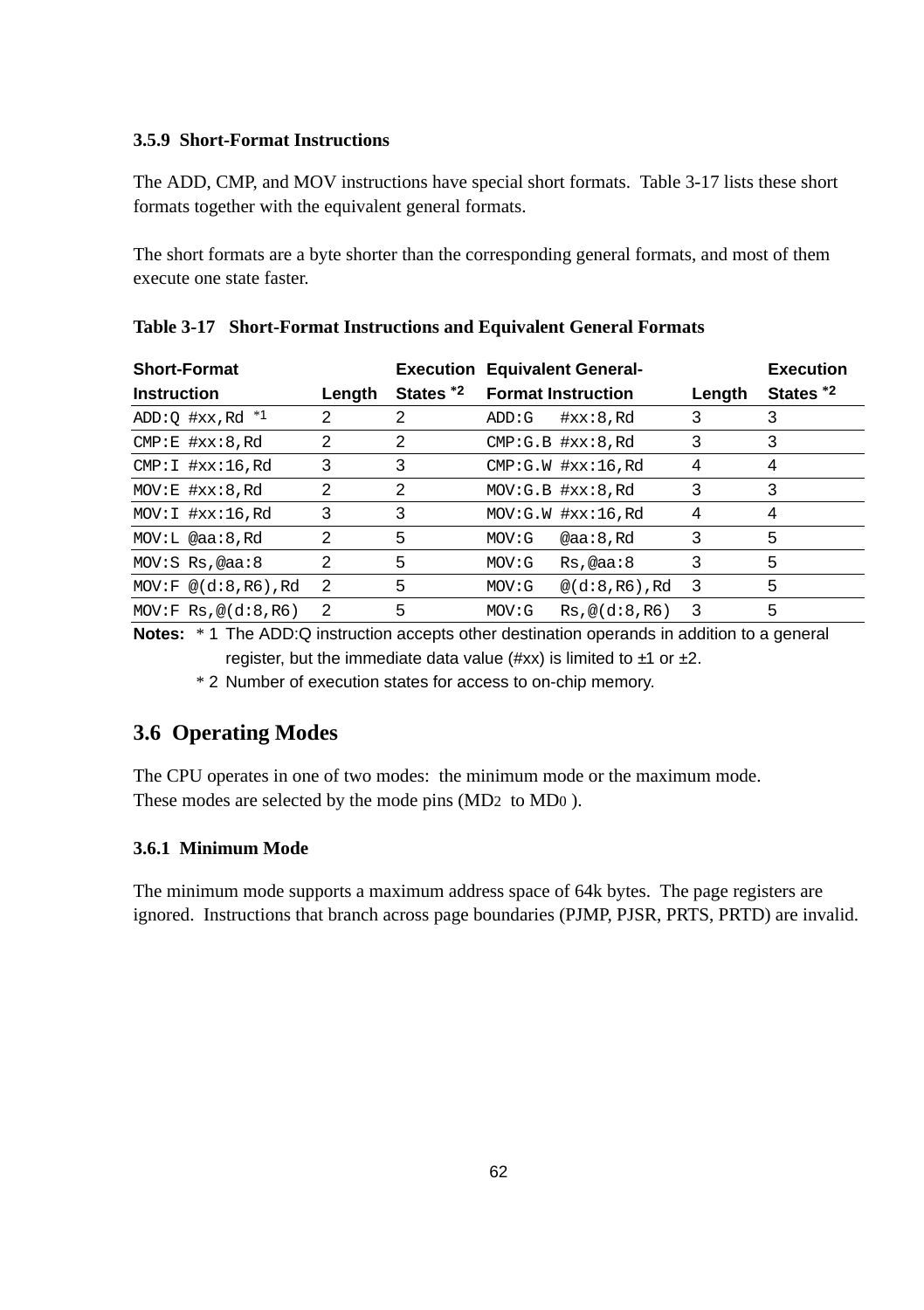#### **3.6.2 Maximum Mode**

In the maximum mode the page registers are valid, expanding the maximum address space to 1M byte.

The address space is divided into 64k-byte pages. The pages are separate; it is not possible to move continuously across a page boundary.

It is possible to move from one page to another with branching instructions (PJMP, PJSR, PRTS, PRTD). The TRAPA instruction and branches to interrupt-handling routines can also jump across page boundaries. It is not necessary for a program to be contained in a single 64k-byte page.

When data access crosses a page boundary, the program must rewrite the page register before it can access the data in the next page.

For further information on the operating modes, see section 2, "MCU Operating Modes and Address Space."

# **3.7 Basic Operational Timing**

### **3.7.1 Overview**

The CPU operates on a system clock  $(\emptyset)$  which is created by dividing an oscillator frequency (fosc) by two. One period of the system clock is referred to as a "state." The CPU accesses memory in a cycle consisting of 2 or 3 states. The CPU uses different methods to access on-chip memory, the on-chip register field, and external devices.

**Access to On-Chip Memory (RAM, ROM):** For maximum speed, access to on-chip memory (RAM, ROM) is performed in two states, using a 16-bit-wide data bus.

Figure 3-6 shows the on-chip memory access cycle. Figure 3-7 indicates the pin states. The bus control signals output from the H8/532 chip go to the nonactive state during the access.

**Access to On-Chip Register Field (Addresses H'FF80 to H'FFFF):** The access cycle consists of three states. The data bus is 8 bits wide.

Figure 3-8 shows the on-chip supporting module access cycle. Figure 3-9 indicates the pin states.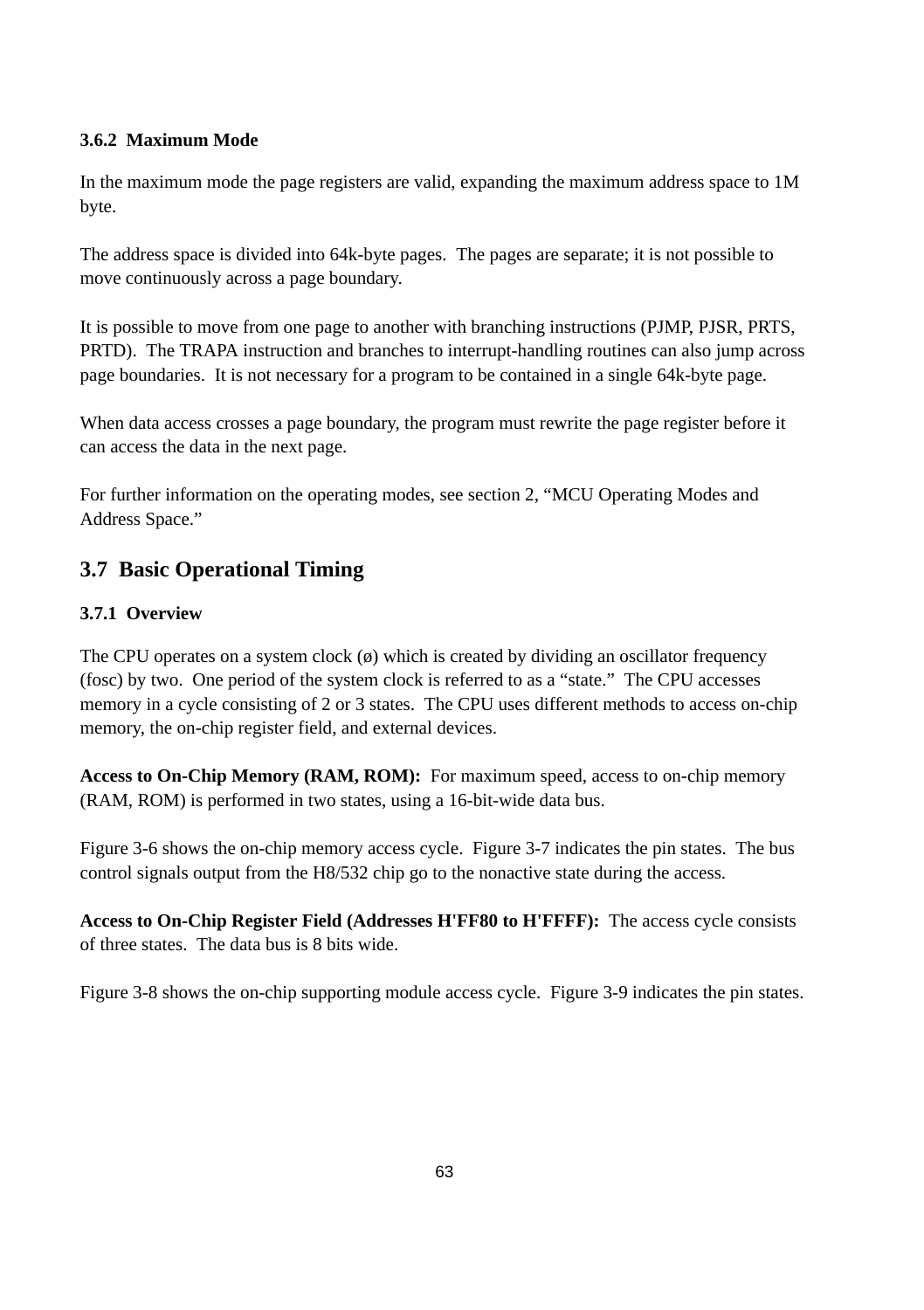**Access to External Devices:** The access cycle consists of three states. The data bus is 8 bits wide. Figure 3-10 (a) and (b) shows the external access cycle. Additional wait states (Tw) can be inserted by the wait-state controller (WSC).

#### **3.7.2 On-Chip Memory Access Cycle**



**Figure 3-6 On-Chip Memory Access Timing**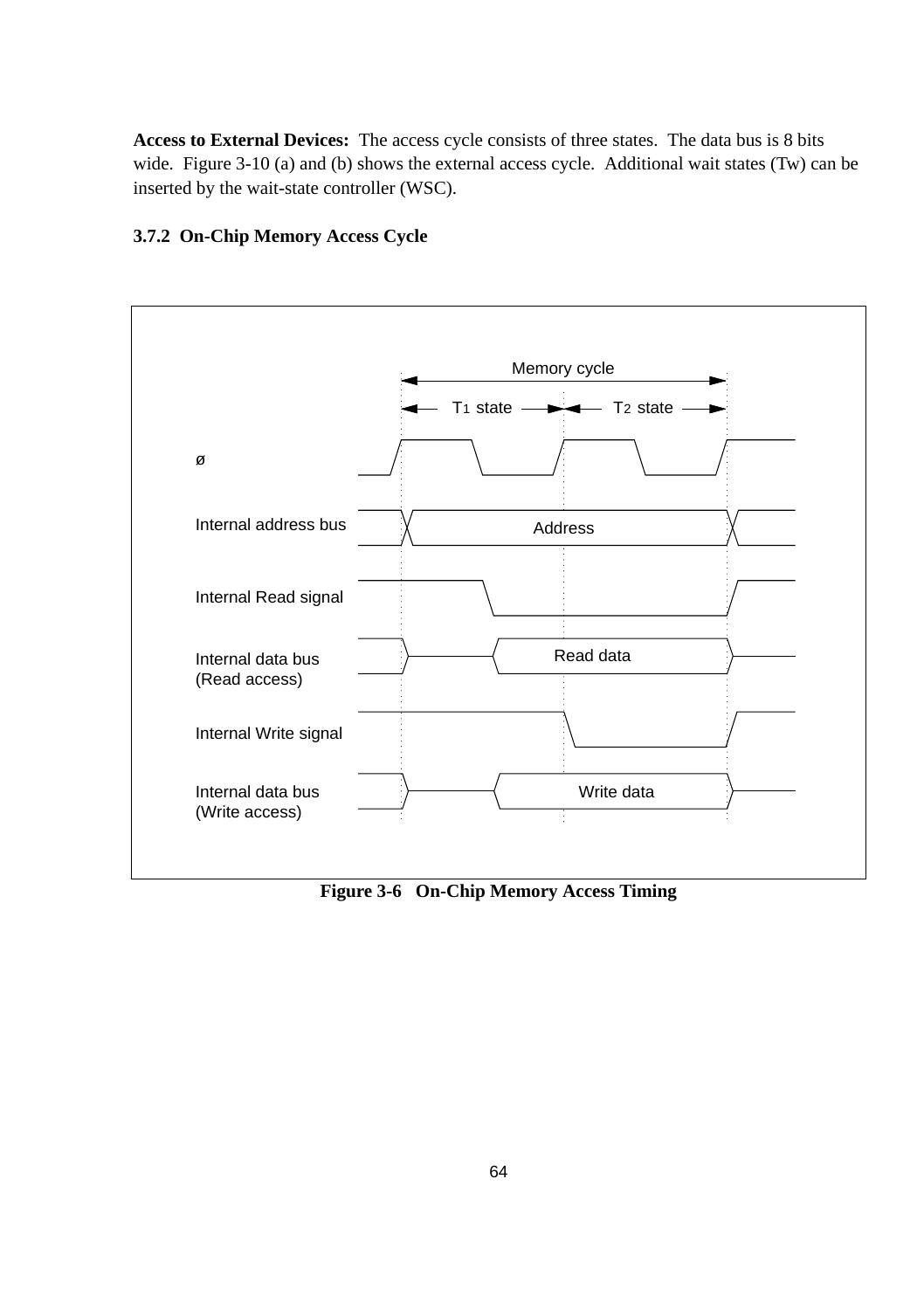

**Figure 3-7 Pin States during Access to On-Chip Memory**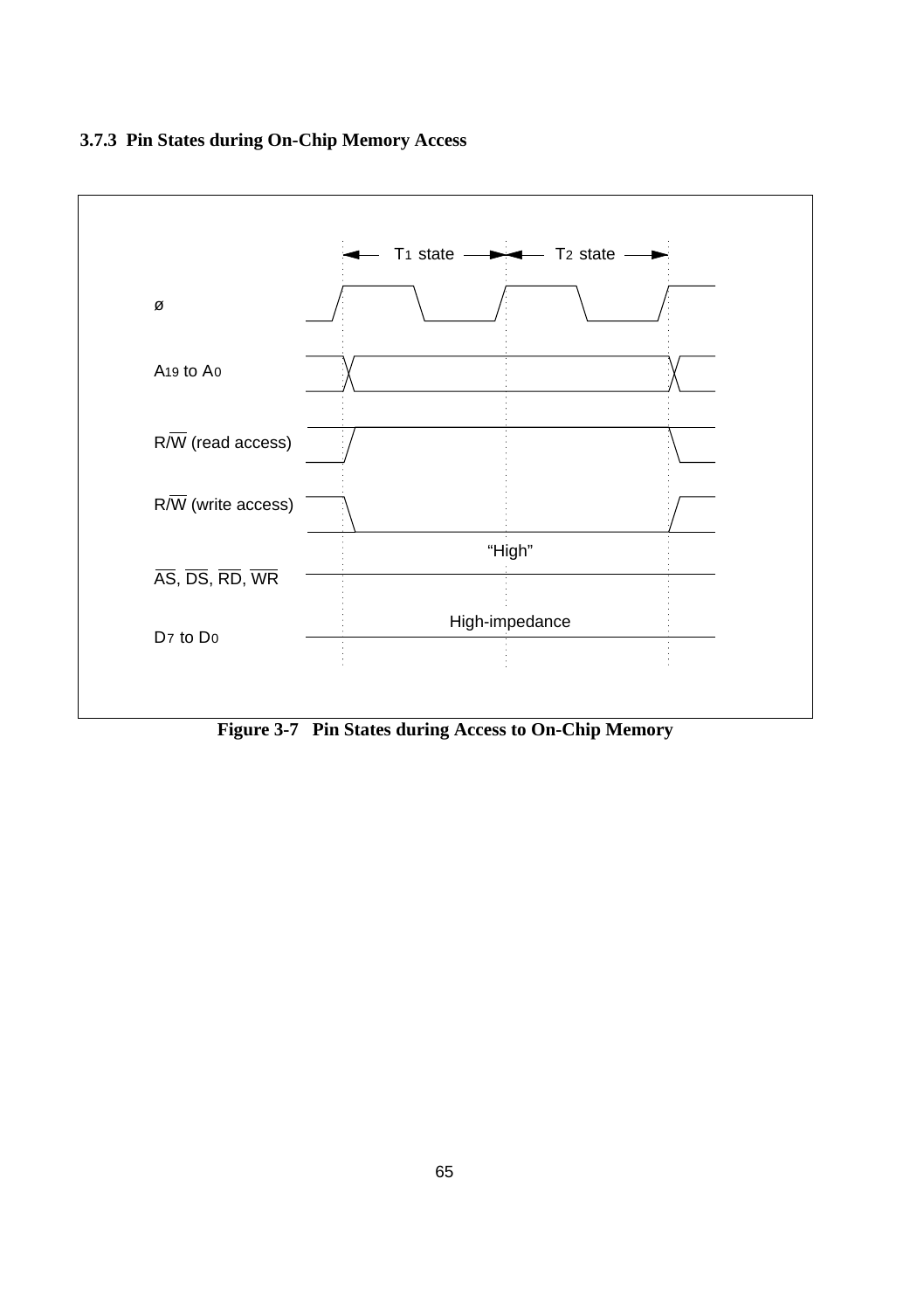### **3.7.4 Register Field Access Cycle (Addresses H'FF80 to H'FFFF)**



**Figure 3-8 Register Field Access Timing**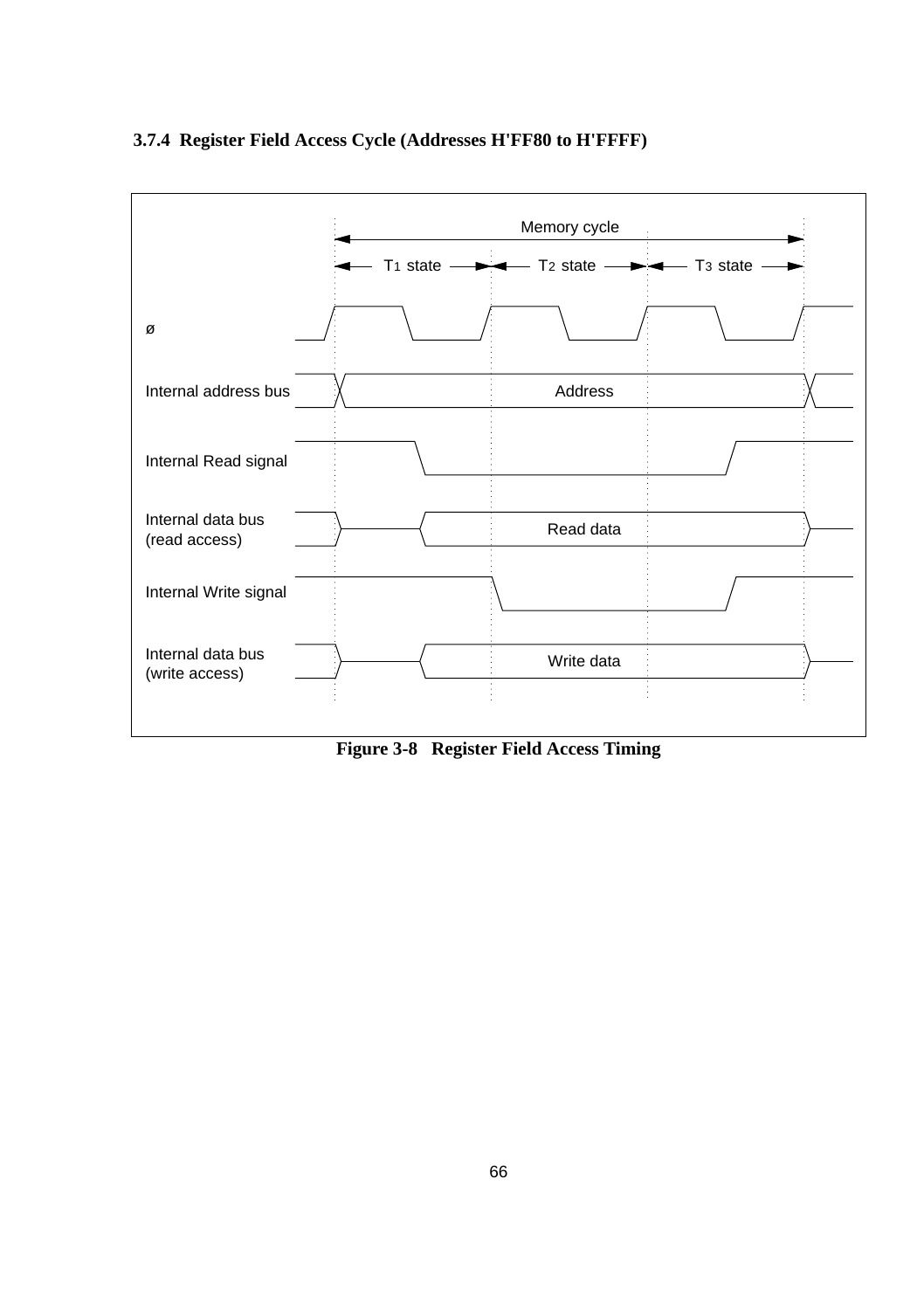

### **3.7.5 Pin States during Register Field Access (Addresses H'FF80 to H'FFFF)**

**Figure 3-9 Pin States during Register Field Access**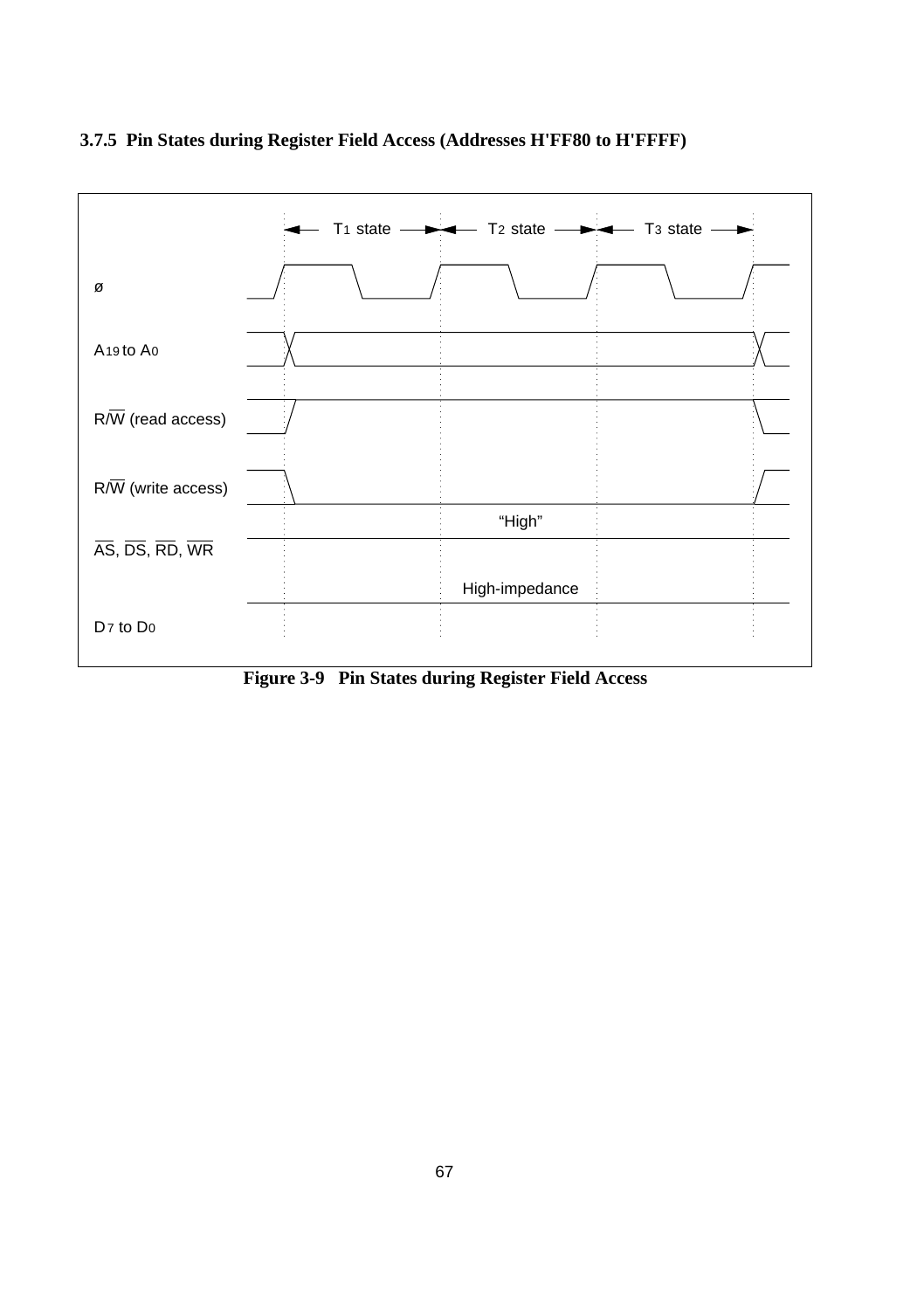

**Figure 3-10 (a) External Access Cycle (Read Access)**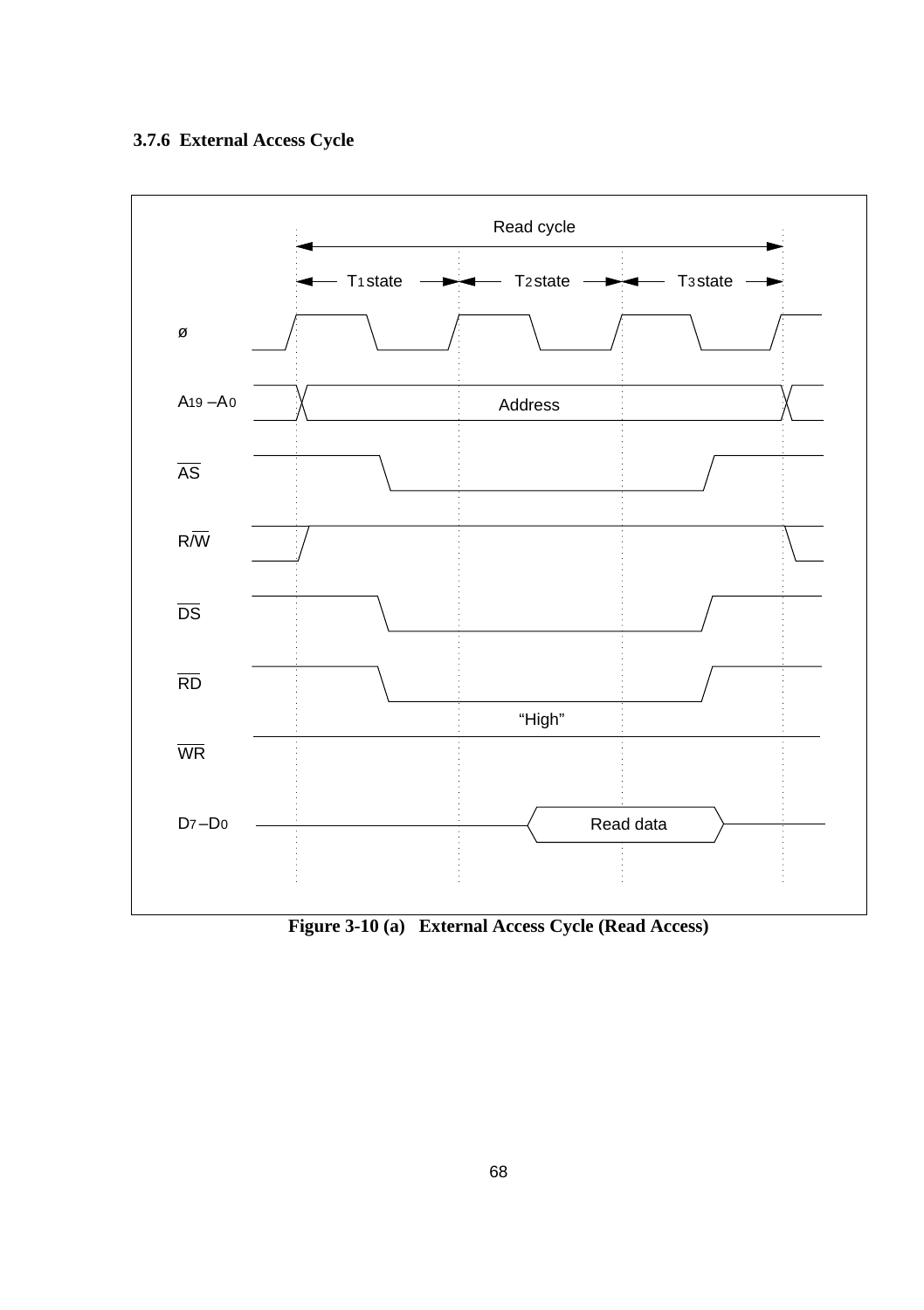

**Figure 3-10 (b) External Access Cycle (Write Access)**

# **3.8 CPU States**

#### **3.8.1 Overview**

The CPU has five states: the program execution state, exception-handling state, bus-released state, reset state, and power-down state. The power-down state is further divided into the sleep mode, software standby mode, and hardware standby mode. Figure 3-11 summarizes these states, and figure 3-12 shows a map of the state transitions.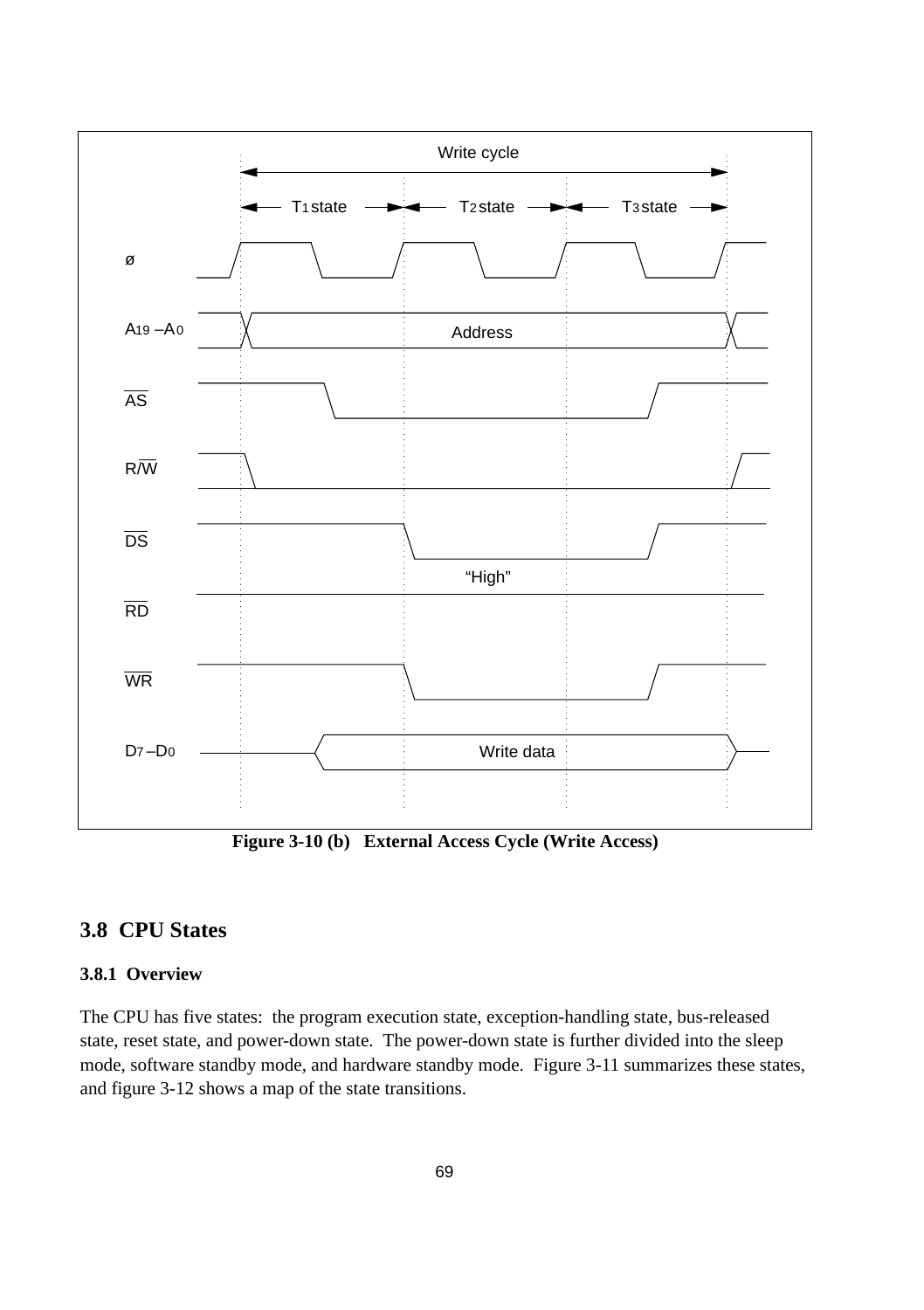

**Figure 3-11 Operating States**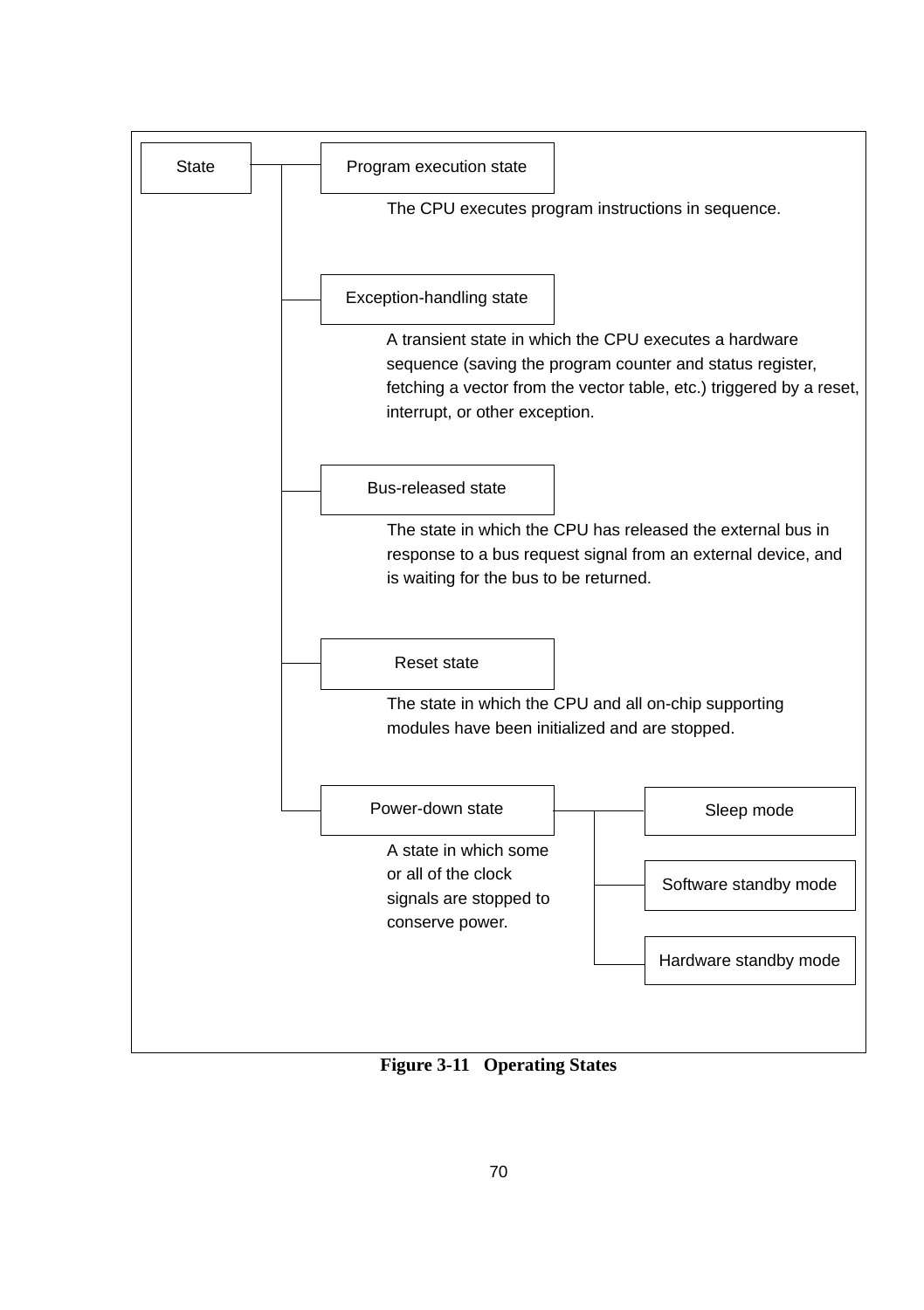

#### **3.8.2 Program Execution State**

In this state the CPU executes program instructions in normal sequence.

#### **3.8.3 Exception-Handling State**

The exception-handling state is a transient state that occurs when the CPU alters the normal program flow due to an interrupt, trap instruction, address error, or other exception. In this state the CPU carries out a hardware-controlled sequence that prepares it to execute a user-coded exception-handling routine.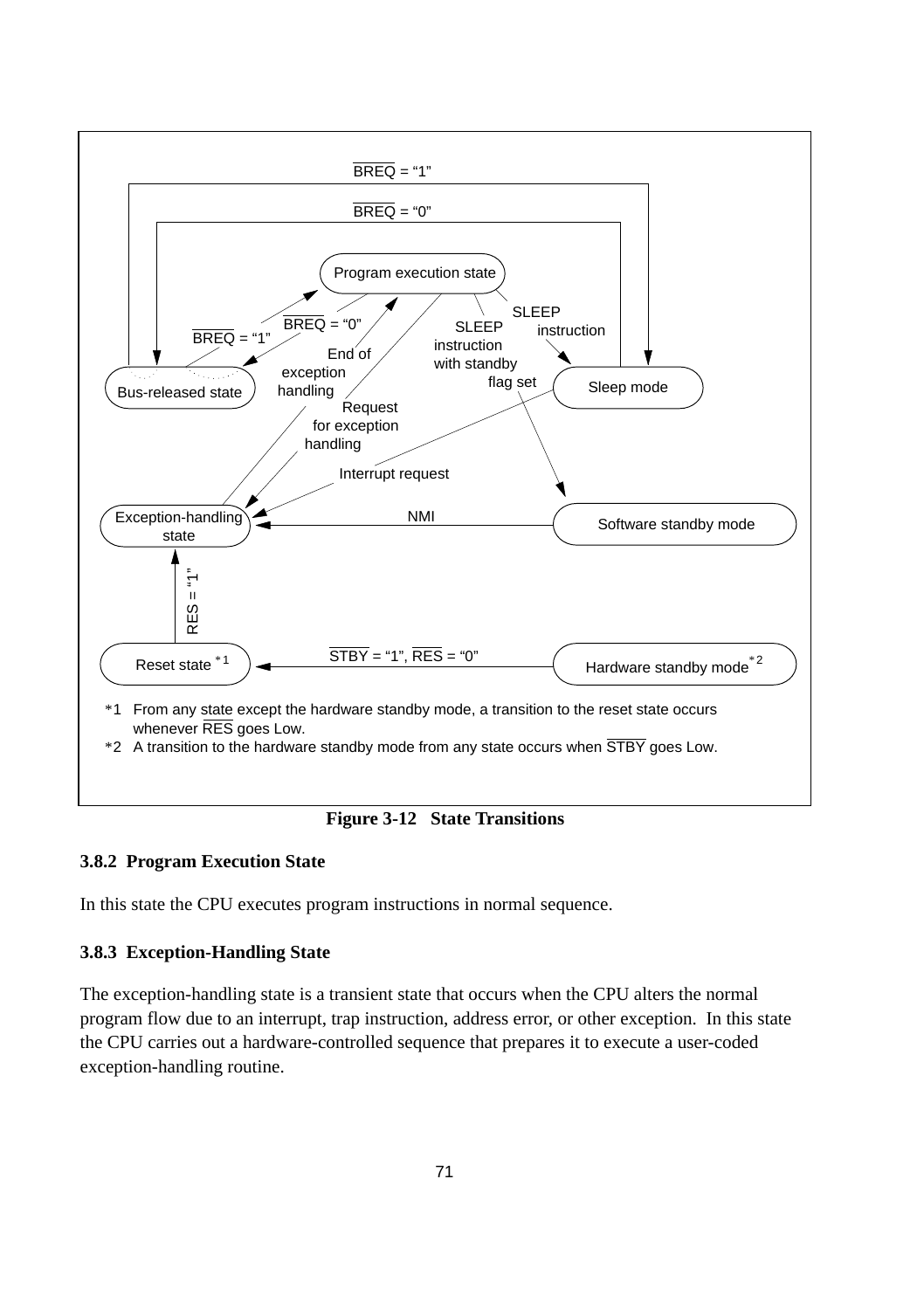In the hardware exception-handling sequence the CPU does the following:

- 1. Saves the program counter and status register (in minimum mode) or program counter, code page register, and status register (in maximum mode) to the stack.
- 2. Clears the T bit in the status register to "0."
- 3. Fetches the start address of the exception-handling routine from the exception vector table.
- 4. Branches to that address, returning to the program execution state.

See section 4, "Exception Handling," for further information on the exception-handling state.

### **3.8.4 Bus-Released State**

When so requested, the CPU can grant control of the external bus to an external device. While an external device has the bus right, the CPU is said to be in the bus-released state. The bus right is controlled by two pins:

- BREQ: Input pin for the Bus Request signal from an external device
- BACK: Output pin for the Bus Request Acknowledge signal from the CPU, indicating that the CPU has released the bus

The procedure by which the CPU enters and leaves the bus-released state is:

- 1. The CPU receives a Low BREQ signal from an external device.
- 2. The CPU places the address bus pins  $(A19 A0)$ , data bus pins  $(D7 D0)$  and bus control pins  $(\overline{RD}, \overline{WR}, R/\overline{W}, \overline{DS}, \overline{and AS})$  in the high-impedance state, sets the  $\overline{BACK}$  pin to the Low level to indicate that it has released the bus, then halts.
- 3. The external device that requested the bus (with the  $\overline{BREQ}$  signal) becomes the bus master. It can use the data bus and address bus. The external device is responsible for manipulating the bus control signals  $(\overline{RD}, \overline{WR}, R/\overline{W}, \overline{DS},$  and  $\overline{AS})$ .
- 4. When the external device finishes using the bus, it clears the BREQ signal to the High level. The CPU then reassumes control of the bus and returns to the program execution state.

**Bus Release Timing:** The CPU can release the bus right at the following times:

- 1. The BREQ signal is sampled during every memory access cycle (instruction prefetch or data read/write). If BREQ is Low, the CPU releases the bus right at the end of the cycle. (In word data access to external memory or an address from H'FF80 to H'FFFF, the CPU does not release the bus right until it has accessed both the upper and lower data bytes.)
- 2. During execution of the MULXU and DIVXU instructions, since considerable time may pass without an instruction prefetch or data read/write, BREQ is also sampled at internal machine cycles, and the bus right is released if BREQ is Low.
- 3. The bus right can also be released in the sleep mode.

The CPU does not recognize interrupts while the bus is released.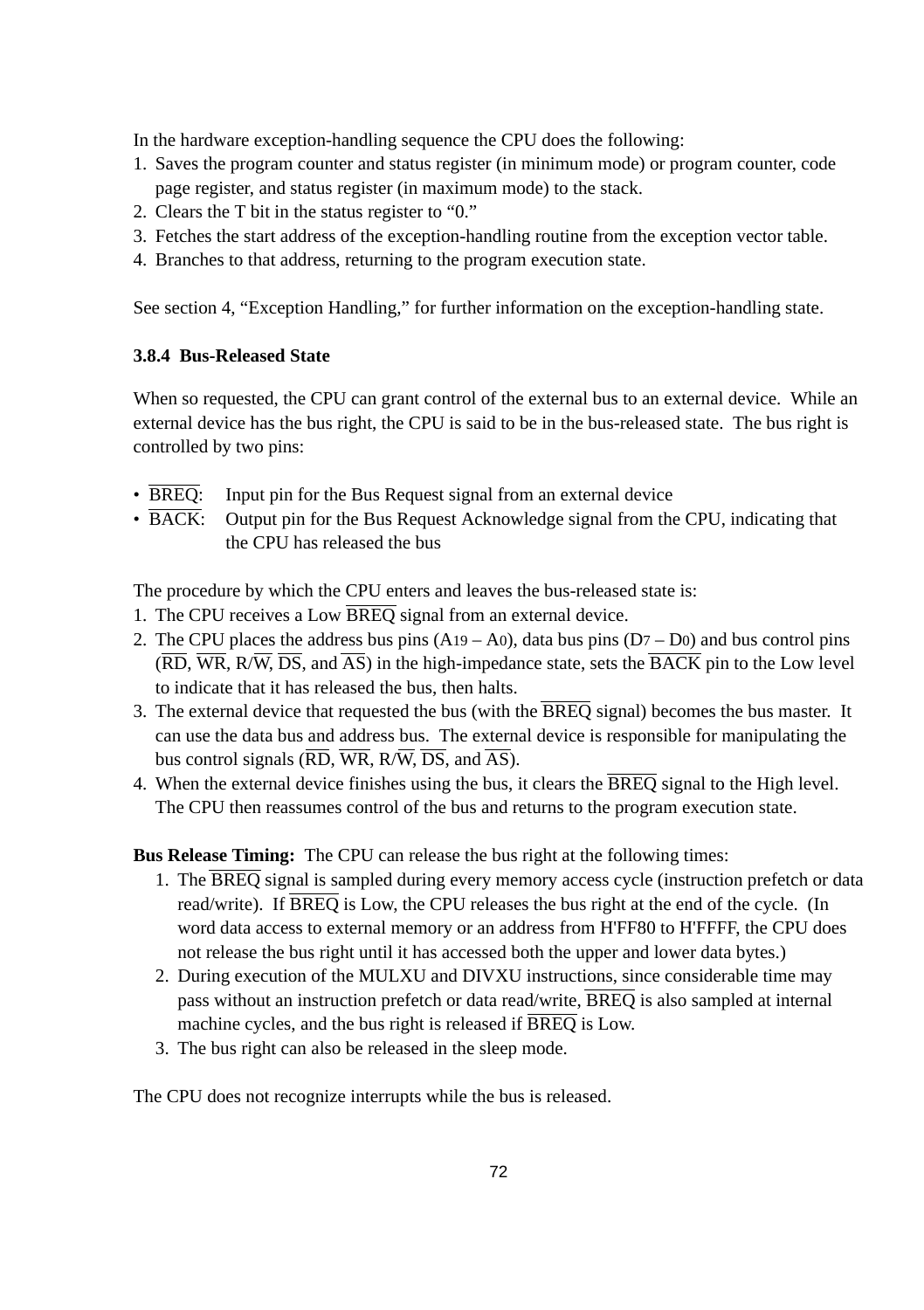**Timing Charts:** Timing charts of the operation by which the bus is released are shown in figure 3-13 for the case of bus release during an on-chip memory read cycle, in figure 3-14 for bus release during an external memory read cycle, and in figure 3-15 for bus release while the CPU is performing an internal operation.



- (1) The BREQ pin is sampled at the start of the T1 state and the Low level is detected.
- (2) At the end of the memory access cycle, the BACK pin goes Low and the CPU releases the bus.
- (3) While the bus is released, the BREQ pin is sampled at each Tx state.
- (4) A High level is detected at the BREQ pin.
- (5) The BACK pin is returned to the High level, ending the bus-right release cycle.
- \* T1 and T2: On-chip memory access states.
	- Tx : Bus-right released state.

**Figure 3-13 Bus-Right Release Cycle (During On-Chip Memory Access Cycle)**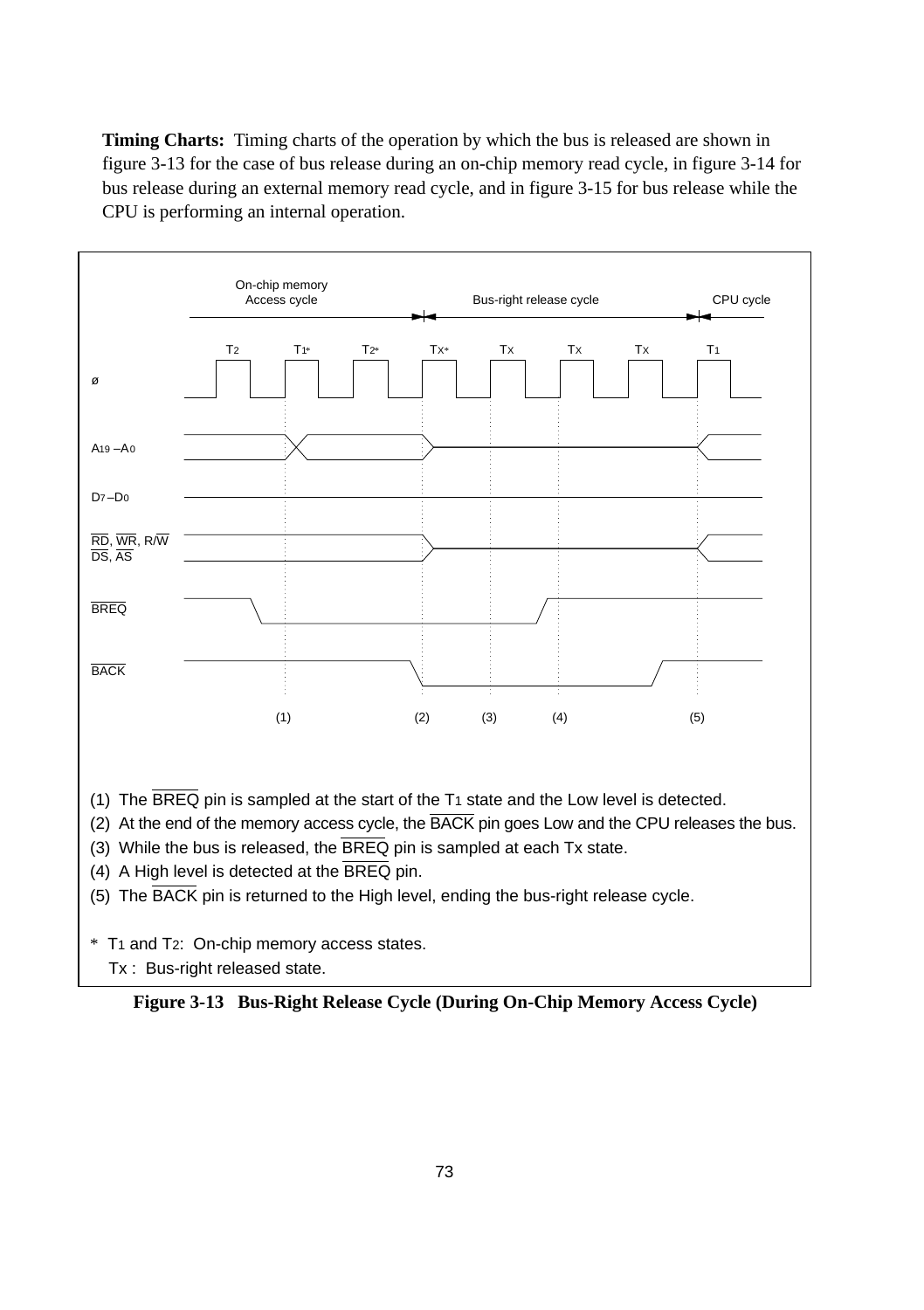

- (4) The BACK pin is returned to the High level, ending the bus-right release cycle.
- \* TW : Wait state.
	- TX : Bus-right released state.

**Figure 3-14 Bus-Right Release Cycle (During External Access Cycle)**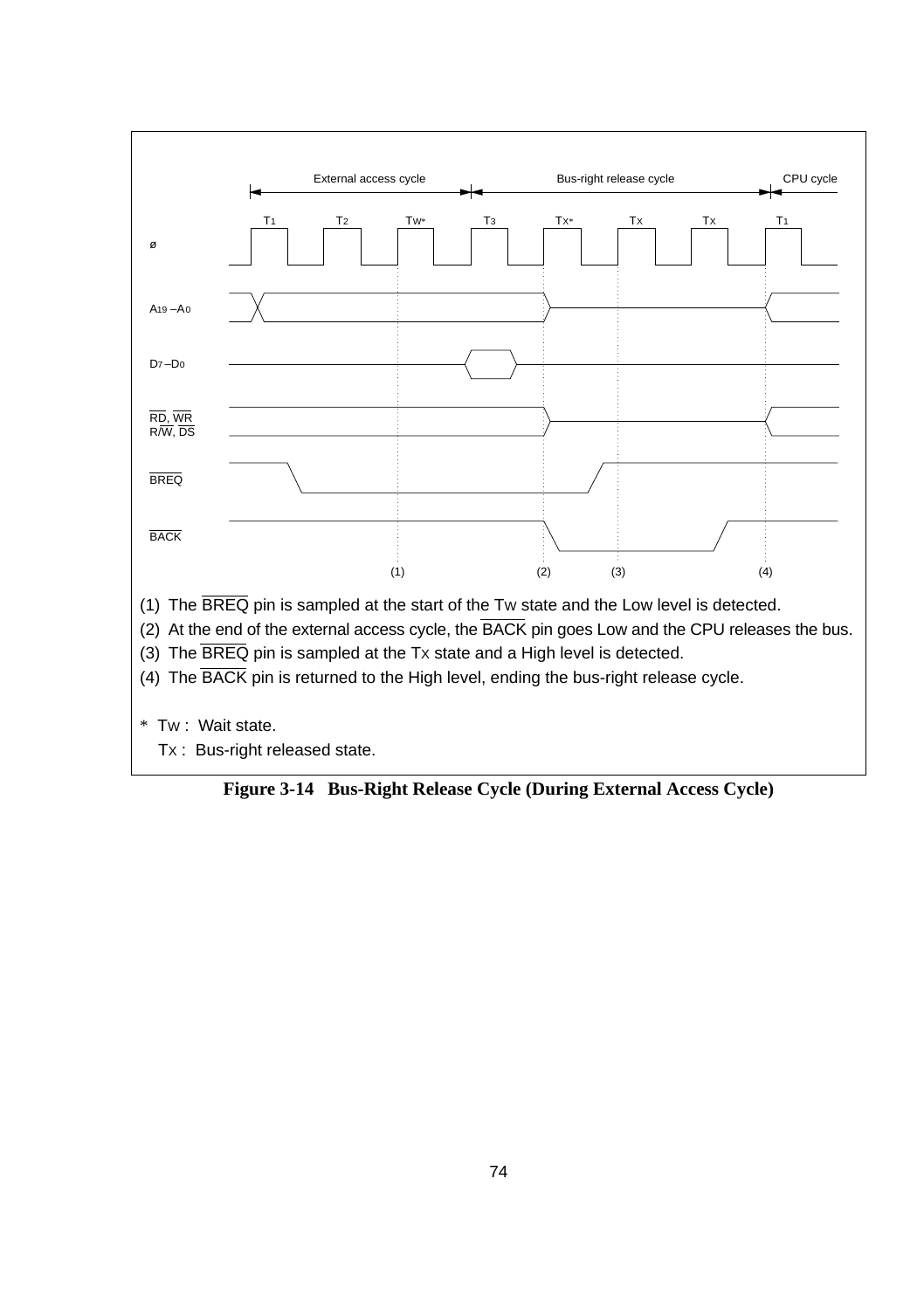

(1) The  $\overline{\text{BREQ}}$  pin is sampled at the start of a Ti state and the Low level is detected.

(2) At the end of the internal operation cycle, the BACK pin goes Low and the CPU releases the bus.

(3) The BREQ pin is sampled at the TX state and a High level is detected.

(4) The BACK pin is returned to the High level, ending the bus-right release cycle.

\* TI : Internal CPU operation state.

TX : Bus-right released state.

**Figure 3-15 Bus-Right Release Cycle (During Internal CPU Operation)**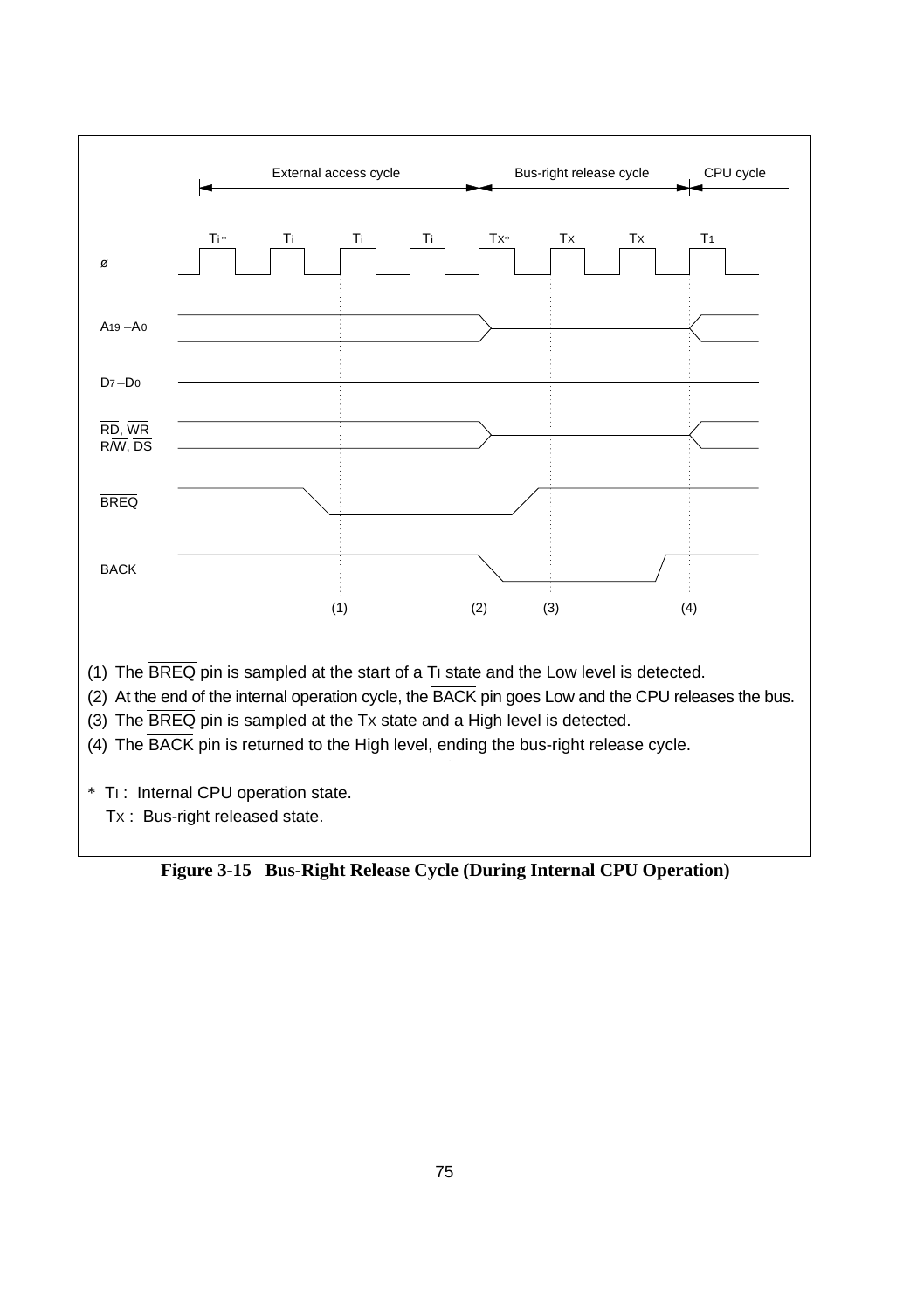**Notes:** The BREQ signal must be held Low until BACK goes Low. If BREQ returns to the High level before  $\overline{BACK}$  goes Low, the bus release operation may be executed incorrectly.

To leave the bus-released state, the High level at the  $\overline{BREQ}$  pin must be sampled two times. If the BREQ returns to Low before it is sampled two times, the bus released cycle will not end.

The bus release operation is enabled only when the BRLE bit in the port 1 control register (P1CR) is set to "1." When this bit is cleared to "0" (its initial value), the  $\overline{BREQ}$  and  $\overline{BACK}$  pins are used for general-purpose input and output, as P13 and P12.

An instruction that sets the BRLE bit is: BSET.B #3, @H'FFFC

Note the following point when using the H8/532's release function.

If the BREQ signal is asserted and an interrupt is requested simultaneously during execution of the SLEEP instruction, the BACK signal may fail to be output even though the CPU has released the bus. This may cause the system to stop for the interval during which BREQ is asserted, with no device in control of the bus. The interrupts that can cause this state include NMI, IRQ, and all the interrupts from on-chip supporting modules. When the  $\overline{BREQ}$  signal is deasserted, ending this state, the CPU takes control of the bus again and resumes normal instruction execution.

The following methods can be used to avoid entering this state.

**Method 1:** If the BREQ signal is used, do not use the SLEEP instruction.

**Method 2:** Disable the BREQ signal during execution of the SLEEP instruction. This can be done by clearing the bus release enable bit (BRLE) in the port 1 control register (P1CR) to 0 immediately bifore executing the SLEEP instruction. (When the BRLE bit is cleared, low inputs on the BREQ line are not latched on-chip.) Place instructions to set the BRLE bit to 1 at the beginning of interrupt-handling routines. If the data transfer controller (DTC) is used, place an instruction to set the BRLE bit immediately after the SLEEP instruction.

If method 2 is used, BREQ inputs will be ignored while the chip is in sleep mode.

| (Coding example)    |  |      |                                   |  |
|---------------------|--|------|-----------------------------------|--|
| <b>Main Program</b> |  |      | <b>Interrupt-Handling Routine</b> |  |
|                     |  |      | BSET.B #3, @P1CR                  |  |
| BCLR.B #3, @P1CR    |  |      |                                   |  |
| SLEEP               |  |      |                                   |  |
| BSET.B #3, @P1CR    |  | RTF. |                                   |  |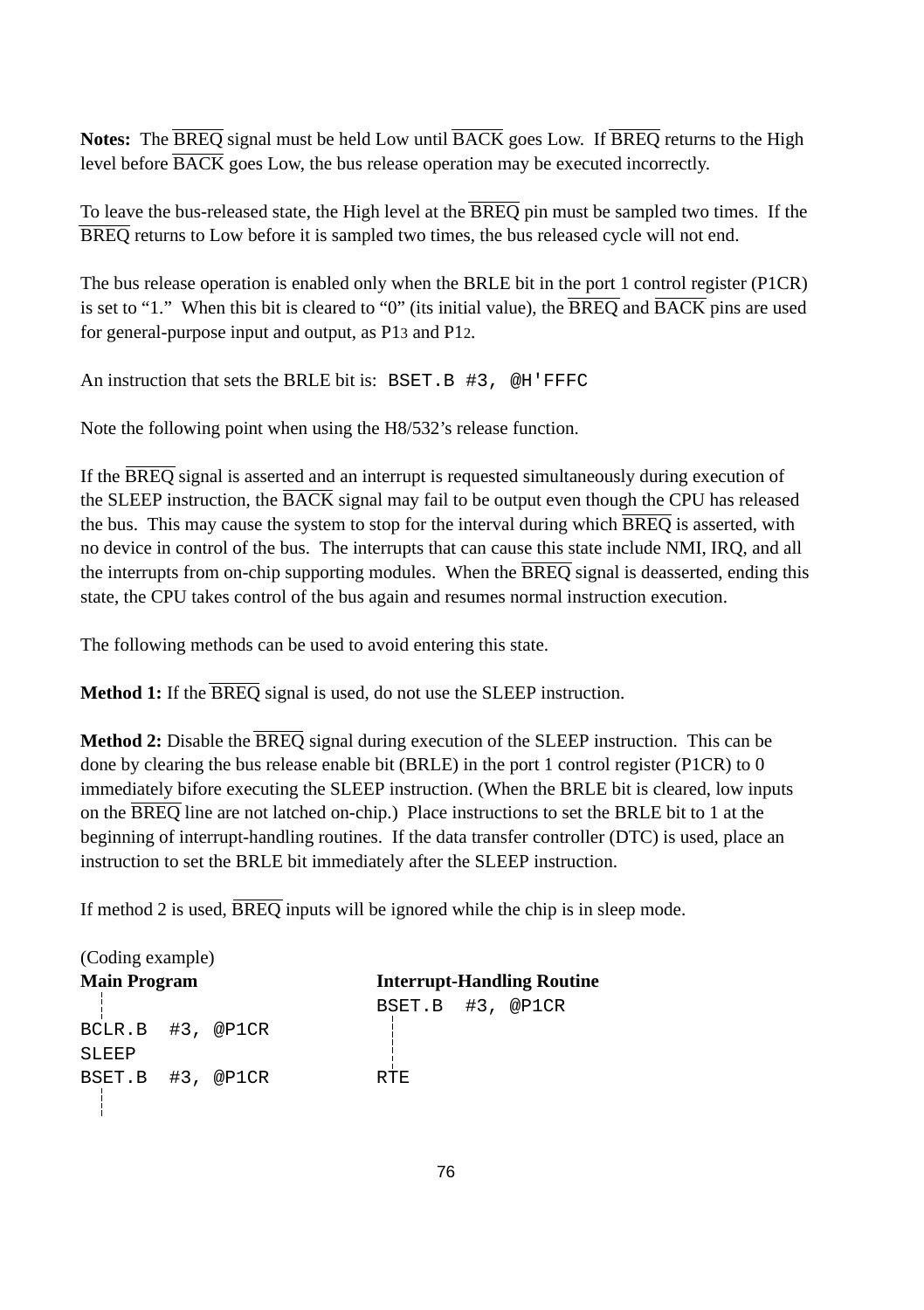#### **3.8.5 Reset State**

In the reset state, the CPU and all on-chip supporting modules are initialized and placed in the stopped state. The CPU enters the reset state whenever the  $\overline{\text{RES}}$  pin goes Low, unless the CPU is currently in the hardware standby mode. It remains in the reset state until the  $\overline{\text{RES}}$  pin goes High.

See section 4.2, "Reset," for further information on the reset state.

# **3.8.6 Power-Down State**

The power-down state comprises three modes: the sleep mode, the software standby mode, and the hardware standby mode.

See section 18, "Power-Down State," for further information.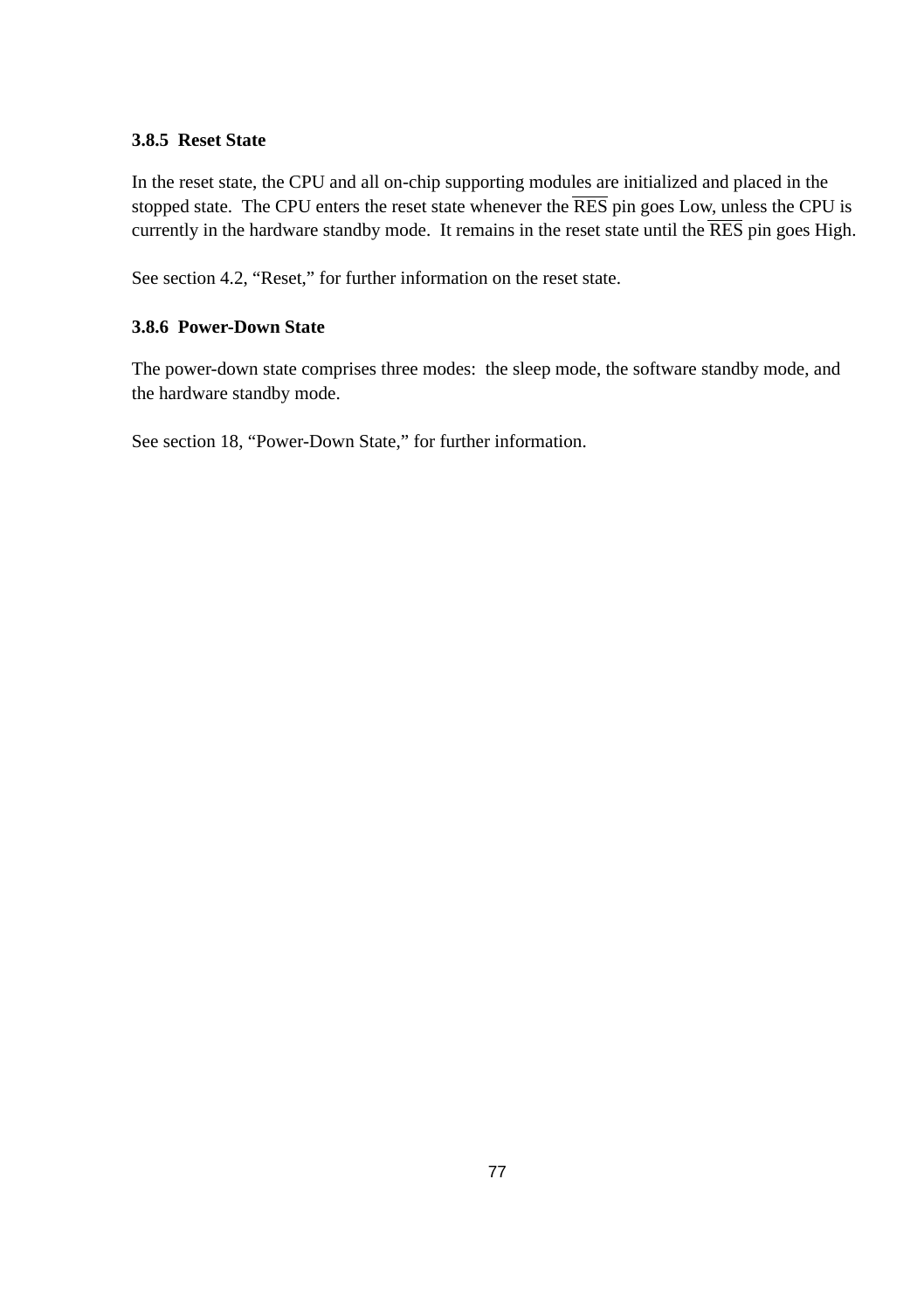# **3.9 Programming Notes**

### **3.9.1 Restriction on Address Location**

The following restriction applies when instructions are located in on-chip RAM.

• Restriction

Instruction execution cannot proceed continuously from an external address to on-chip RAM in the ZTAT versions. This restriction does not apply to versions with masked ROM.

• Solution

To execute instructions located in on-chip RAM, use a branch instruction (examples: Bcc, JMP, etc.) to branch to the first instruction located in on-chip RAM. Do not place instruction code in the last three bytes of external memory (H'FB7D to H'FB7F).

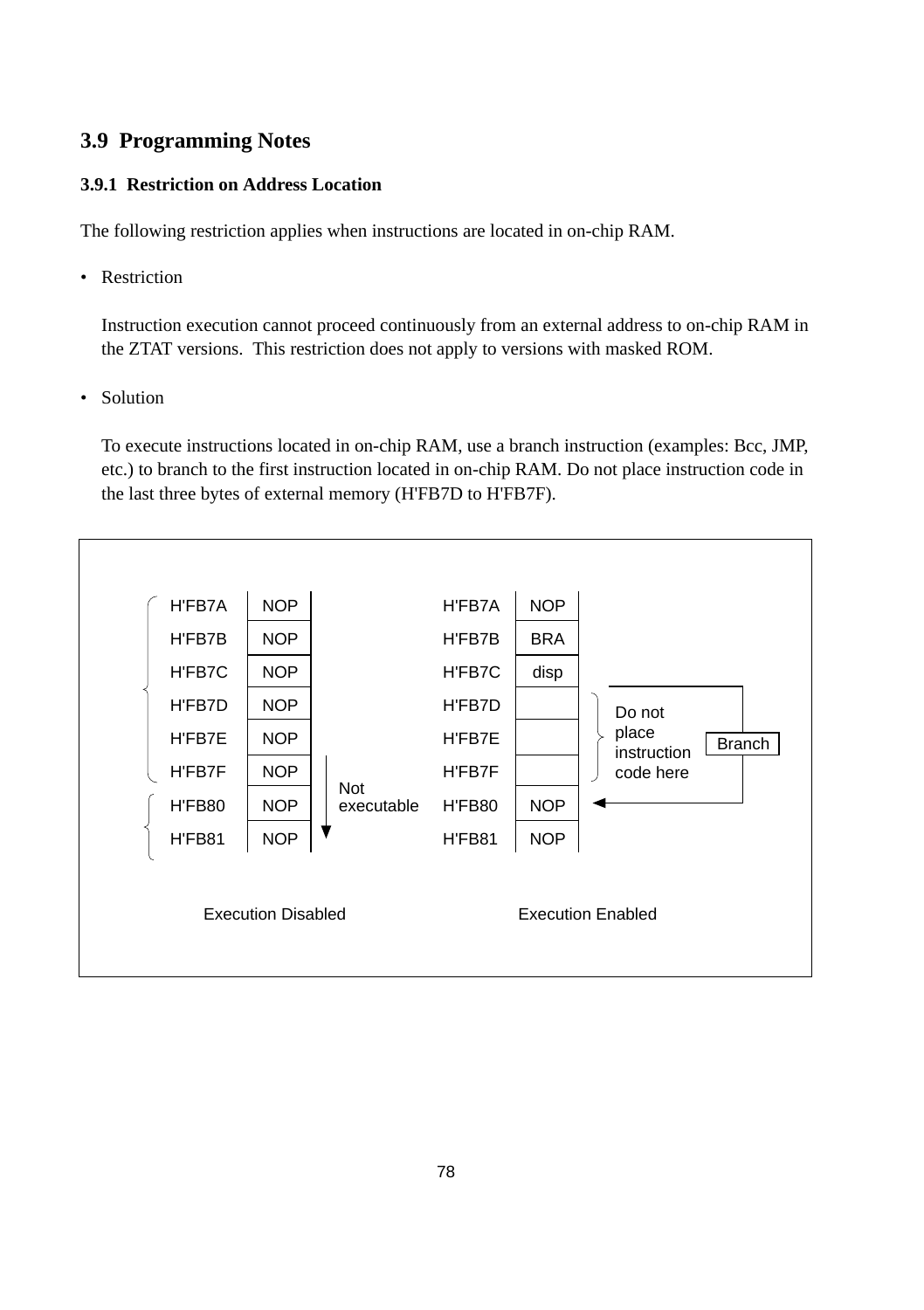#### **3.9.2 Note on MULXU Instruction**

Note that in the case described below, the H8/532 multiply instruction does not give correct results.

(1) Problem

The result of a squaring operation such as MULXU.B Rn, Rn is indeterminate. This problem occurs when the same register is specified for the source and destination of a byte multiplication operation.

This problem occurs only in ZTAT versions of the H8/532. It does not occur in versions with masked ROM.

(2) Solution

The problem can be avoided by the following methods.

| $\circ$       | Place the source and destination operands in different registers. |                                        |               |                        |
|---------------|-------------------------------------------------------------------|----------------------------------------|---------------|------------------------|
|               |                                                                   | Example: MULXU.B R4, R4                | $\rightarrow$ | MOV.W R4, R5           |
|               |                                                                   |                                        |               | MULXU.B R5, R4         |
| (2)           |                                                                   | Use a word multiplication instruction. |               |                        |
|               |                                                                   | Example: MULXU.B R4, R4                | $\rightarrow$ | MULXU.W R4, R4         |
|               |                                                                   |                                        |               | MOV.W R5, R4           |
| $\circled{3}$ | Place one of the operands in memory.                              |                                        |               |                        |
|               |                                                                   | Example: MULXU.B R4, R4                | $\rightarrow$ | MOV.W R4, $@-SP$       |
|               |                                                                   |                                        |               | MULXU.B $@(1,SP)$ , R4 |
|               |                                                                   |                                        |               | $ADDS$ #2, $SP$        |
|               |                                                                   |                                        |               |                        |

This problem occurs only in the H8/532. It does not occur in other chips in the H8/500 Series (such as the H8/520).

(3) Note on usage of C compiler

Programmers using the C compiler should bear the following programming note in mind.

• Conditions under which the compiler generates a MULXU.B Rn, Rn instruction

The C compiler generates a MULXU.B Rn, Rn instruction when the following two conditions are satisfied in the source program: